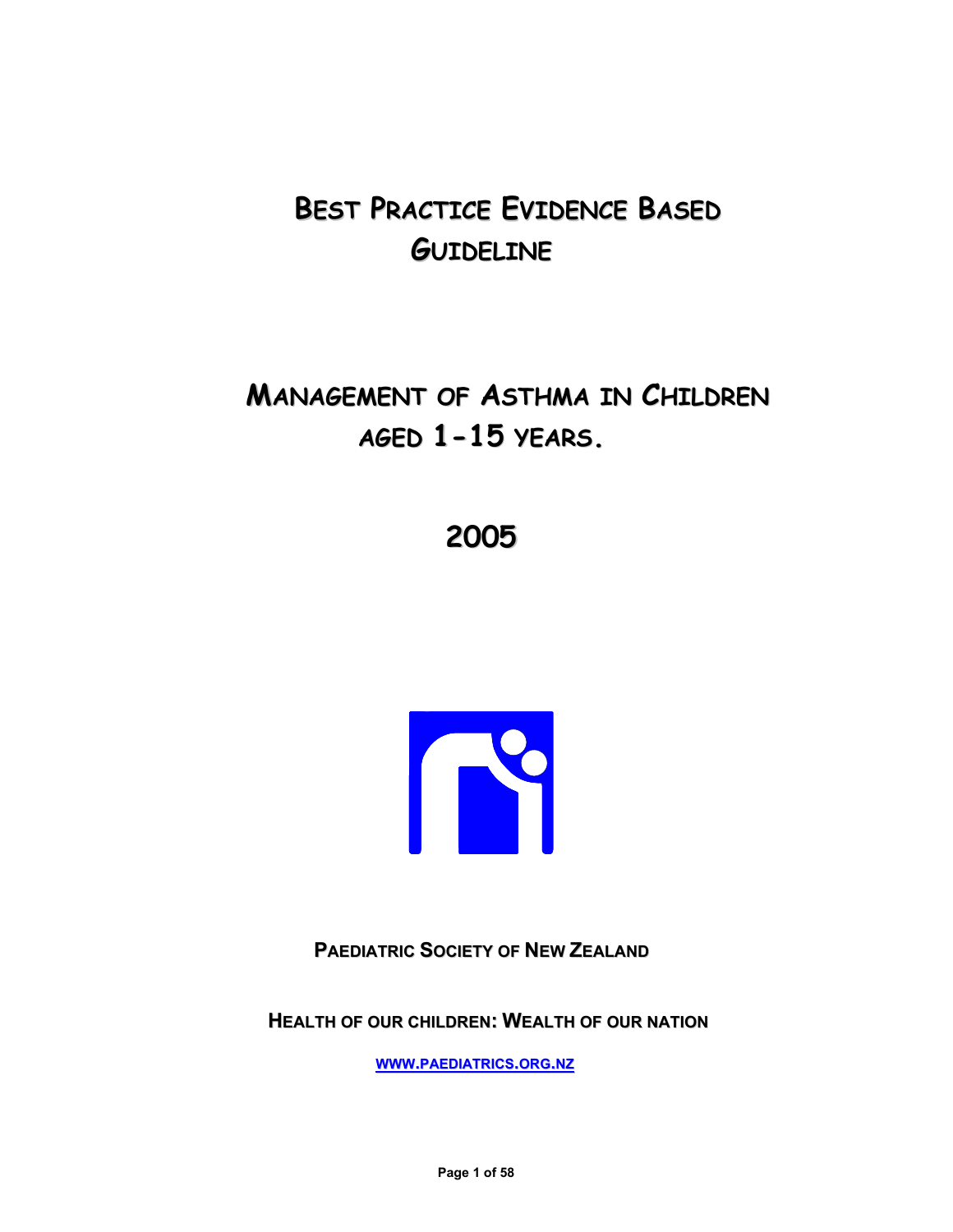#### **STATEMENT OF INTENT**

*Clinical guidelines are produced to assist health professionals and consumers make decisions about health care in specific clinical circumstances. Research has shown that if properly developed, communicated and implemented, guidelines can improve care. While guidelines represent a statement of best practice based on the latest available evidence (at the time of publishing), they are not intended to replace the health professional's judgment in each individual case.* 

#### **COPYRIGHT AND ADAPTATION OF THE GUIDELINE**

*The Paediatric Society of New Zealand encourages free exchange and sharing of evidence and guidelines, and the adaptation of the guidelines for local conditions. However, please note that guidelines are subject to copyright.* 

*This guideline may be copied but acknowledgement must be given to the Paediatric Society of New Zealand. psnz@paradise.net.nz*

*Where guidelines are modified for local circumstances, significant departures from these national guidelines must be detailed with reasons for the departure. The Paediatric Society Guidelines Group cannot be held responsible for such changes.* 

#### **BASIS OF GUIDELINE**

*This guideline is based on the paediatric sections of the British Guideline for he Management of Asthma 2002 produced jointly by the Scottish Intercollegiate Guideline Network (SIGN) and the British Thoracic Society. The full version of the British Guideline and its updates on which the New Zealand guideline is based are available from www.sign.ac.uk.* 

#### **This Guideline has a currency of 3 years from date of publication unless superseded.**

Published: April 2005

Review Date: 2008

As this guideline was developed by the Paediatric Society under contract with the Ministry of Health the review of the guideline remains the responsibility of the Ministry.

PO Box 22 234 Wellington Phone: 64-4-976 4827 Facsimile: 64-4-938 4827 Email: psnz@paradise.net.nz Website: www.paediatrics.org.nz *click on Guidelines: Management of Asthma*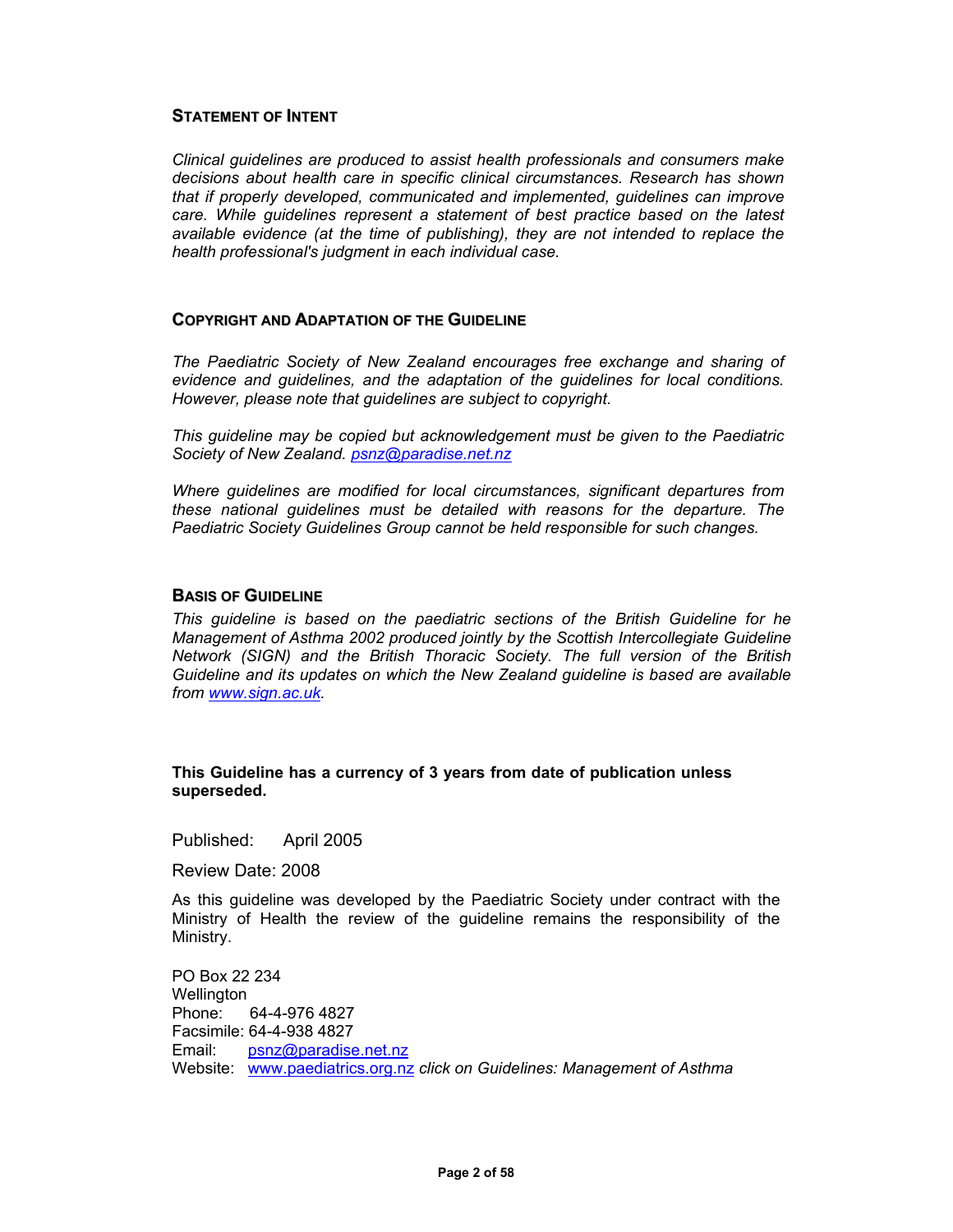### **ENDORSEMENTS**

Endorsements for this guideline were received from:



Endorsed by NZGG as a best-practice guideline



College of General Practitioners



The Royal Australasian College of Physicians

**Paediatrics & Child Health Division** 

#### **ACKNOWLEDGEMENTS**

We are very grateful to all members of the Guideline Development Team for their contributions.

The guideline team thanks Susan Bidwell of NZHTA for her work and advice. Thanks also to Catherine Marshall and Rowena Cave of NZGG for their support and advice in developing this guideline and to Professor David Holdaway and Carolyne Smith for their assistance with editing.

We are also indebted to all the groups and individuals who made comments on the draft.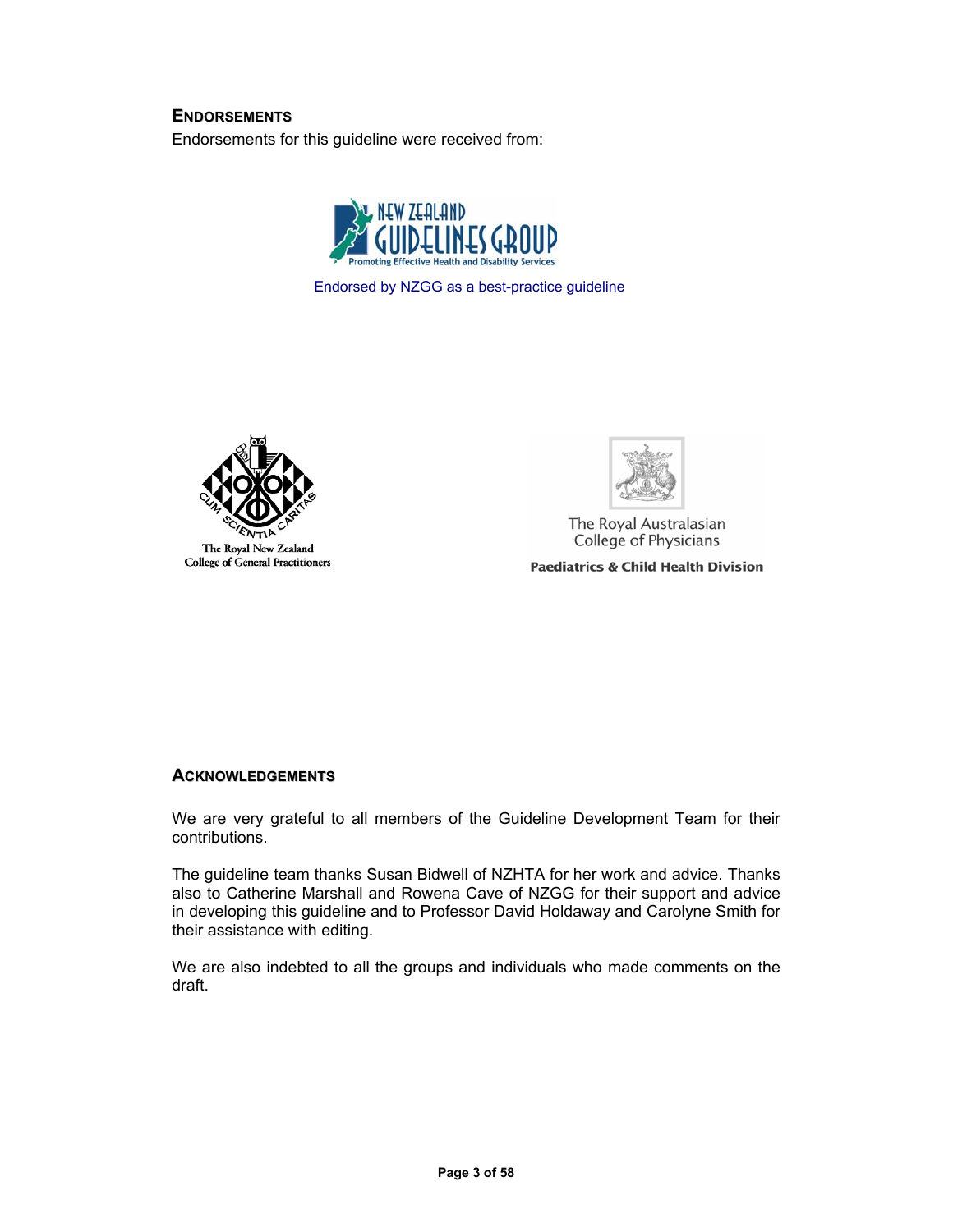#### **PURPOSE**

This guideline addresses the assessment, diagnosis and management of asthma in children and young people aged 1-15 years inclusive.

The guideline summarises the latest international literature and combines this with New Zealand expertise. The purpose is to assist informed decision making by parents/caregivers and their health care providers in order to improve the health outcomes for children and young people with asthma.

This guideline does not address young people 16 years and over and adults – refer to the Diagnosis and Treatment of Adult Asthma (NZ Guidelines Group 2002) ISBN:0- 473-08827-4.

This guideline complements the Paediatric Society of New Zealand Guideline for the Diagnosis and Management of Wheeze and Chest Infection in children under 1 year (2004).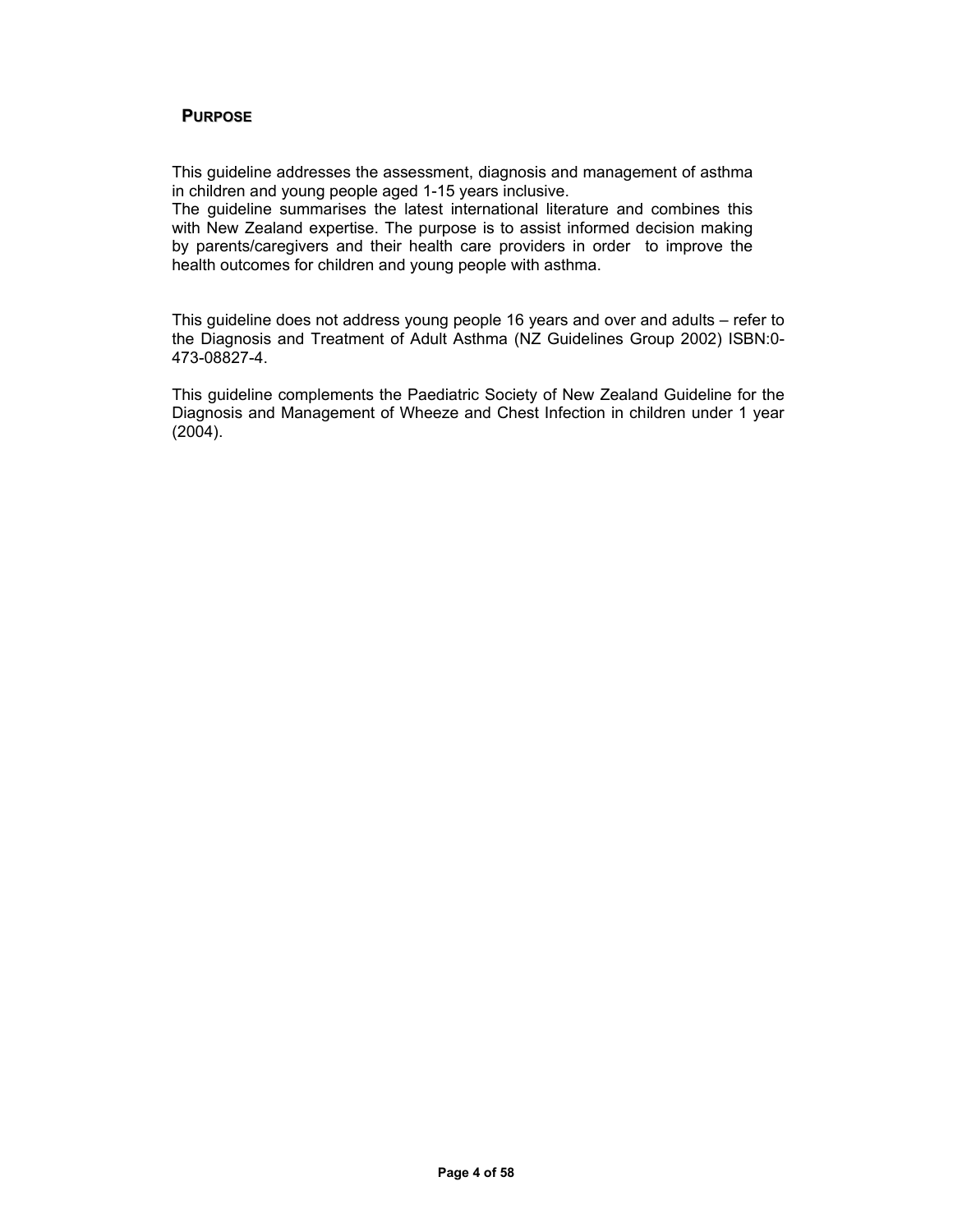| <b>TABLE OF CONTENTS</b>                                               |
|------------------------------------------------------------------------|
|                                                                        |
|                                                                        |
|                                                                        |
|                                                                        |
|                                                                        |
|                                                                        |
|                                                                        |
|                                                                        |
|                                                                        |
|                                                                        |
|                                                                        |
|                                                                        |
| IS THERE A REASONABLE LIKELIHOOD THAT THE RECOMMENDED CHANGES COULD BE |
|                                                                        |
|                                                                        |
|                                                                        |
|                                                                        |
|                                                                        |
|                                                                        |
|                                                                        |
|                                                                        |
|                                                                        |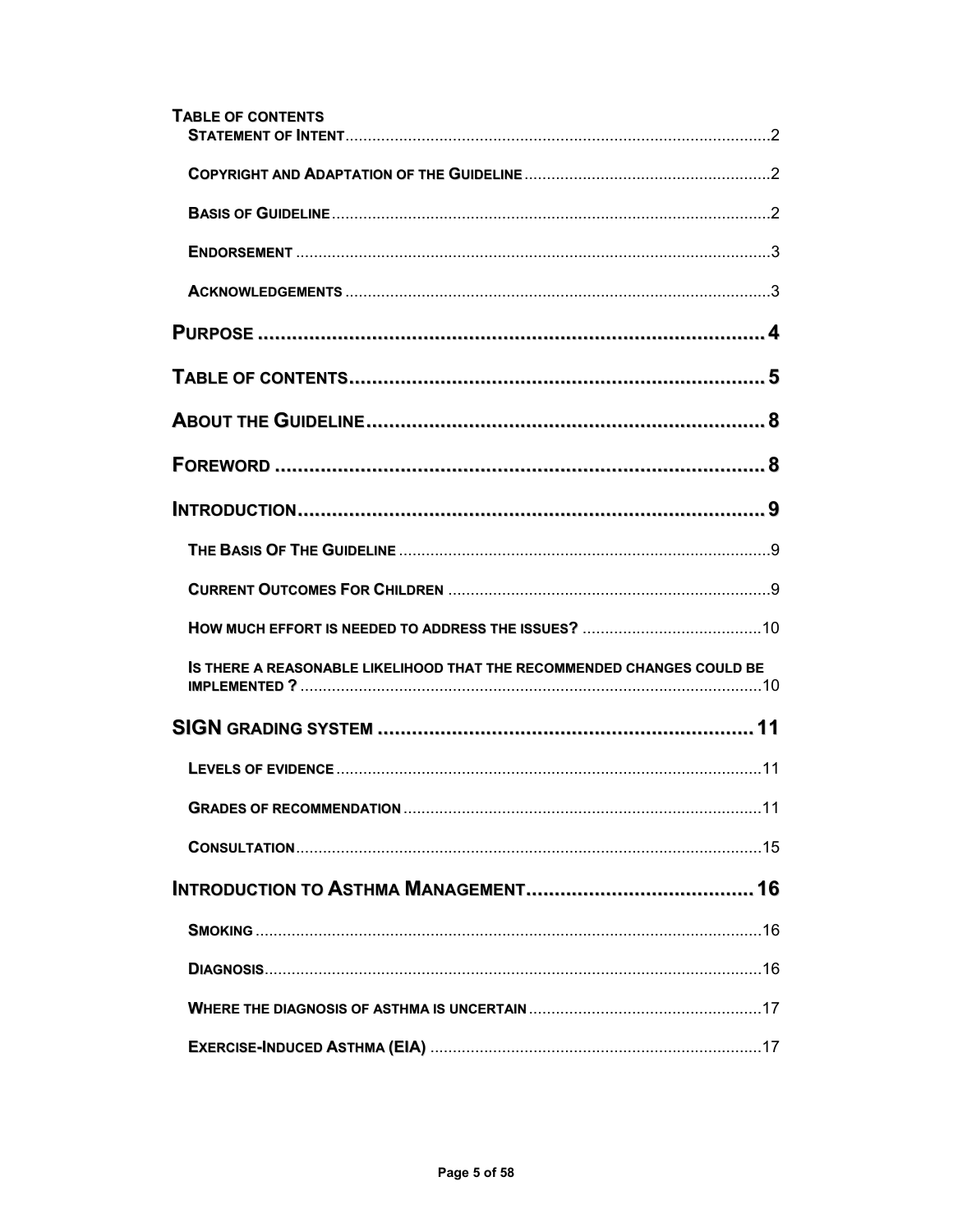| THE STEPWISE APPROACH TO LONG TERM MANAGEMENT  19 |  |
|---------------------------------------------------|--|
|                                                   |  |
|                                                   |  |
|                                                   |  |
|                                                   |  |
|                                                   |  |
|                                                   |  |
|                                                   |  |
|                                                   |  |
|                                                   |  |
|                                                   |  |
| <b>INHALER DEVICES</b><br>. 27                    |  |
|                                                   |  |
|                                                   |  |
|                                                   |  |
|                                                   |  |
|                                                   |  |
|                                                   |  |
|                                                   |  |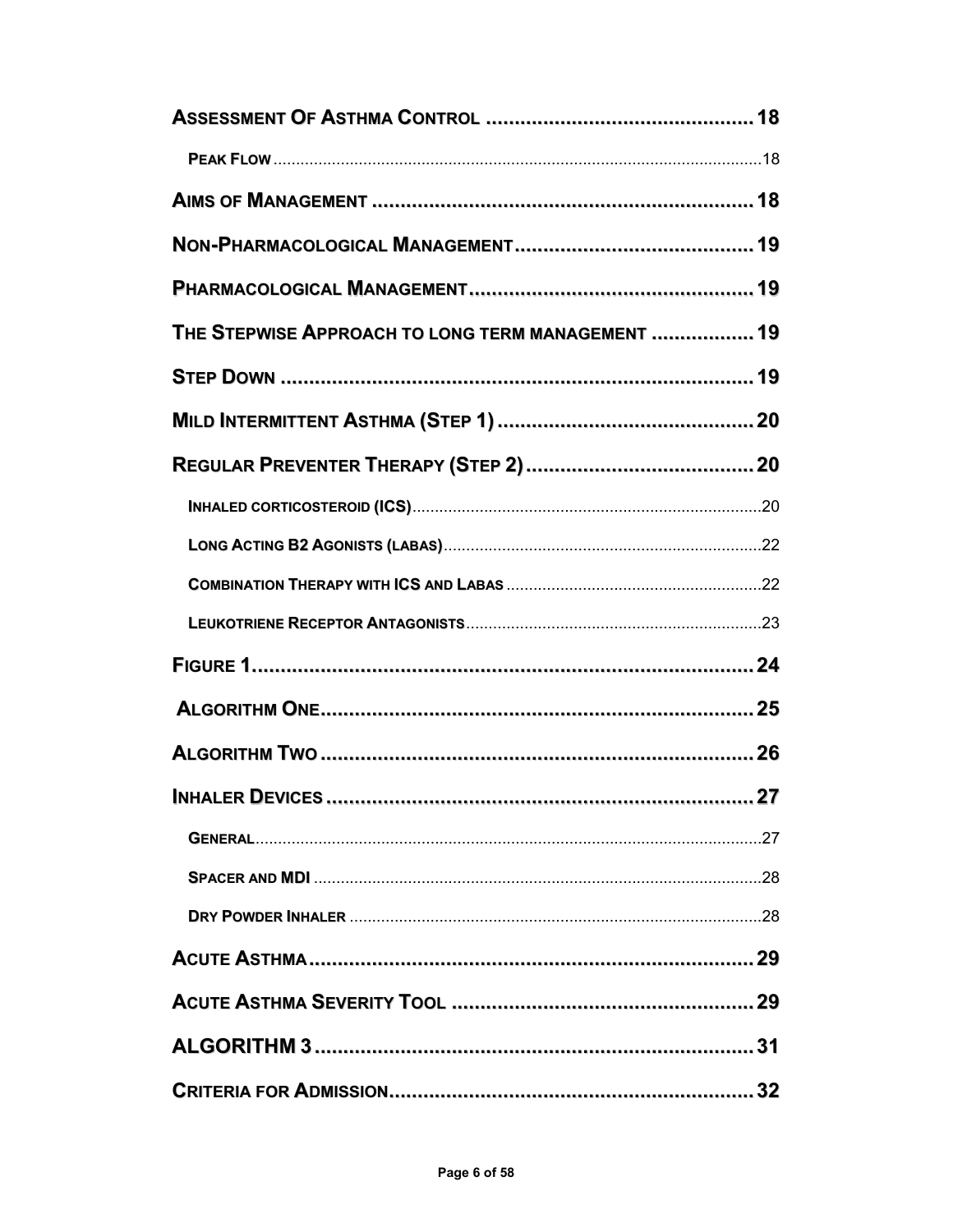| PATIENT EDUCATION, SELF MANAGEMENT AND ACTION PLANS 37 |     |
|--------------------------------------------------------|-----|
|                                                        |     |
|                                                        |     |
|                                                        |     |
|                                                        |     |
|                                                        |     |
|                                                        | .39 |
|                                                        |     |
|                                                        |     |
|                                                        |     |
|                                                        |     |
|                                                        |     |
|                                                        |     |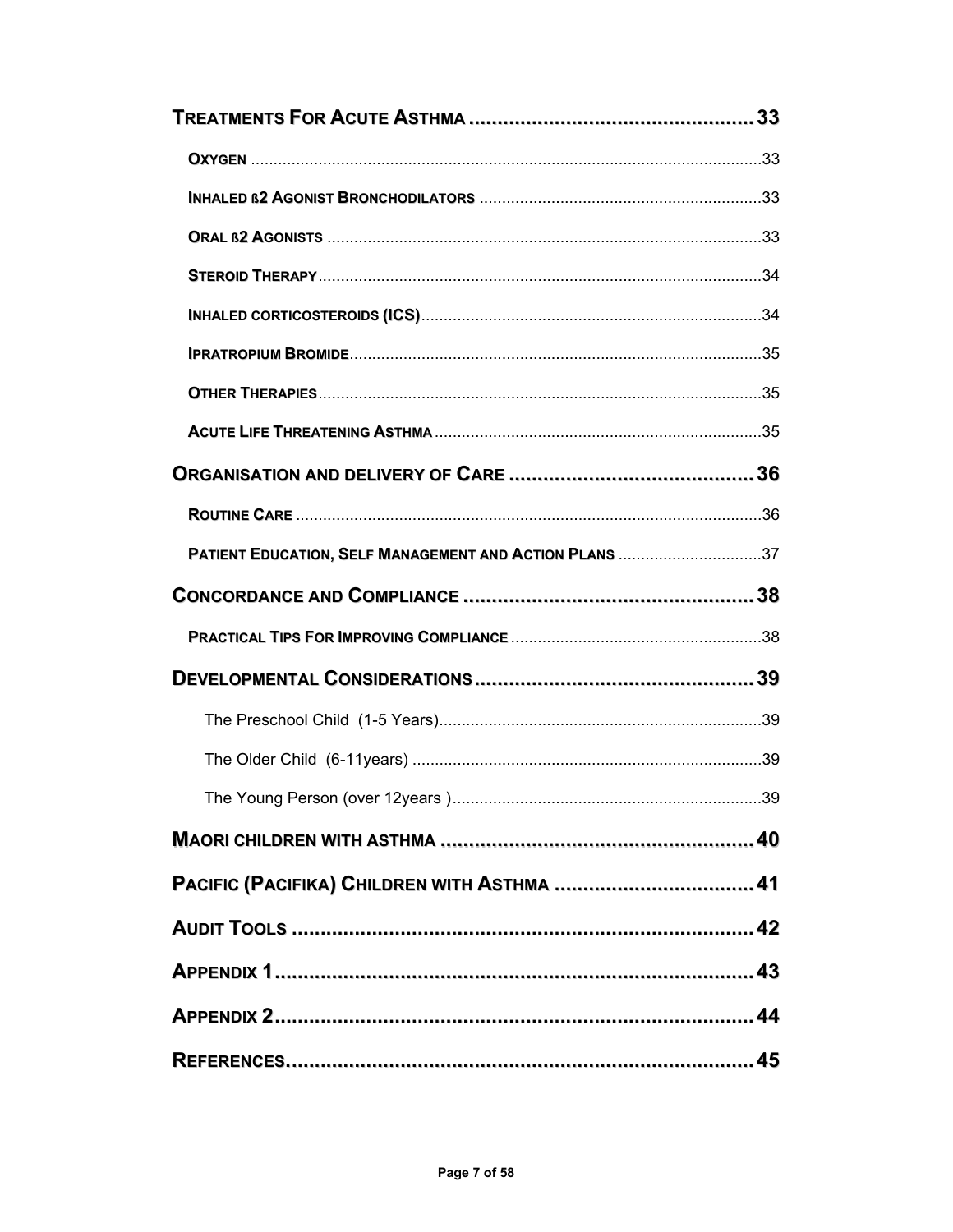#### **ABOUT THE GUIDELINE**

#### **FOREWORD**

The Paediatric Society of New Zealand Inc (PSNZ) is a not-for-profit charitable organisation. It was founded in 1947 in recognition of the special developmental and health needs of children. Until 2000 it remained largely a professional support organisation for paediatricians. In 2000 it moved to become a multidisciplinary organisation in recognition of the crucial role played by all groups of child health professionals in achieving its mission. PSNZ is committed to improving the health of children and young people. As a multi-disciplinary Society we are able to develop and influence pathways for improvement.

"HEALTH OF OUR CHILDREN: WEALTH OF OUR NATION."

The PSNZ is a national organisation working to:

- be consistent with the UN Convention on the Rights of the Child
- advocate for the health, well-being and social environment of children and young people
- plan for the development of all aspects health care for children and young people and consider how services inter-link with each other
- promote quality health care and disease prevention initiatives for children and young people
- establish standards, guidelines and position statements
- provide and publish information for health care professionals and the public on matters that concern the health and welfare of children and young people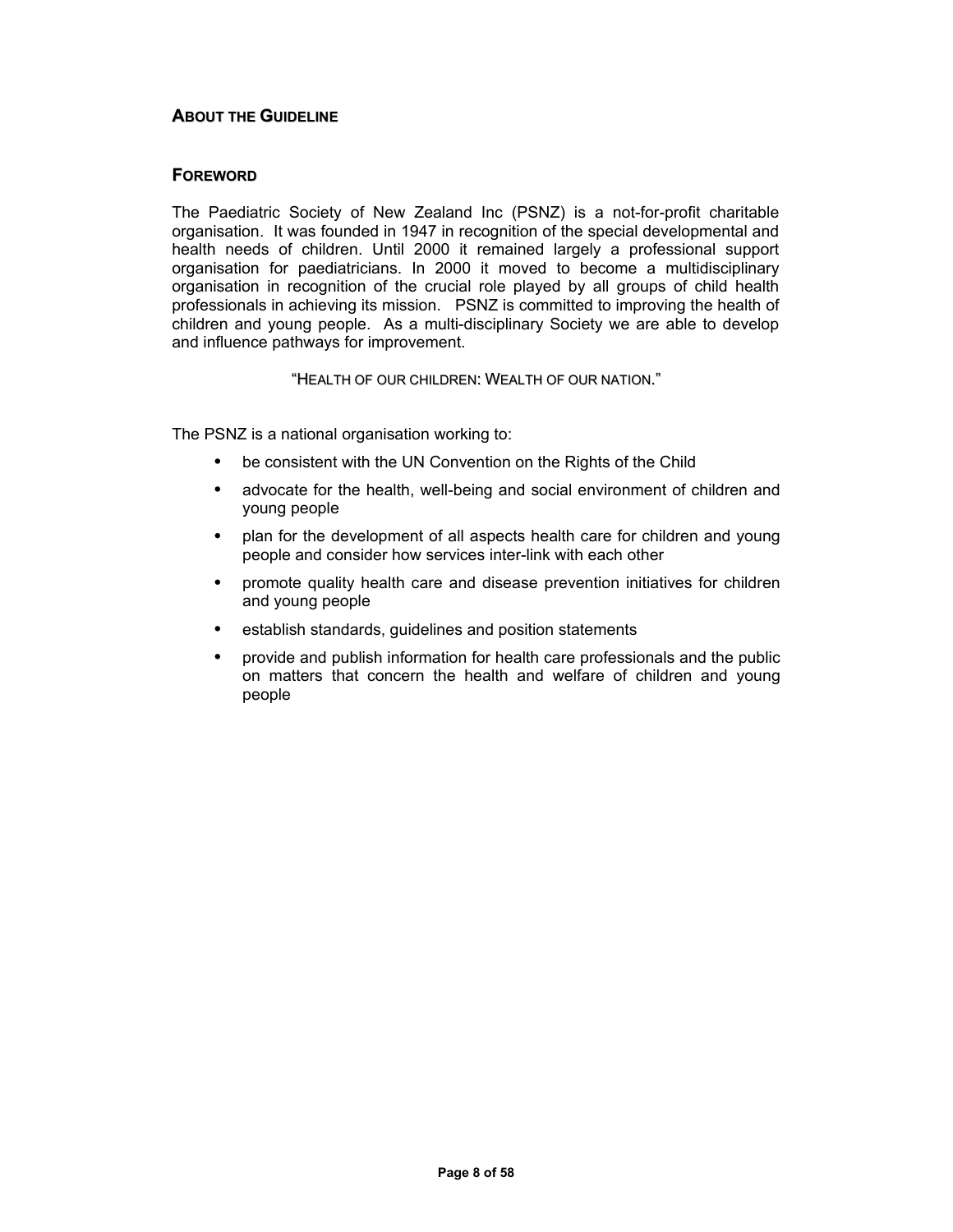#### **INTRODUCTION**

The publication of the New Zealand Guideline for the Diagnosis and Treatment of Adult Asthma in 2002 highlighted the lack of a similar guideline for children. This document seeks to redress that gap.

#### **THE BASIS OF THE GUIDELINE**

This guideline is based on the paediatric sections of the British Guideline for the Management of Asthma 2002 produced jointly by the Scottish Intercollegiate Guideline Network (SIGN) and the British Thoracic Society. The document is available from www.sign.ac.uk. This is the full version and the updates on which the New Zealand guideline is based and to which the reader should refer for the evidence base and rationale for recommendations.

The New Zealand Guideline Development Group applied the AGREE Tool to assess The British Guideline. It was assessed as being a systematically developed evidence based guideline. The SIGN evidence grading system has been used for this guideline.

Some areas identified by the AGREE assessment required adaptation to reflect the New Zealand context, particularly in relation to Maori and Pacific people and to the availability of drugs and drug doses.

The topic of spacers and nebulisers for acute asthma required further updating in accordance with the Cochrane Systematic Reviews 2004. The appropriate recommendations have been updated accordingly http://www.updatesoftware.com/Abstracts/AB000052.htm.

The New Zealand Guideline for the Diagnosis and Treatment of Adult Asthma (2002)<sup>1</sup>, and the Asthma Guideline for Children and Young People Procare, Starship Children's Hospital Kidz First and University of Auckland  $(2002)_2$  were used for guidance where this guideline differs from the British Guideline<sup>3</sup>,.

#### **CURRENT OUTCOMES FOR CHILDREN\***

The outcomes for children and young people with asthma in New Zealand need improvement. Hospitalisation rates in young children are several fold higher than those in adults. There is a need to see a reduction in hospital admission rates in children, especially pre-school children. $4$  It is important that the day to day impact of asthma on the lives of children and their families is optimised so that they have:

• minimal symptoms

 $\overline{a}$ 

- no absences from school and pre-school due to asthma
- no restriction of normal activities

It is important that existing disparities in outcome are reduced so that all children enjoy the lesser morbidity experienced by others in the population.

While guidelines on the management of asthma can be standardised, the approach to the care of individuals requires consideration of their unique situation, culture and needs.

<sup>\*</sup> Children in the document refers to all individuals between the age of 2 and 18 years.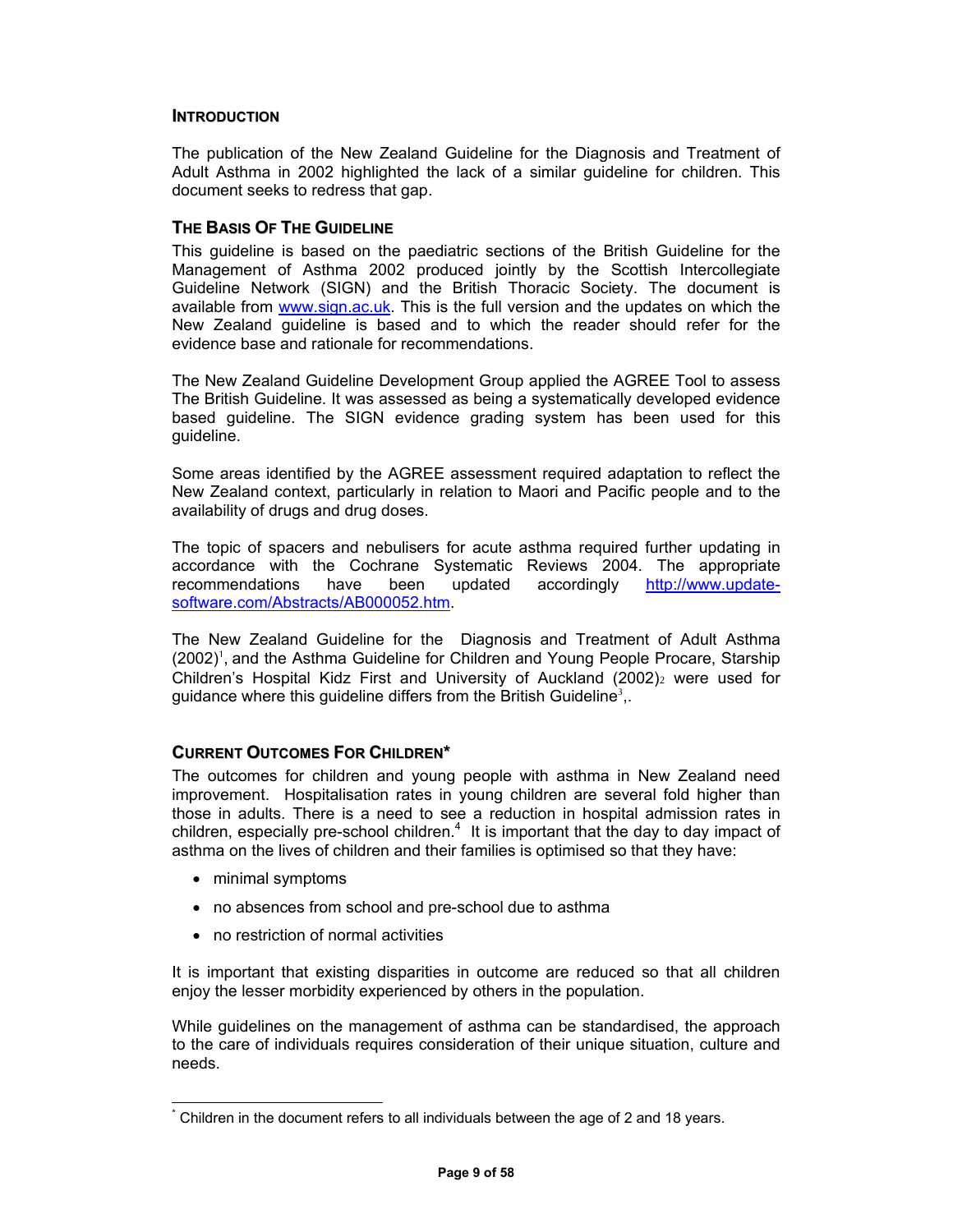#### **HOW MUCH EFFORT IS NEEDED TO ADDRESS THE ISSUES?**

This guideline is intended as a framework within which health professionals can examine their approach to asthma management in children and young people, and note where their current practice differs from the recommendations in this document. Management which leads to excessive morbidity is the responsibility of everyone involved in delivering asthma care. Involvement of the child, young person and their family is essential in this process so that they are well informed and are partners in the management process.

#### **IS THERE A REASONABLE LIKELIHOOD THAT THE RECOMMENDED CHANGES COULD BE IMPLEMENTED ?**

The recommendations in this document have been written to give straightforward guidance on management. All components are available at: www.paediatrics.org.nz There are three components to this document:

- 1. Laminated A4 sheets with a summary of key flowcharts
- 2. The New Zealand version of the guideline for quick reference, available in hard copy
- 3. The full document which is only a web based version it is the full version of the British Guideline and its updates, available on www.sign.ac.uk

Audit tools are recommended (see page 42)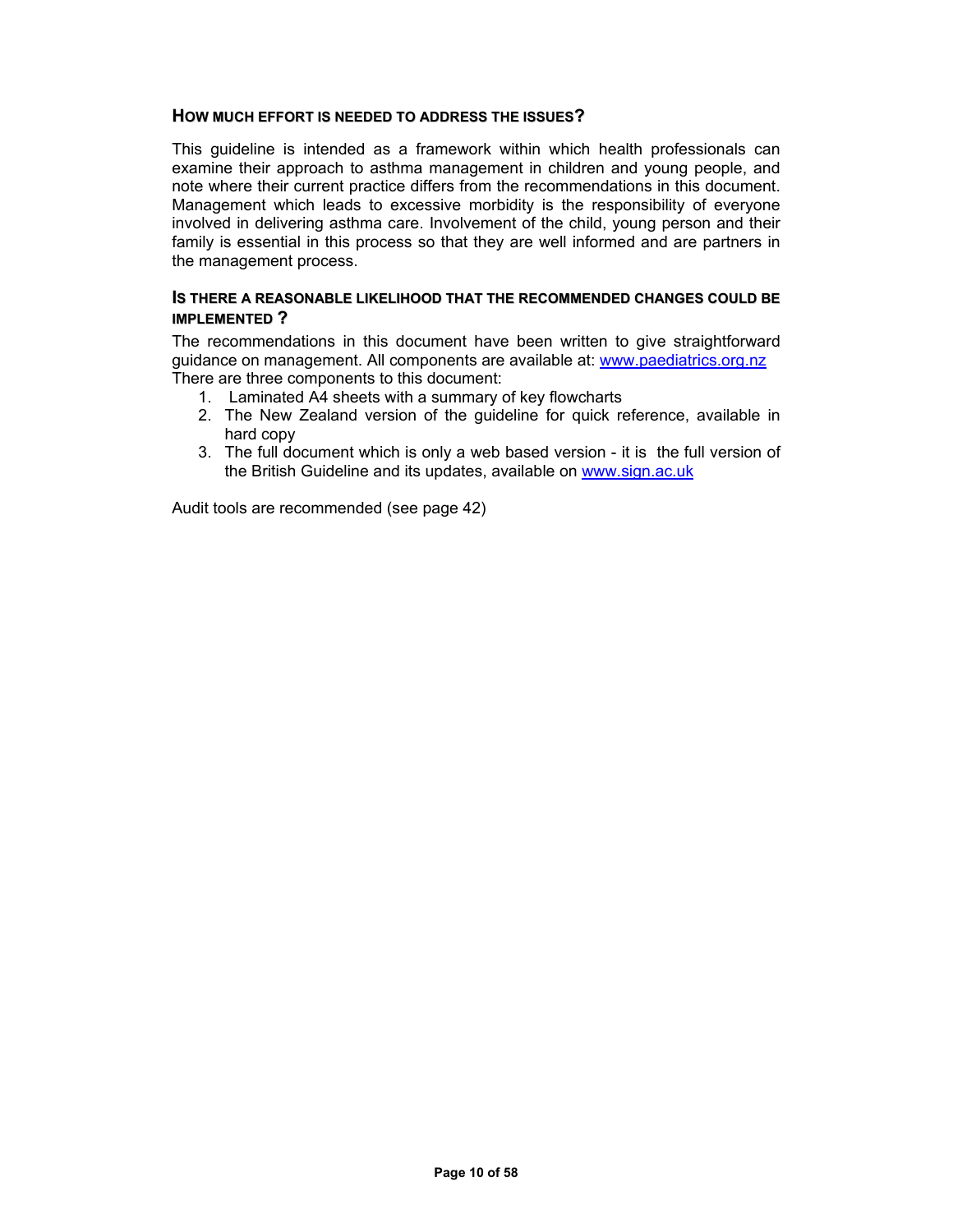#### **SIGN GRADING SYSTEM**

The SIGN grading system has been used in this guideline and is explained below.

#### **LEVELS OF EVIDENCE**

- 1++ High quality meta analyses, systematic reviews of RCTs, or RCTs with a very low risk of bias
- 1+ Well conducted meta analyses, systematic reviews of RCTs, or RCTs with a low risk of bias
- 1 Meta analyses, systematic reviews of RCTs, or RCTs with a high risk of bias
- 2++ High quality systematic reviews of case-control or cohort studies High quality case-control or cohort studies with a very low risk of confounding, bias, or chance and a high probability that the relationship is causal
- 2+ Well conducted case control or cohort studies with a low risk of confounding, bias, or chance and a moderate probability that the relationship is causal
- 2 Case control or cohort studies with a high risk of confounding, bias, or chance and a significant risk that the relationship is not causal
- 3 Non-analytic studies, e.g. case reports, case series
- 4 Expert opinion

#### **GRADES OF RECOMMENDATION**

- **A** At least one meta analysis, systematic review, or RCT rated as 1++, and directly applicable to the target population; or A systematic review of RCTs or a body of evidence consisting principally of studies rated as 1+, directly applicable to the target population, and demonstrating overall consistency of results
- **B** A body of evidence including studies rated as 2++, directly applicable to the target population, and demonstrating overall consistency of results; or Extrapolated evidence from studies rated as 1++ or 1+
- **C** A body of evidence including studies rated as 2+, directly applicable to the target population and demonstrating overall consistency of results; or Extrapolated evidence from studies rated as 2++
- **D** Evidence level 3 or 4; or Extrapolated evidence from studies rated as 2+

#### **Good practice points**



5 Recommended best practice based on the clinical experience of the guideline development group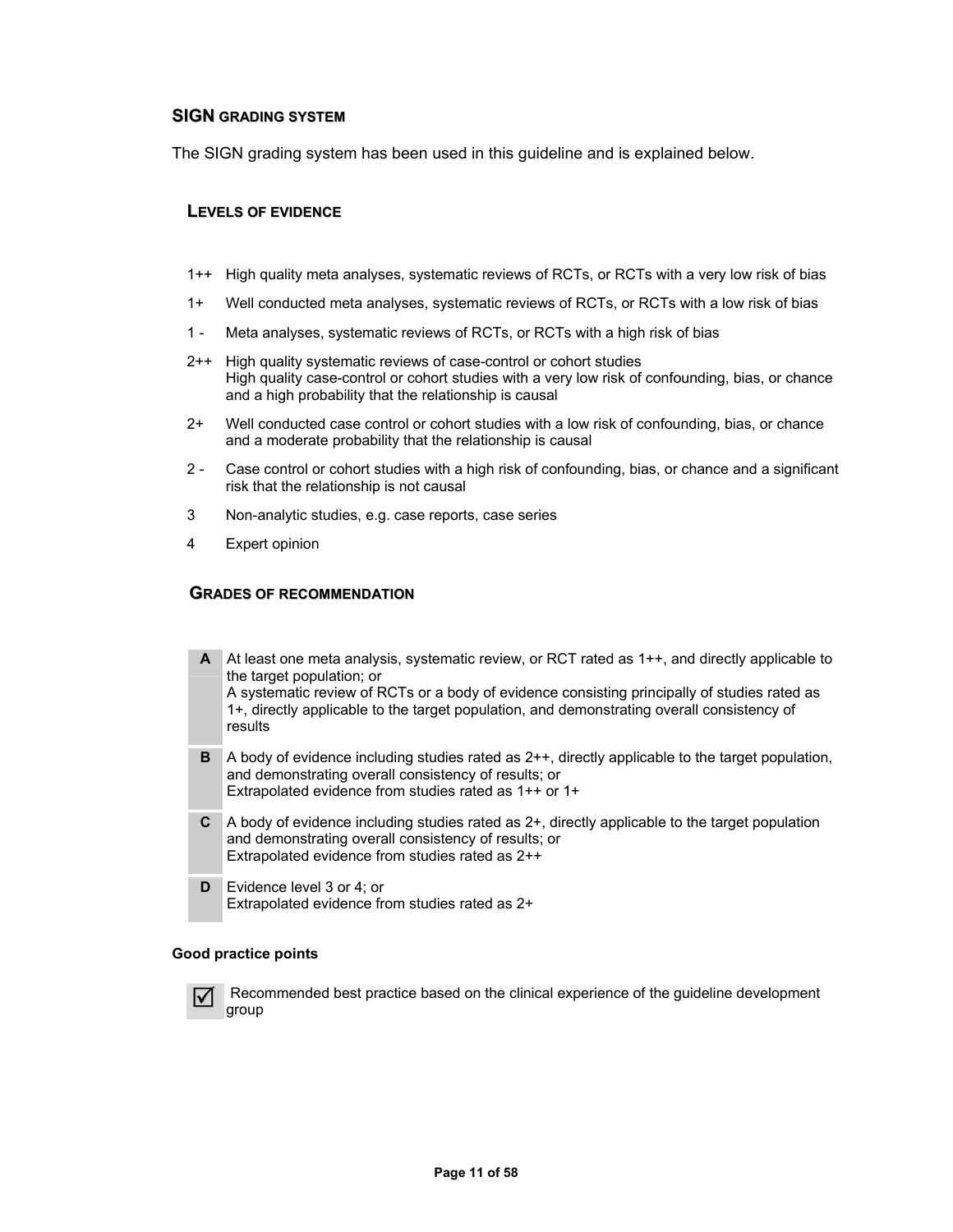#### **GUIDELINE DEVELOPMENT PROCESS**

In 2001 the PSNZ received a contract from the Ministry of Health requiring various outputs including the development of evidence based guidelines for common conditions. The Society undertook an internal prioritisation process and the guideline for the management of asthma was identified as one of the five to be developed.

A review of recent guidelines was undertaken for their appropriateness for children and young people and it was agreed that the British Guideline for the Management of Asthma was the most recent and most comprehensive guideline reviewed. Permission was sought to adapt this guideline for New Zealand.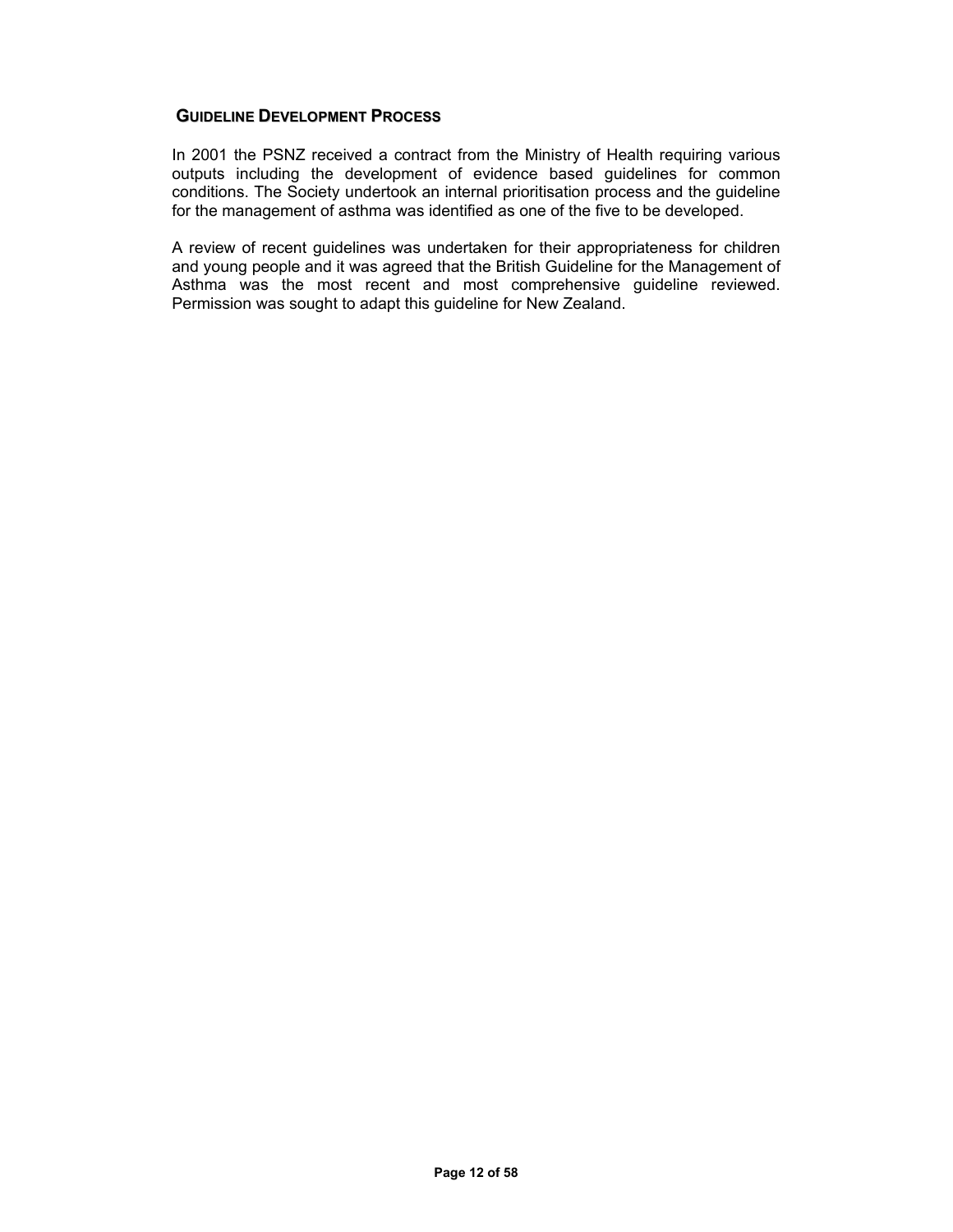#### **GUIDELINE DEVELOPMENT TEAM**

#### **Innes Asher (Chair)**

Professor of Paediatrics, University of Auckland, and Paediatric Respiratory Specialist, Starship Children's Health

#### **Ian Shaw**

Paediatrician, Southland District Health Board

# **David Barry**

Paediatrician, Hawkes Bay District Health Board

#### **Emily Toimata-Holtham**

Asthma Educator; Asthma Respiratory Foundation Pacific Representative

#### **Matire Harwood**

Medical Practitioner, Asthma Respiratory Foundation Representative, Maori **Representative** 

#### **Shirani Smith**

Asthma Educator**.** NZNO Respiratory Section Representative

**Janette Reid**  Asthma NZ Representative

**Jacqui Beavis**  Paediatric Pharmacist Standing Committee PSNZ

#### **Sue Elliott**  Paediatric Pharmacist

#### **Janice Wotton**  College of Practice Nurses

#### **Peter Didsbury**

General Practitioner Procare and RNZ College of General Practitioners

#### **Jim Reid**

Head of General Practice Dunedin School of Medicine and RNZ College of General **Practitioners** 

#### **Viv Isles**

Children's Outreach Nursing Service and NZNO Representative.

#### **Veronica Casey**

CEO Paediatric Society of New Zealand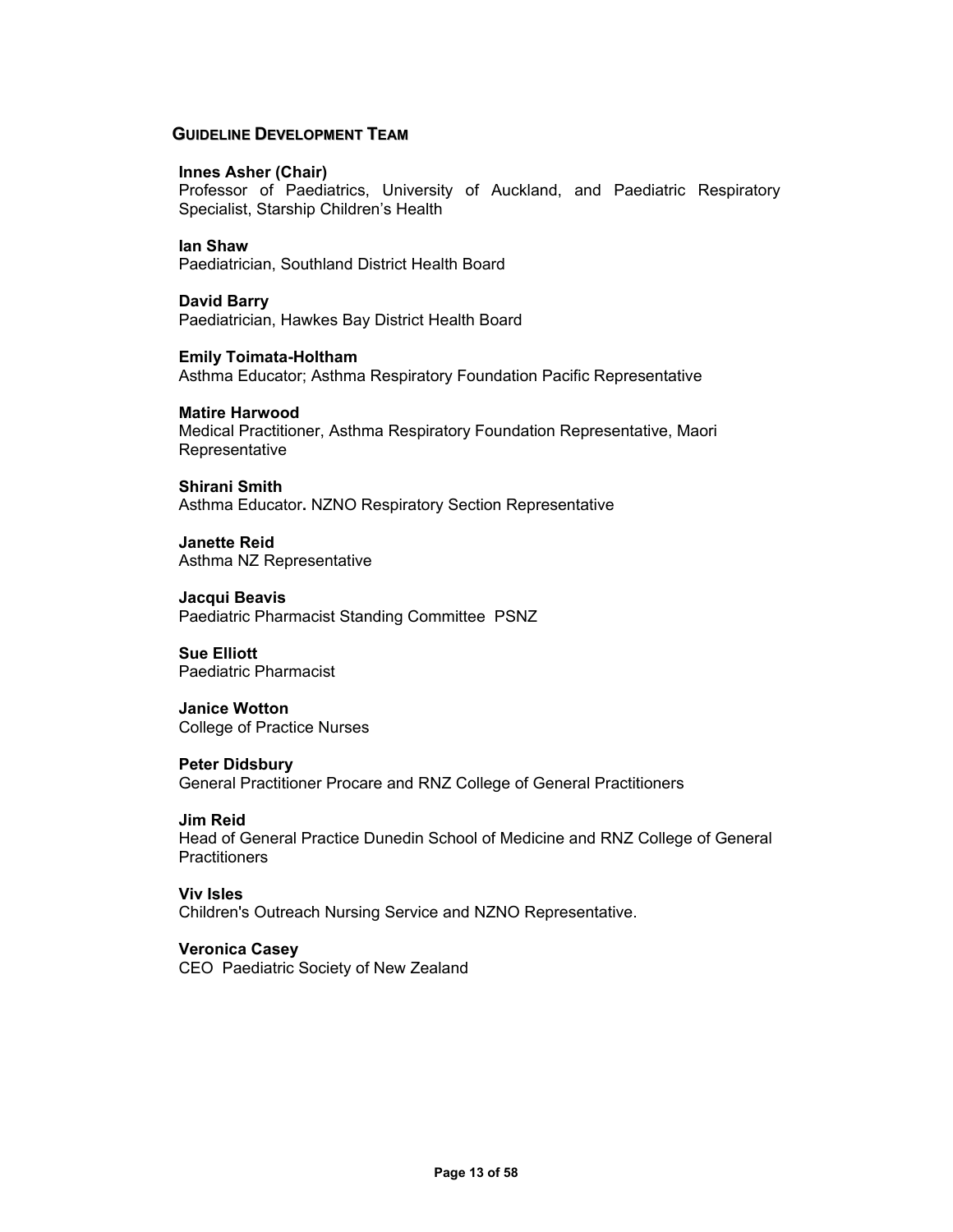#### **DECLARATION OF COMPETING INTERESTS**

#### Innes Asher

GlaxoSmithKline, funding to attend European Respiratory Society Annual Scientific Meetings, and major financial support for research programme Merck Sharp and Dohme, funding to attend European Respiratory Society Annual Scientific Meetings, and financial support for research programme AstraZeneca support for research programme

#### David Barry

Glaxo-Smith-Kline ERS Stockholm 2002 Registration/ Accommodation

#### Viv Isles

 Funding for travel and conference fees from Glaxo-Smith-Kline and a scholarship in 2002 and 2003 from Glaxo-Smith-Kline/College of Nursing for Masters Study.

#### Jim Reid

Astra Zeneca Medical Advisory Committee GlaxoSmithKline ERS Geneva 2000: registration and hotel at conference Director Best Practice Advocacy Centre (NZ) Director Best Practice Advocacy Centre (Inc)

#### Ian Shaw

Glaxo-Smith Kline funded to attend European Respiratory Society meeting 2003 Participant in Flixotide trial 1993 Participant in Seretide trial 2000 PSNZ Representative on PTAC Respiratory Subcommittee

All other members declared no conflict of interest.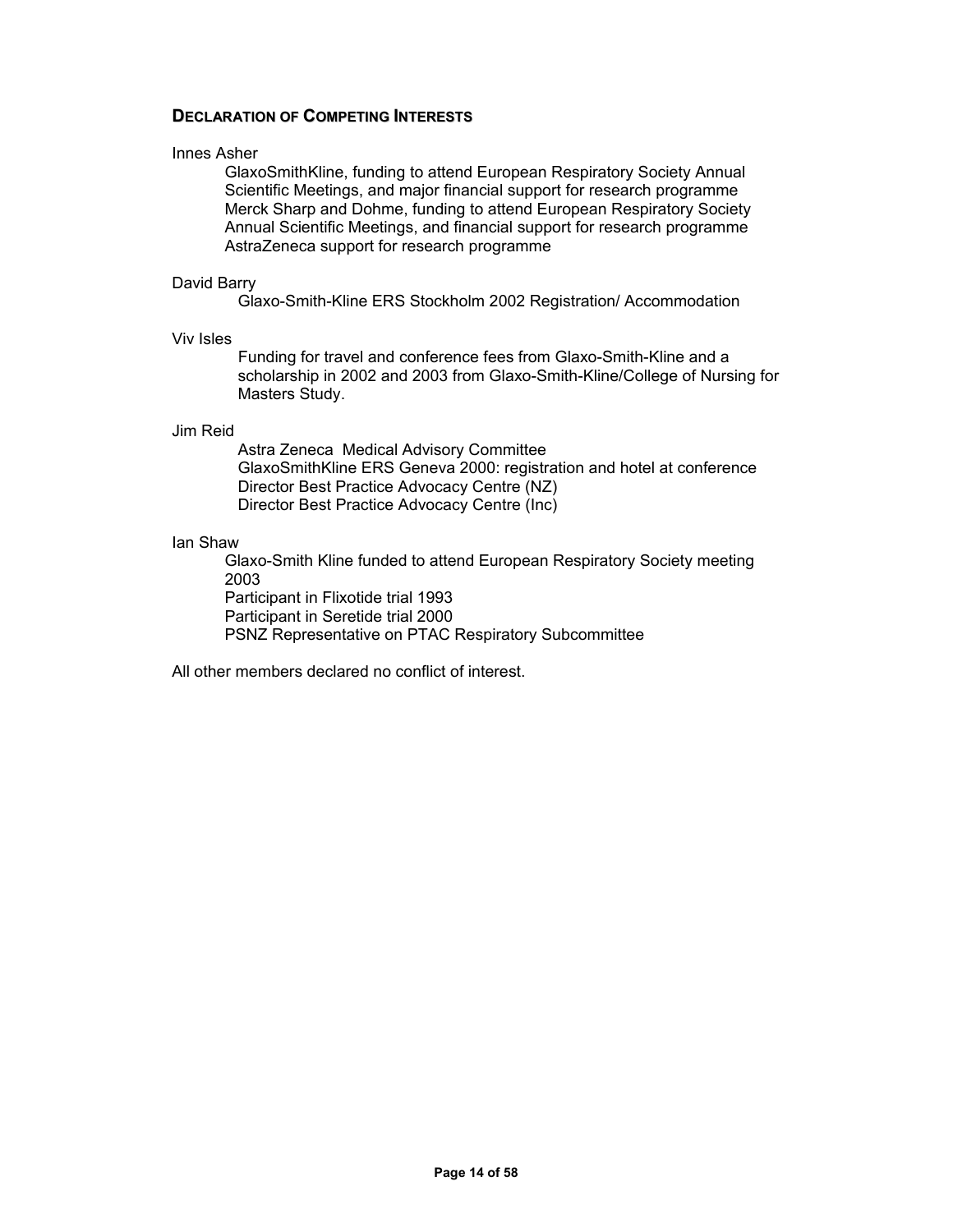#### **CONSULTATION**

A draft guideline was circulated to approximately 110 organisations and individuals, to all members of the Paediatric Society. It was made available on: www.paediatrics.org.nz.

#### **Comments were received from:**

Asthma & Respiratory Foundation of New Zealand

Asthma New Zealand

Baskett Dr Abby, Fellow Children's Emergency Department Starship Children's Health

Bates Lindsay, Group Manager Maternal & Child Health Mid-Central District Health Board

Byrnes Dr Cass, Senior Lecturer & Consultant, Paediatric Respiratory Medicine, Auckland School of Medicine & Starship Hospital

Cooke Dr Rob, NZ Guidelines Group

Disley Barbara, Group Manager Special Education

Ellison-Loschmann Lis, Member of the Maori Committee of the Asthma & Respiratory Foundation NZ

Gavin Dr Raewyn, General Paediatrician Starship Children's Health

Gordon Rosemary, Quality Co-ordinator Starship Children's Health

Ingleton Robyn, Respiratory Nurses Group NZ Nurses Organisation

Montgomery Dr David, Paediatrician Kidz First

Nixon Dr Gillian, Specialist in Respiratory & Sleep Medicine Auckland University

Pattemore Dr Philip, Paediatric Respiratory Physician Canterbury Health and Senior Lecturer Christchurch School of Medicine

Pauline Alison, on behalf of NZ Speech Therapists Association

Pharmacist Standing Committee of Paediatric Society of NZ

Poore Dr Marion, Manager Policy Planning & Information Team Public Health South

ProCare Clinical Advisory Committee

Rasanathan Dr Damaya, Fellow Children's ED Starship Children's Health

Savage Graeme, General Manager Funding and Planning Southland DHB

Shaw Dr Ian, Paediatrician Southland District Health Board

Skiba Dr Larry , Board Member NZ Guidelines Group

Stenson Andrew, Policy Manager NZ College of General Practitioners

Taylor Professor Barry, Professor of Paediatrics Otago Medical School

Van Asperen Professor Peter on behalf of Royal Australasian College of Physicians **Paediatrics**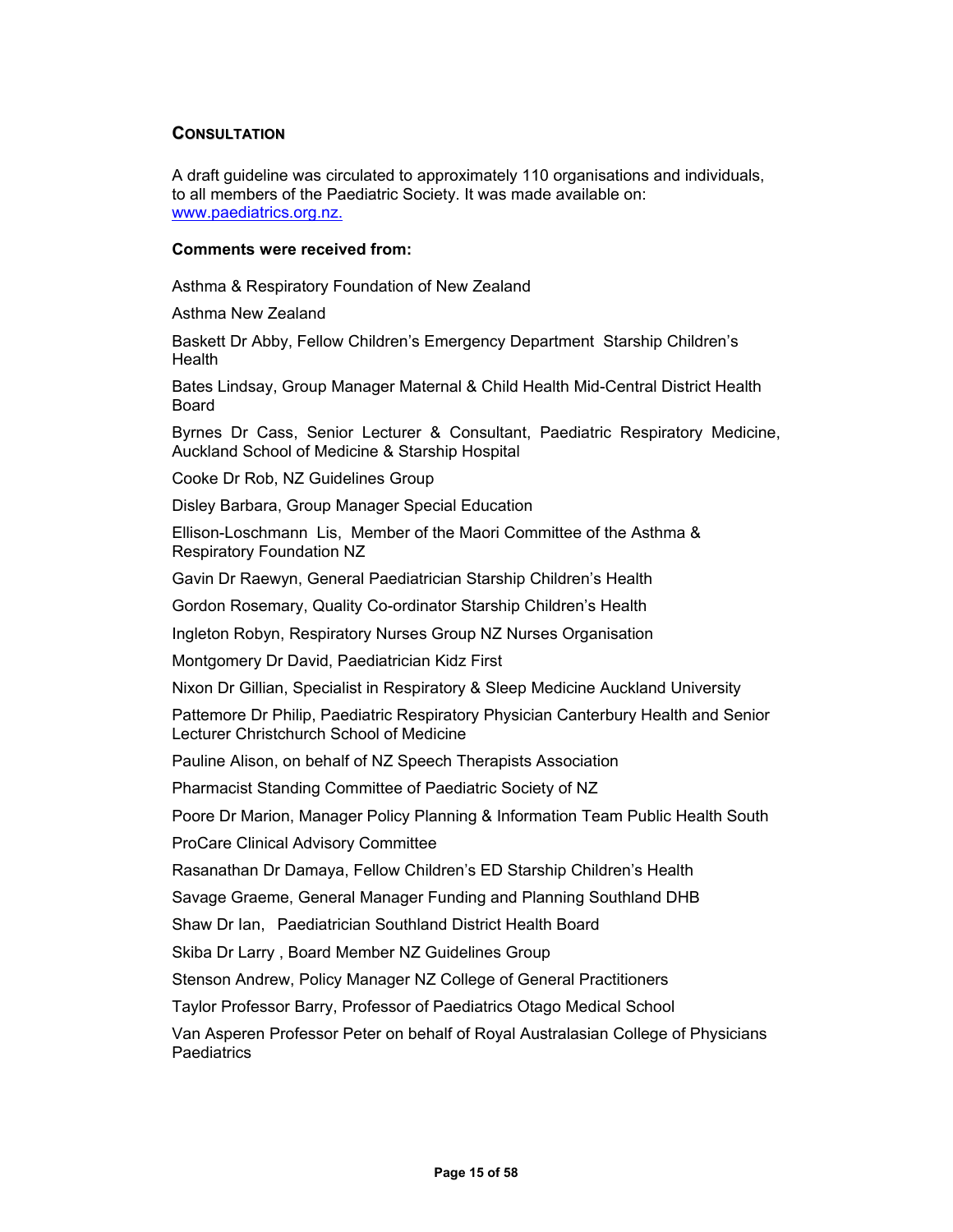#### **INTRODUCTION TO ASTHMA MANAGEMENT**

#### **SMOKING**

| Parents <sup>†</sup> and parents-to-be who smoke should be advised of the many adverse<br>effects of smoking on their children, including increased wheezing in infancy,<br>and be offered appropriate support to stop smoking. | в |
|---------------------------------------------------------------------------------------------------------------------------------------------------------------------------------------------------------------------------------|---|
|---------------------------------------------------------------------------------------------------------------------------------------------------------------------------------------------------------------------------------|---|

| • Exposure to tobacco smoke in the home contributes to severity of<br>childhood asthma. |  |
|-----------------------------------------------------------------------------------------|--|
| • Smoking as a teenager increases the risk of persisting asthma                         |  |
| • Smoking cessation should be encouraged.                                               |  |
|                                                                                         |  |

| • Ask about smoking in the household, and record this information. |  |
|--------------------------------------------------------------------|--|
|--------------------------------------------------------------------|--|

#### **DIAGNOSIS**

| Asthma should be suspected in any child with wheezing, ideally heard by a<br>health professional on auscultation, and which is distinguished from upper<br>airway noises. | ☑ |
|---------------------------------------------------------------------------------------------------------------------------------------------------------------------------|---|
|                                                                                                                                                                           |   |
| Recurrent cough in the absence of wheeze is unlikely to be due to asthma.                                                                                                 | М |

Base the diagnosis of asthma on:

| • the presence of key features and careful consideration of alternative<br>diagnoses<br>assessment of the response to trials of treatment, and ongoing<br>assessment<br>repeated reassessment of the child, and question the diagnosis if<br>management is ineffective (Appendices 1 &2). | D |
|-------------------------------------------------------------------------------------------------------------------------------------------------------------------------------------------------------------------------------------------------------------------------------------------|---|
|                                                                                                                                                                                                                                                                                           |   |

| Key features include: (Appendices 1&2)            |   |
|---------------------------------------------------|---|
| • wheeze and breathlessness with or without cough | ☑ |
| • variation in intensity and duration             |   |
| • child experiences symptom-free periods.         |   |

| The presence of atopic disease in the child or immediate family increases the<br>chance of asthma. |  |
|----------------------------------------------------------------------------------------------------|--|
|----------------------------------------------------------------------------------------------------|--|

Record the criteria on which the diagnosis is made.  $\Box$ 

 † Parents throughout this document refers to biological, foster, and step parents as well as whanau and caregivers with other arrangements.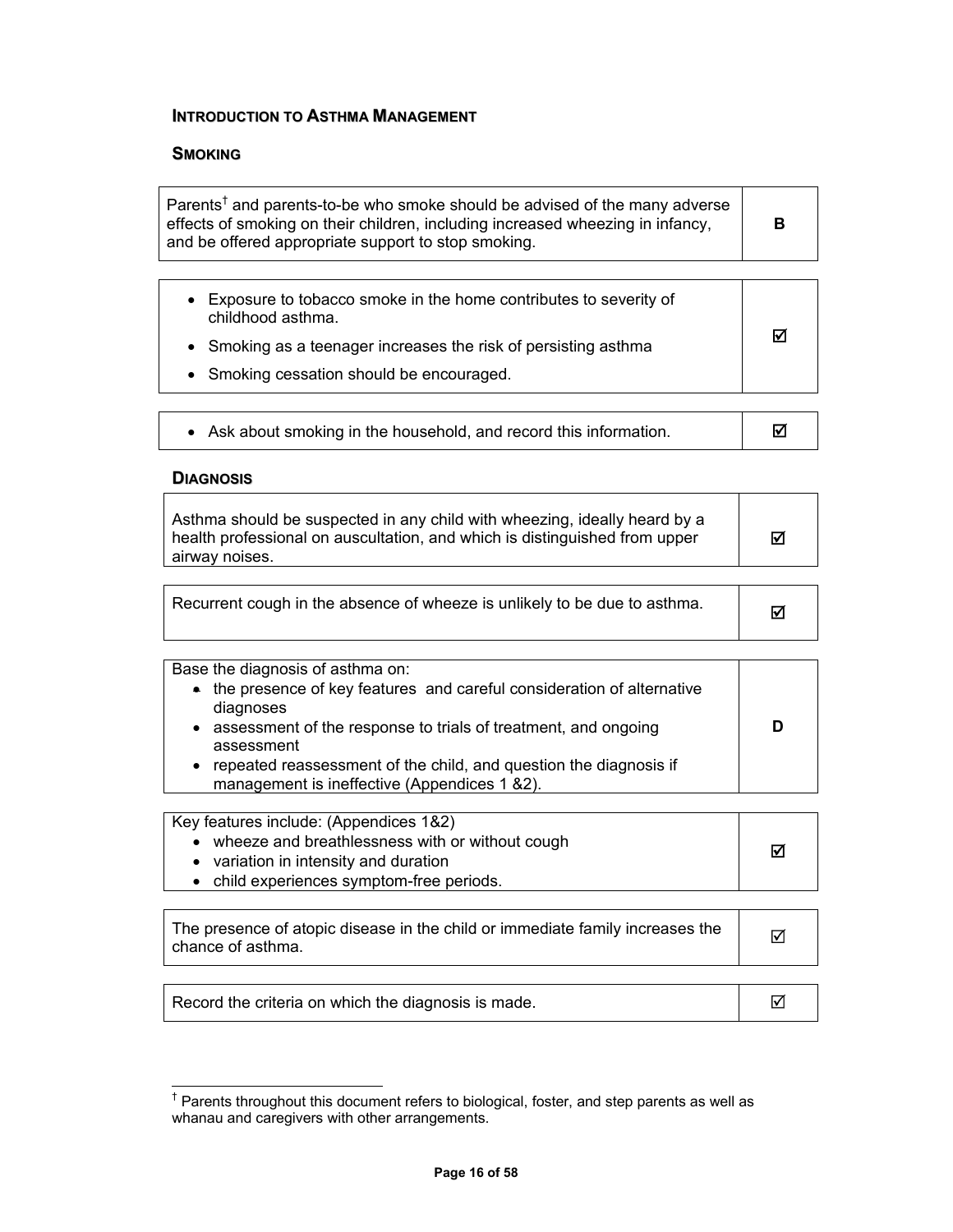#### **WHERE THE DIAGNOSIS OF ASTHMA IS UNCERTAIN**

| A trial of bronchodilator should be considered when asthma is suspected and<br>☑<br>the child is breathless. Try salbutamol MDI and spacer up to 6 puffs under 5<br>yrs, up to 12 puffs 5 years or older. Check clinical response 20 minutes later. |  |
|-----------------------------------------------------------------------------------------------------------------------------------------------------------------------------------------------------------------------------------------------------|--|
|-----------------------------------------------------------------------------------------------------------------------------------------------------------------------------------------------------------------------------------------------------|--|

There is currently insufficient evidence to define the optimal dose of salbutamol in children five years and older. The NZGG Guideline for the Diagnosis and Management of Adult Asthma<sup>1</sup> recommends a dose of 8 puffs and the British Guideline<sup>3</sup> recommends 10 puffs. However, in Australasia, some units use a dose of 12 puffs.

#### **EXERCISE-INDUCED ASTHMA (EIA)**

| For children over five years an inhaled short-acting $\beta_2$ agonist, immediately |  |
|-------------------------------------------------------------------------------------|--|
| prior to exercise, is the drug of choice.                                           |  |

| For children <b>under five years</b> an inhaled short-acting $\beta_2$ agonist, immediately |  |
|---------------------------------------------------------------------------------------------|--|
| prior to exercise, is the drug of choice.                                                   |  |

|  | Dose of inhaled short-acting $\beta_2$ agonists is 2 puffs. |  |
|--|-------------------------------------------------------------|--|
|--|-------------------------------------------------------------|--|

| Warm up prior to exercise is recommended. |  |
|-------------------------------------------|--|
|-------------------------------------------|--|

| If symptomatic with EIA, regardless of other medications, preventive |  |  |  |
|----------------------------------------------------------------------|--|--|--|
| treatment should be reviewed.                                        |  |  |  |

| If exercise is a specific problem, despite low dose inhaled corticosteroid, go<br>to Step 3 in the Stepwise Management flow chart. |  |
|------------------------------------------------------------------------------------------------------------------------------------|--|
|------------------------------------------------------------------------------------------------------------------------------------|--|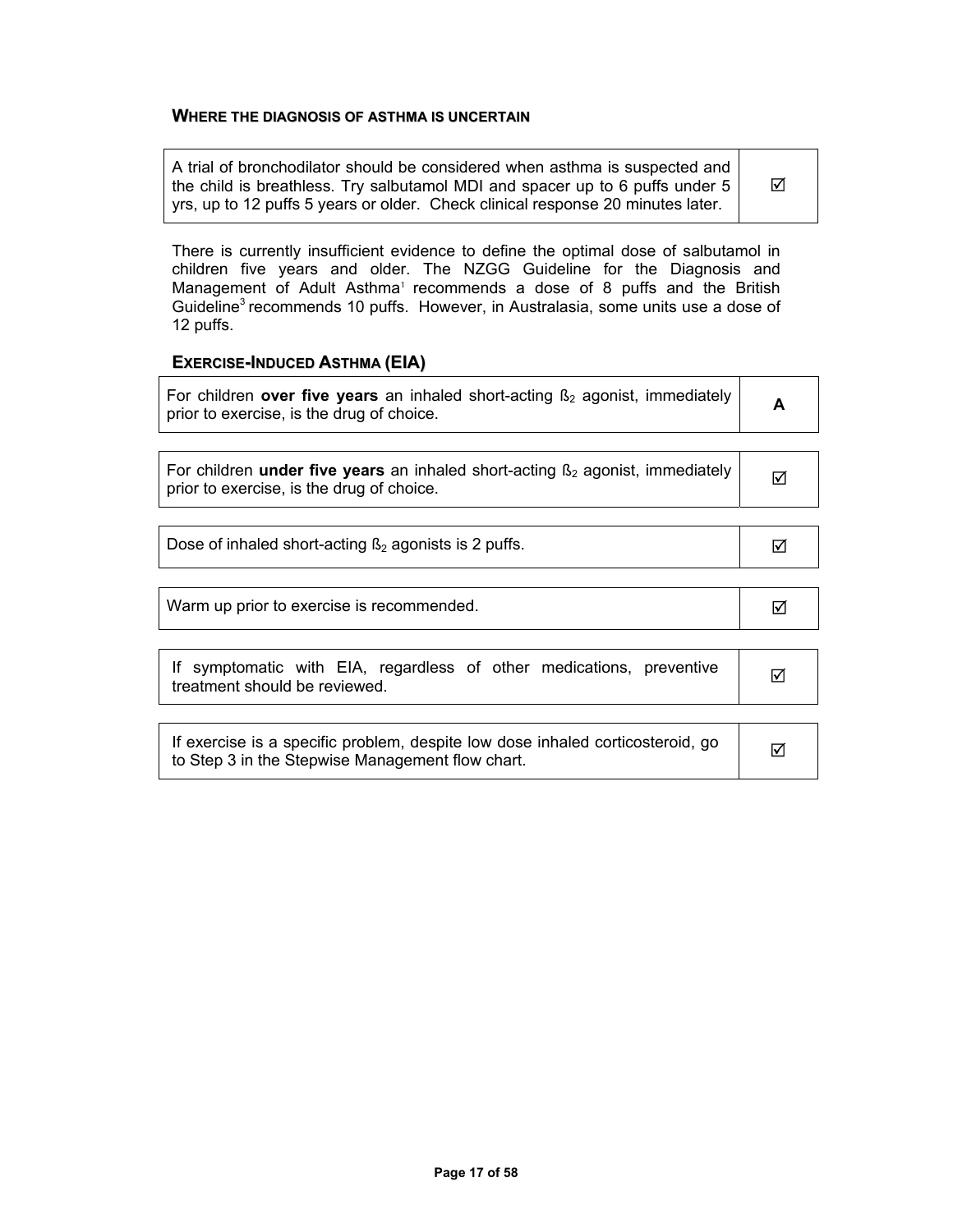#### **ASSESSMENT OF ASTHMA CONTROL**

| History - ask about<br>• Waking at night with cough or wheeze<br>• Ability to exercise<br>• Attendance at school/preschool<br>• Amount of $\beta$ 2 agonist used. | M |
|-------------------------------------------------------------------------------------------------------------------------------------------------------------------|---|
| <b>Examination – look for</b><br>• Weight and height percentiles<br>• Signs of airway obstruction in "interval phase"<br>• Chest deformity.                       |   |
| Consider<br>• Symptom diary<br>• Lung function testing >6 yr.                                                                                                     | M |

Lung function measurements cannot be reliably used to guide asthma management in children under 5 years of age. ⊠

#### **PEAK FLOW**

Reliable monitoring with peak flow meters (even in clinical drug trials) is poor. There is little evidence of their value as a long-term monitoring tool, but this does not negate the use of home monitoring and charting at critical times. These include, for example:

- at diagnosis and initial assessment
- when assessing response to changes in treatment
- when monitoring response during exacerbations as part of an asthma action plan
- with children who are poor perceivers of airway obstruction.

#### **Cautions:**

- long periods of monitoring often result in fabrication of recordings
- unjustifiable reliance on the results
- peak flow meters vary in their readings
- one reading in a child who has not previously used a meter is not reliable.

#### **AIMS OF MANAGEMENT**

- 1. minimal symptoms during day and night
- 2. minimal need for reliever medication
- 3. no exacerbations
- 4. no limitation of physical activity
- 5. normal lung function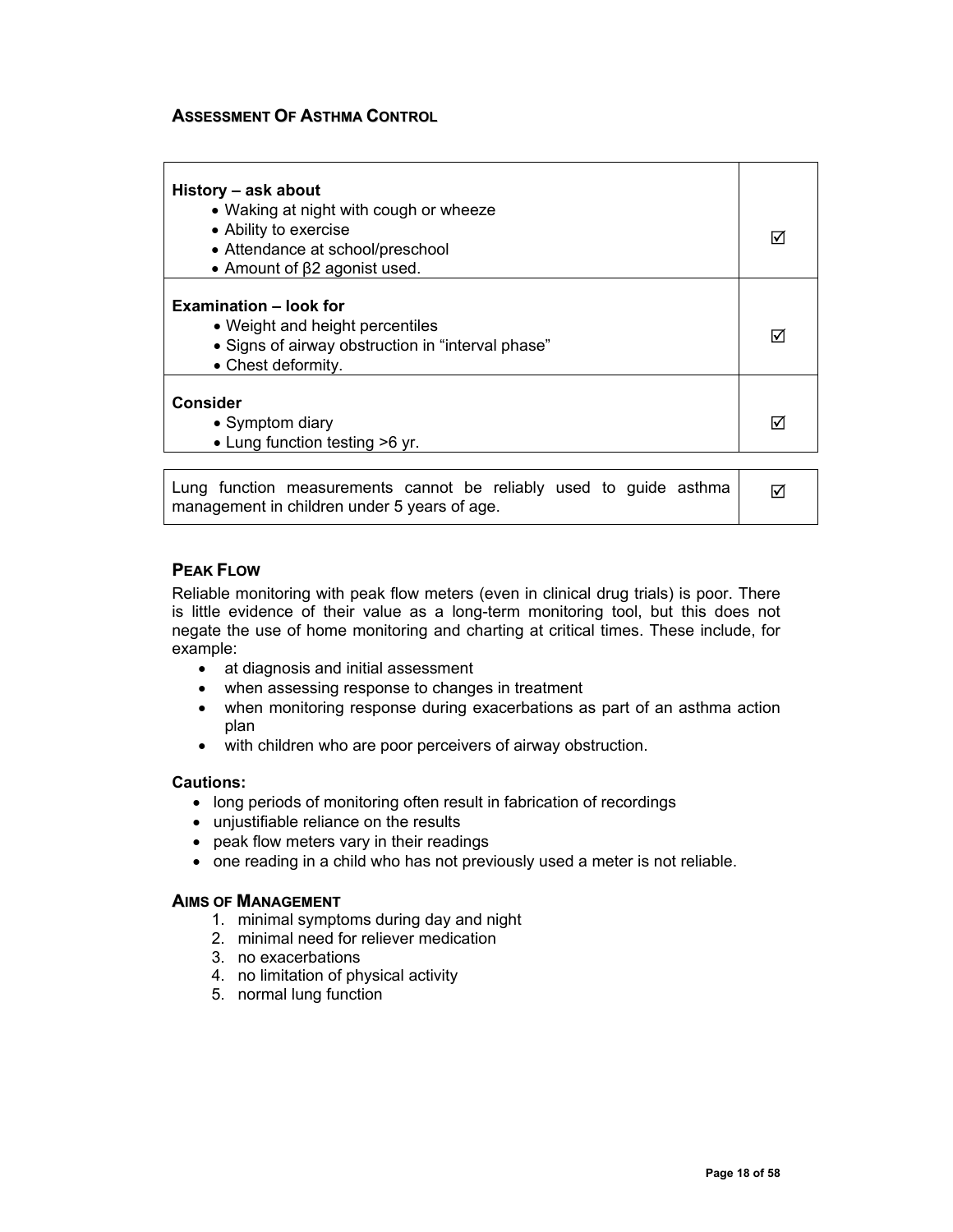#### **NON-PHARMACOLOGICAL MANAGEMENT**

There is increasing interest in factors which, if avoided, facilitate the management of asthma and may have the potential to modify fundamental causes of asthma. However, evidence of efficacy is lacking for many approaches and more studies are required. For further details see www.sign.ac.uk.

#### **PHARMACOLOGICAL MANAGEMENT**

Some of the drugs recommended by the British Guideline are not currently on the Pharmaceutical Schedule in New Zealand. Despite this the Guideline Development Team has endorsed their place in the management of asthma based on the evidence provided in the British Guideline.

#### **THE STEPWISE APPROACH TO LONG TERM MANAGEMENT**

A stepwise approach aims to abolish interval symptoms as soon as possible by starting treatment at the level most likely to achieve this. The aim is to achieve early control of symptoms, to maintain control by stepping up treatments as necessary, and stepping down when control is good (see Figure 1 pg 24).

- 1. Start treatment at the step most appropriate to initial severity
- 2. Achieve early control of symptoms including waking from sleep and exercise limitation
- 3. Maintain control by:
	- stepping up treatment when control is poor
	- stepping down when control is good

#### **STEP DOWN**

| Regular review of patients as treatment is stepped down is important.  |   |
|------------------------------------------------------------------------|---|
| When deciding which drug to step down first and at what rate, take the |   |
| following into account:                                                |   |
| • the severity of asthma,                                              | ☑ |
| • the side effects of the treatment,                                   |   |
| • the beneficial effect achieved,                                      |   |
| • the child's preference                                               |   |

Children should be maintained at the lowest possible dose of inhaled steroid. Reduction in inhaled steroid dose should be slow as patients deteriorate at different rates. Reductions should be considered every three months, decreasing the dose by approximately 25-50% each time. 5

Remember that topical steroids for rhinitis and eczema have an additive **or an** and effect on total body daily dose.

The preventer medication needs to be titrated against clinical response to  $\Box$ 

In many children under 5 years back titration is especially important as  $\frac{1}{2}$  symptoms of asthma may not represent persistent asthma.

**Page 19 of 58**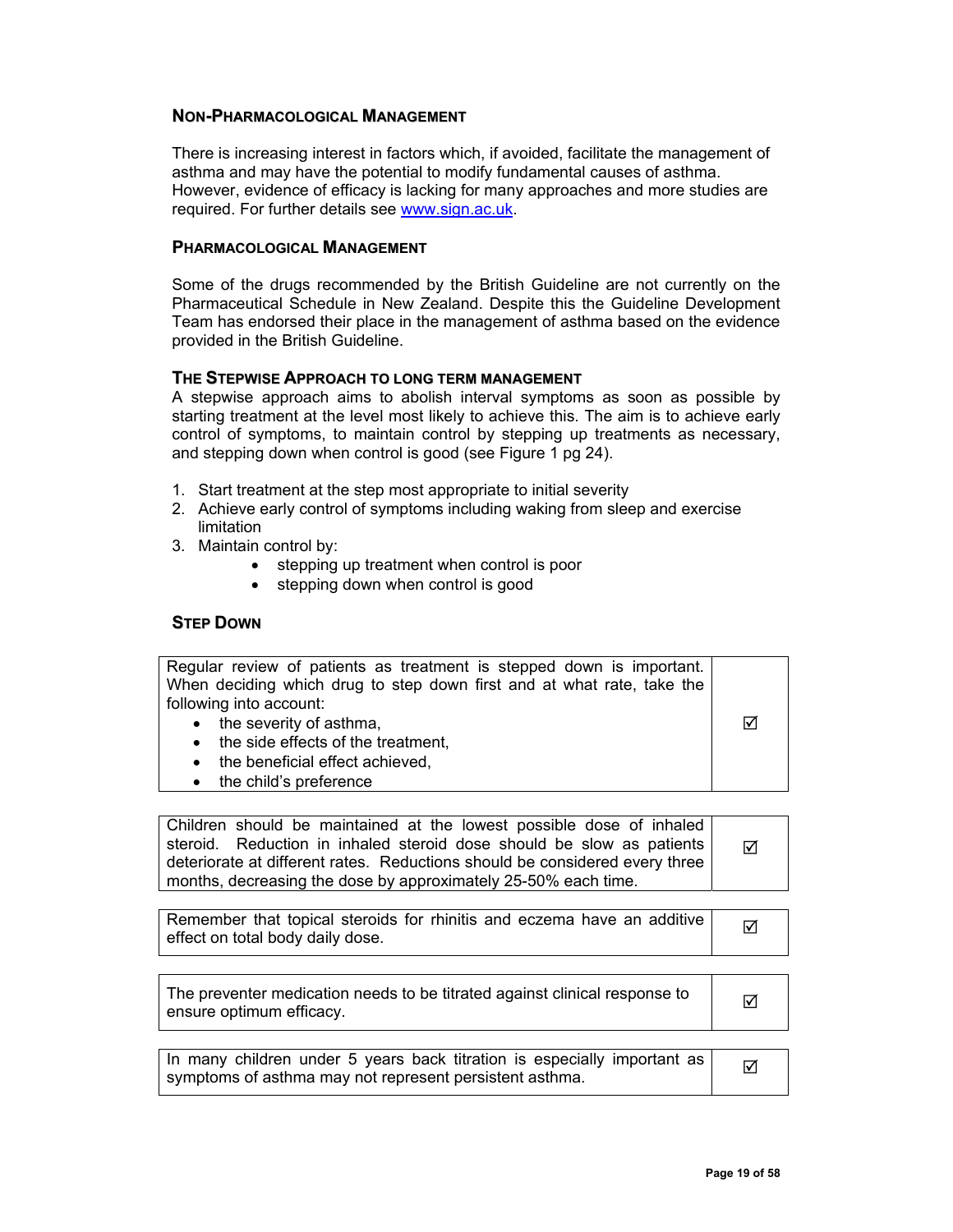#### **MILD INTERMITTENT ASTHMA (STEP 1)**

Most children have mild intermittent asthma, with episodes of symptoms requiring treatment less often than once every 1-2 months, and these episodes are usually of mild severity (see pgs 25 & 26).

Children with mild intermittent asthma should be treated with inhaled short  $\frac{1}{2}$  acting  $\beta_2$  agonists as needed

#### **REGULAR PREVENTER THERAPY (STEP 2)**

The exact threshold for introduction of regular preventer therapy has never been firmly established.

| Inhaled steroids should be considered for patients with any of the<br>following:                                                                                                                      |  |  |  |
|-------------------------------------------------------------------------------------------------------------------------------------------------------------------------------------------------------|--|--|--|
| • exacerbations of asthma in the last two years<br>• using inhaled $\beta_2$ agonists three times a week or more<br>• symptomatic three times a week or more<br>waking one night a week.<br>$\bullet$ |  |  |  |

For steps 2, 3, and 4 (see Algorithm One pg 25), treatments have been judged on their ability to improve symptoms, improve lung function, and prevent exacerbations, with an acceptable safety profile. Improvement of quality of life, while important, is the subject of too few studies to be used as the basis of recommendations at present.

#### **INHALED CORTICOSTEROID (ICS)**

The primary treatment to control persistent asthma is inhaled corticosteroid (ICS) Unlike asthma in adults, some younger children with intermittent asthma symptoms will not have persistent asthma.

Many children under the age of 5 years with wheezing episodes with colds will not continue to wheeze as they grow older Thus particular attention is required to the stepping down and the weaning off if control is very good. Some children may have troublesome wheezing only for part of the year in a particular season and it would be appropriate to use ICS for those months of the year rather than the whole year round.

| Inhaled corticosteroids are the recommended preventer drug for children |  |
|-------------------------------------------------------------------------|--|
| for achieving overall treatment goals.                                  |  |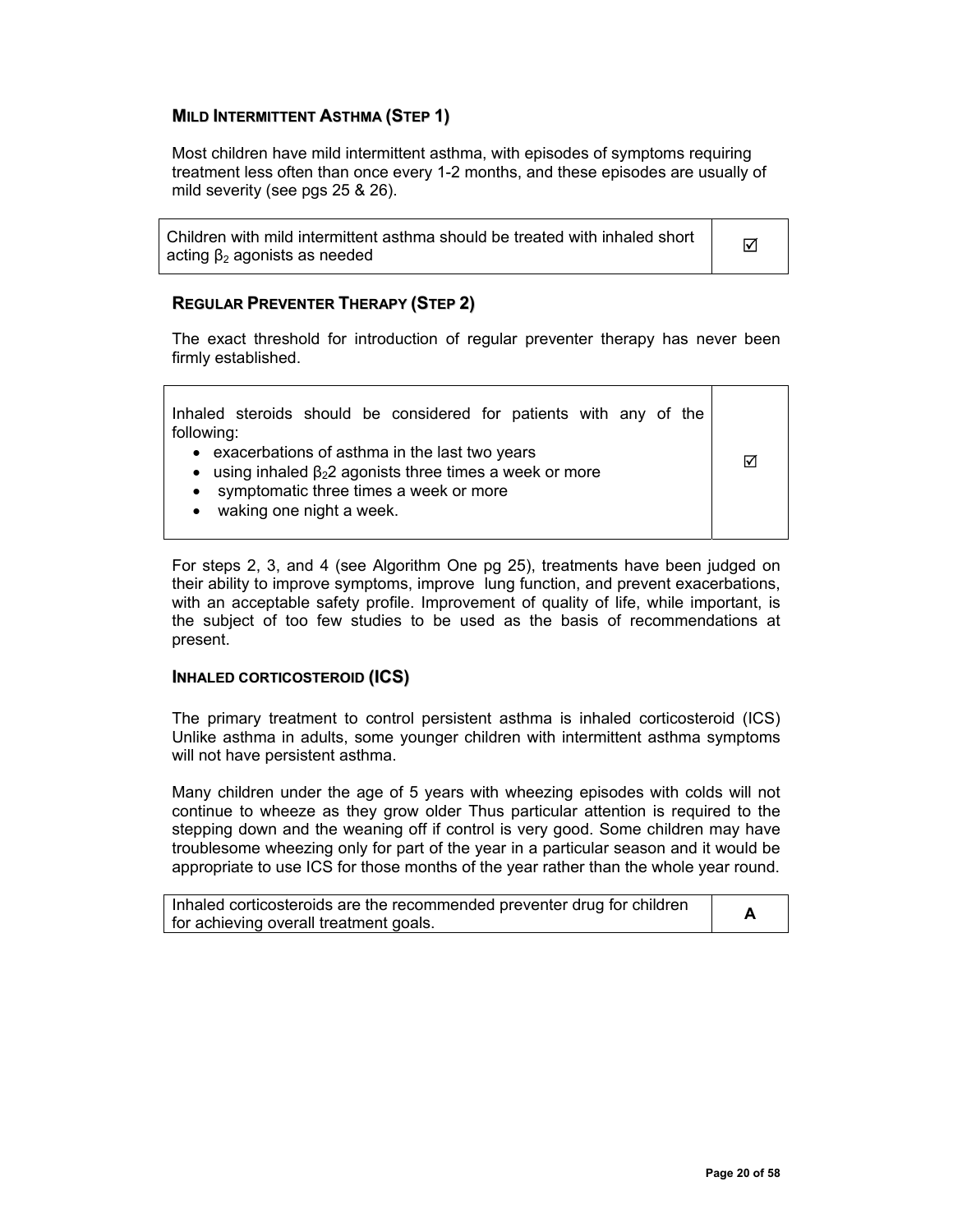#### **Dosage**

Doses of fluticasone propionate (FP) are half those of beclomethasone dipropionate (BDP) and budesonide (BUD) eg FP 50mcg is equivalent to 100mcg of BDP or 100 mcg of BUD. Some formulations of ICS do not allow exact equivalency between brands. It is recommended to round down rather than up to avoid upwards dosage creep.

#### **Starting dosage**

In mild to moderate asthma, starting at high doses of inhaled steroids and stepping down confers no benefit. Start patients at a dose of inhaled steroids appropriate to the severity of disease.

• in children 200 mcg BDP equivalent per day is the usual starting dose at any age

#### **Maintenance dosage**

In children under 5 years, higher doses may be required if there are problems in obtaining consistent drug delivery.

Titrate the dose of ICS to the lowest dose at which effective control of asthma is maintained.



#### **Dose response curve for ICS**



Reprinted with permission of Best Practice Advocacy Centre New Zealand, (BPACNZ)

The dose response curve above shows that at least 90% of the maximum benefit can be achieved with low doses of fluticasone 125mg/day (or BDP or Budesonide 250mcg/day) Most children will achieve a good response with these doses but some children with persistent poor control may need higher doses of ICS to achieve full control.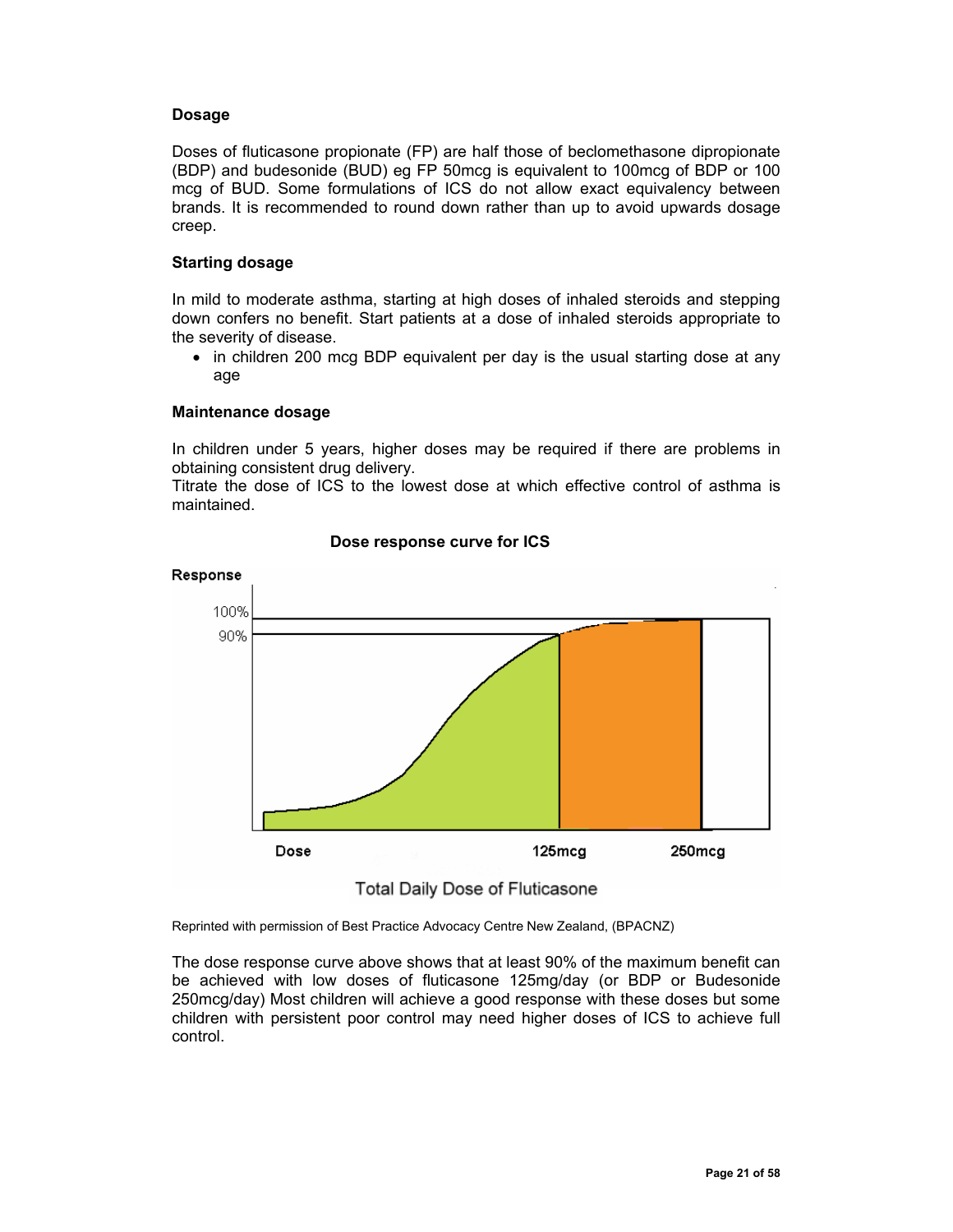#### **ADD ON THERAPY (STEPS 3 AND 4)**

Add on therapy is indicated when control of symptoms with Step 2 treatment is not optimal.

#### **LONG ACTING** *β* **2 AGONISTS (LABAS)**

Long acting β<sub>2</sub> agonists should not be used without inhaled corticosteroids.  $\Box$   $\Box$ 

The maximal recommended dosage at all ages is

- Eformoterol 12mcg bd
- Salmeterol 50mcg bd
- In New Zealand, unlike other countries, a special authority or endorsement is often required for prescribing these medicines.
- In New Zealand LABA are available only under Special Authority Criteria, when patients have not been not well controlled for at least 3 months on moderate doses of ICS. The PHARMAC threshold doses for LABAs are higher than the British and other international guidelines, which makes adhering to the British stepwise approach more problematic for doctors and children with asthma and their families in New Zealand.
- LABAs are not licensed for use <4years (Salmeterol) and <6 years (eformoterol). Evidence for recommendations for the use of LABAs in children under 4 years is extrapolated from that for adults, with the assumption that the same principles apply. The use of licensed medicines for unlicensed indications is often necessary in paediatric practice when there is no suitable alternative. For Medicine Data Sheets and further information on the use of Unapproved Medicines consult "Medsafe" http://www.medsafe.govt.nz
- LABAs may be considered as an alternative for families of children aged 2-4 years who can't afford to pay for montelukast, in discussion with a paediatrician.

| The first choice for add on therapy to inhaled steroids in children aged 5-15 $\vert$ <b>B</b> |  |
|------------------------------------------------------------------------------------------------|--|
| years is an inhaled long acting $\beta_2$ agonist.                                             |  |

#### **COMBINATION THERAPY WITH ICS AND LABAS**

| There is no difference in efficacy in giving ICS and LABA in combination or $\mathbf{A}$ |  |
|------------------------------------------------------------------------------------------|--|
| in separate inhalers.                                                                    |  |

Some children may find a combination inhaler more convenient.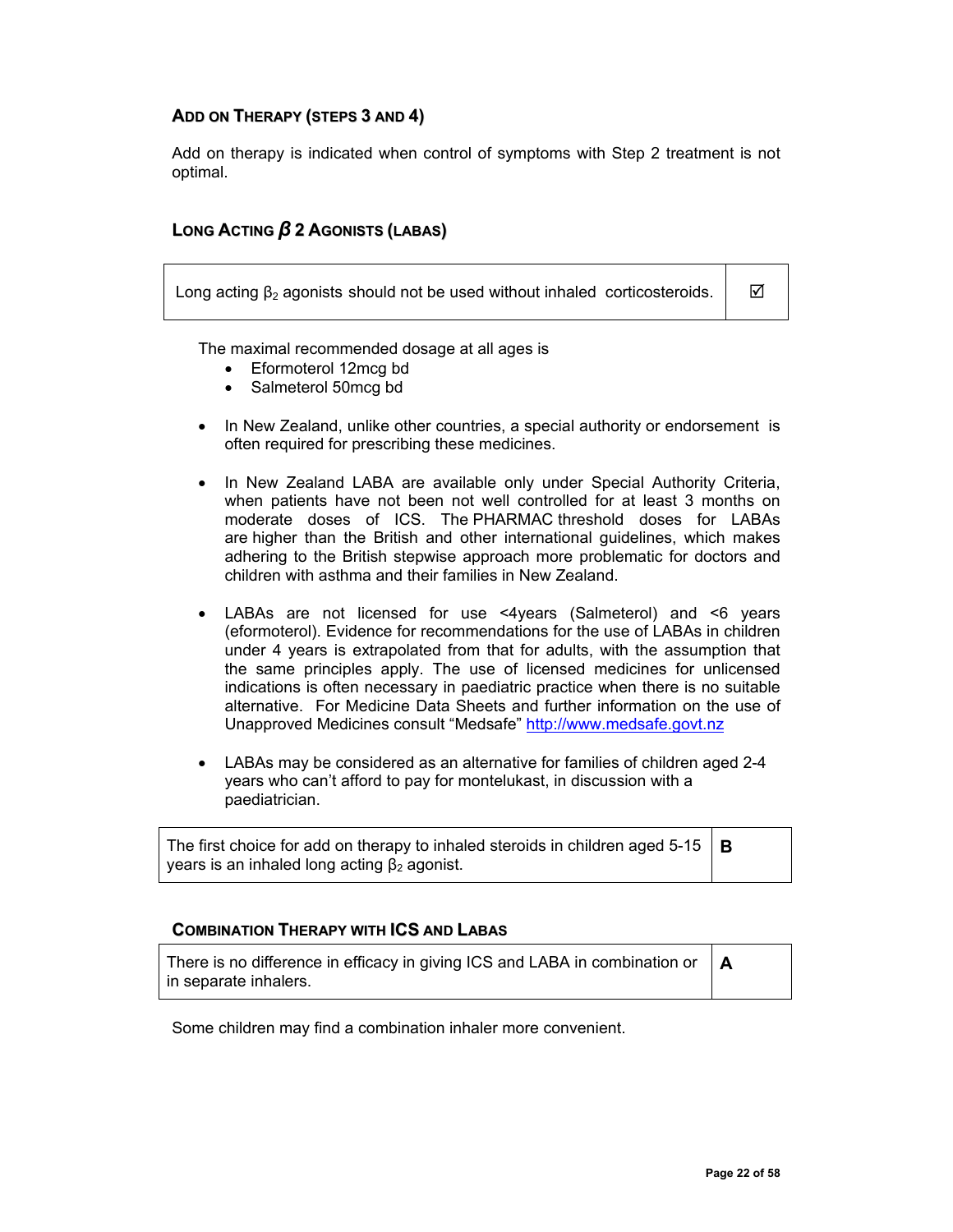#### **LEUKOTRIENE RECEPTOR ANTAGONISTS**

In all age groups Leukotriene Receptor Antagonists have some beneficial clinical effect as preventer therapy in those taking short acting  $\beta_2$  agonists alone.

As add on therapy to ICS, Leukotriene Receptor Antagonists provide improvement in lung function, a decrease in exacerbations and an improvement in symptoms in all age groups.

The only New Zealand Registered Leukotriene Receptor Antagonist, montelukast, is not currently on the Pharmaceutical Schedule, which makes it difficult to adhere to the British stepwise approach as there is a moderate cost to the family for the drug.

Montelukast is licensed for children over 2 years of age.

#### **The recommended dose of montelukast is**

| • children 15 years of age & over, | 10 mg tablet once a day in the evening            |
|------------------------------------|---------------------------------------------------|
| • children 6 to 14 years of age,   | 5 mg chewable tablet once a day in<br>the evening |
| • children 2 to 5 years of age,    | 4 mg chewable tablet once a day in<br>the evening |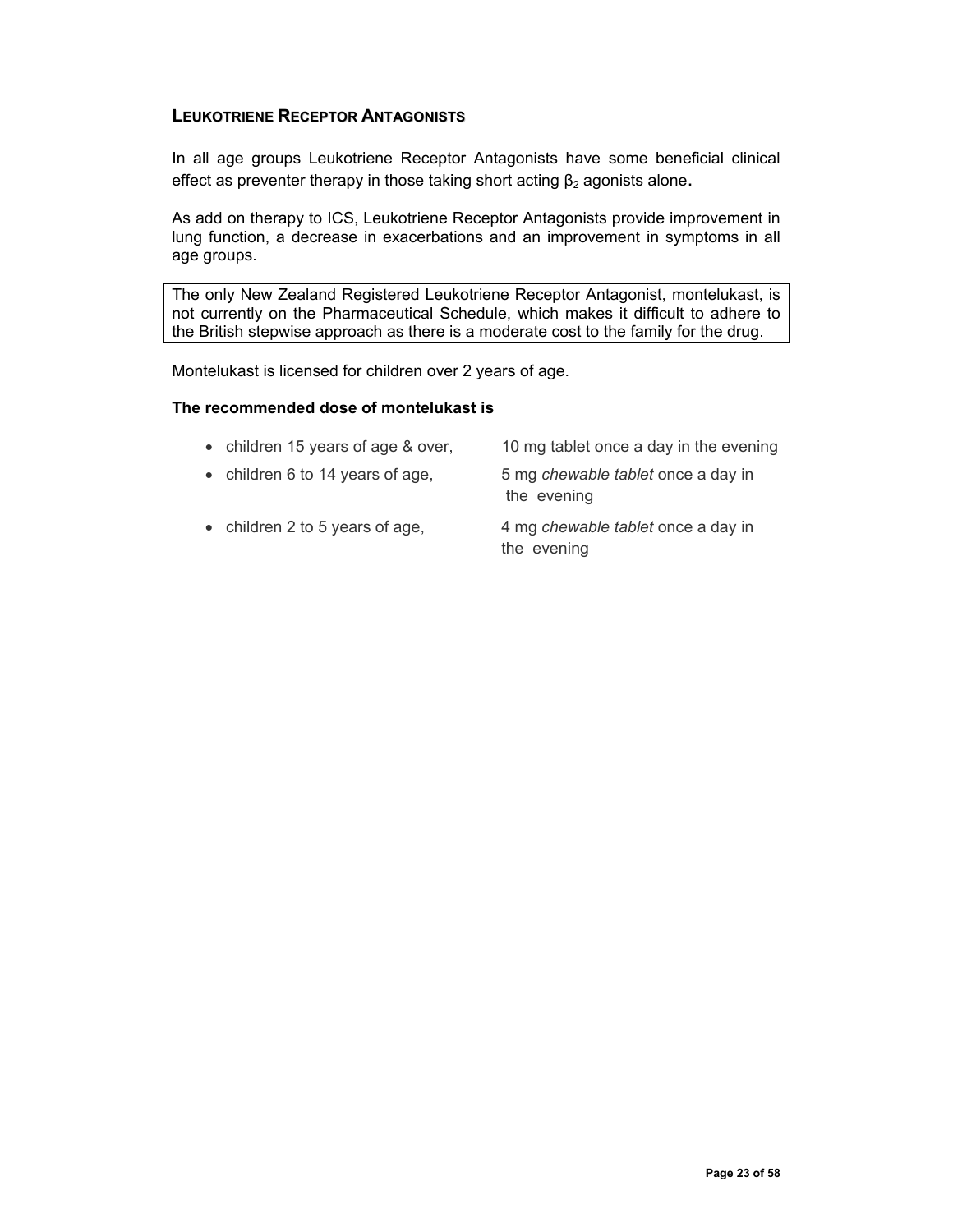# **PROCESS OF REVIEW IN THE MANAGEMENT OF PERSISTENT ASTHMA. Figure One MANAGEMENT OF CHRONIC ASTHMA**

**Initiating or considering an increase in medication**

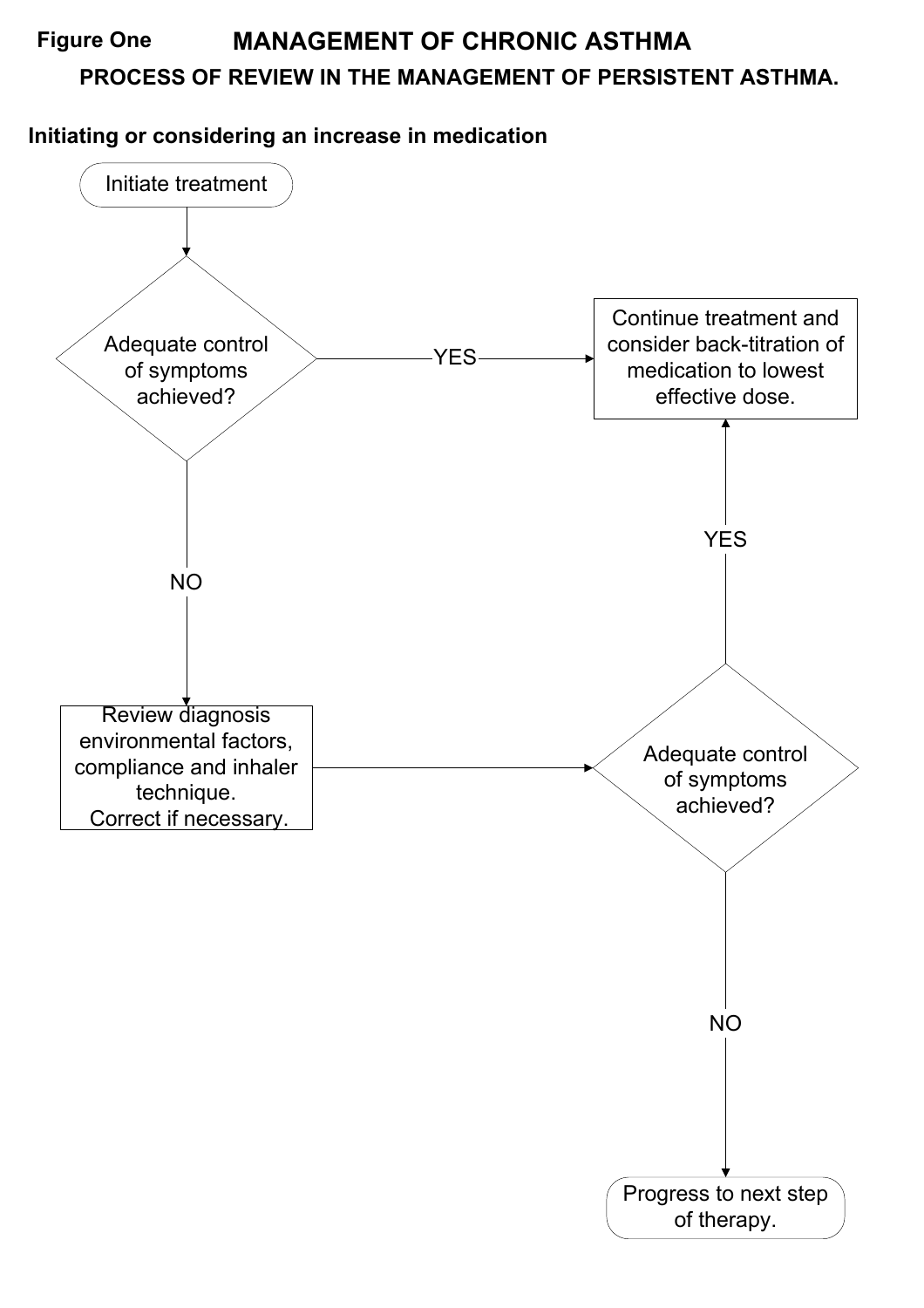# **Algorithm One**

# **Summary of Stepwise Pharmacological Management in Children Aged 1- 4 Years.**



- a. The only New Zealand Registered Leukotriene Receptor Antagonist, montelukast, is not currently on the Pharmaceutical Schedule
- b Montelukast as add on therapy is recommended before increasing the dose of BDP or BUD over 400mcg/day, or FP200 mcg/day.
- c LABA's are not licensed for use <4years (Salmeterol) and <6 years (eformoterol), but are an alternative for families who can't afford to pay for montelukast.
	- The use of licensed medicines for unlicensed indications is often necessary in paediatric practice when there is no suitable alternative.
	- This should be in consultation with a paediatrician.
	- For Medicine Data Sheets and further information on the use of Unapproved Medicines consult Medsafe: http://www.medsafe.govt.nz.
	- Always need to take corticosteroid with LABA.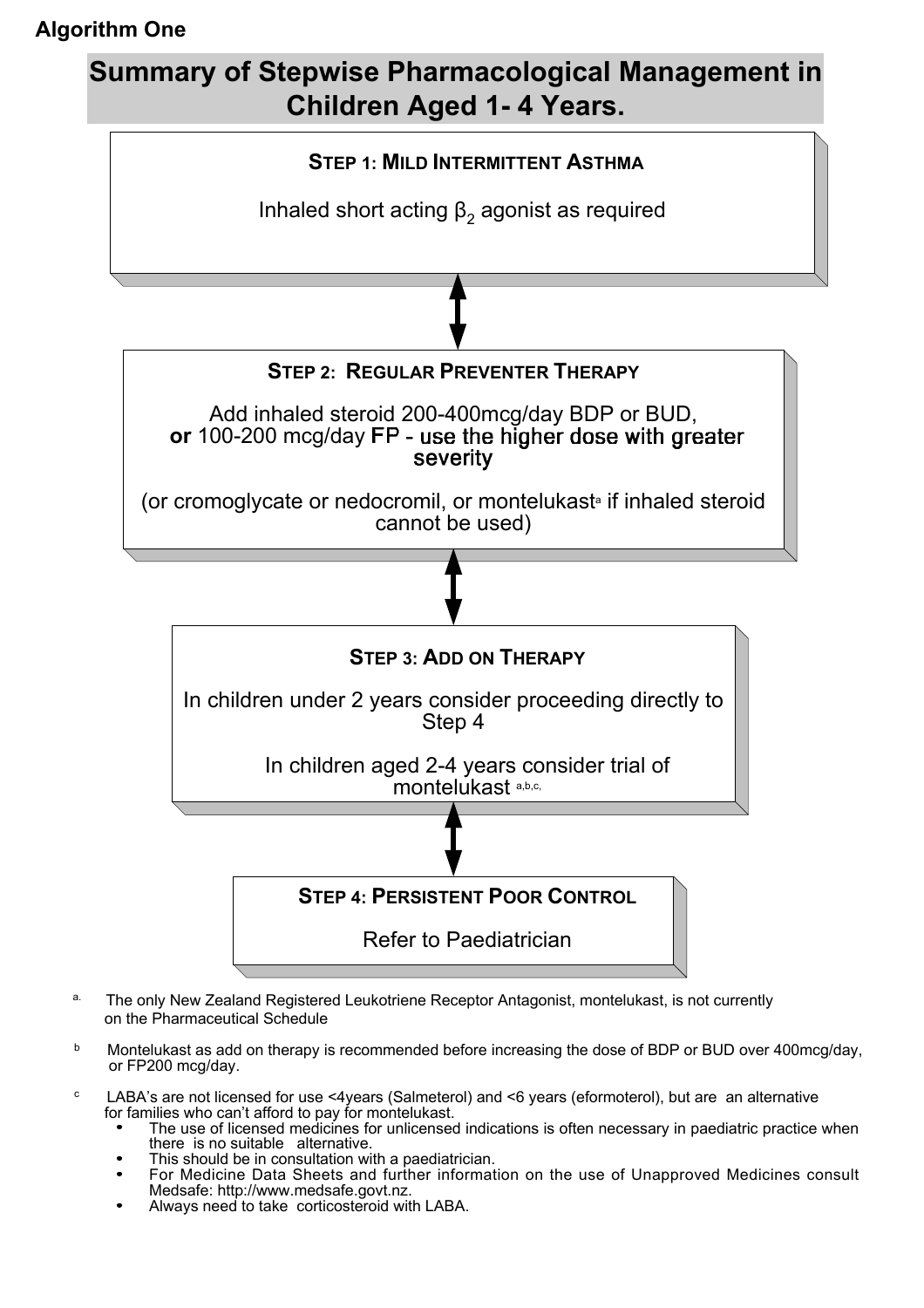# **Algorithm Two**

# **Summary of Stepwise Pharmacological Management in Children Aged 5-15 Years.**



Inhaled short acting  $β_2$  agonist as required

# **STEP 2: REGULAR PREVENTER THERAPY**

Add inhaled steroid 200-400mcg/day BDP or BUD, or 100-200 mcg/day FP

- use the higher dose for greater severity,

(cromoglycate, nedocromil or montelukasta if inhaled steroid cannot be used)

## **STEP 3: ADD ON THERAPY**

**1.** Add inhaled long acting **ß2** agonist (LABA)<sup>b</sup>

- **2. Assess response to LABA:**
	- **good response to LABA** --- continue LABA

 **some benefit from LABA** in maximum dose**c** but control still inadequate, increase inhaled steroid to 400mcg/day BDP or BUD, **or**

- 200 mcg/day FP (if not already on this dose)
- **no response to LABA -** Stop LABA consider trial of montelukast<sup>a</sup> or SR theophylline



- <sup>a.</sup> The only New Zealand Registered Leukotriene Receptor Antagonist, montelukast, is not currently on the Pharmaceutical Schedule
- b. The current Special Authority criteria of the Pharmaceutical schedule allows LABA to be introduced at the higher threshold of 400mcg/day BDP or BUD, or 200mcg/day
- c. Maximum recommended dose of eformoterol is 12mcg bd, and salmeterol 50mcg bd
- d. These levels of ICS are greater than usually required to achieve optimal control (See Dose Response Curve pg 21) and do not hesitate to seek advice from a paediatrician.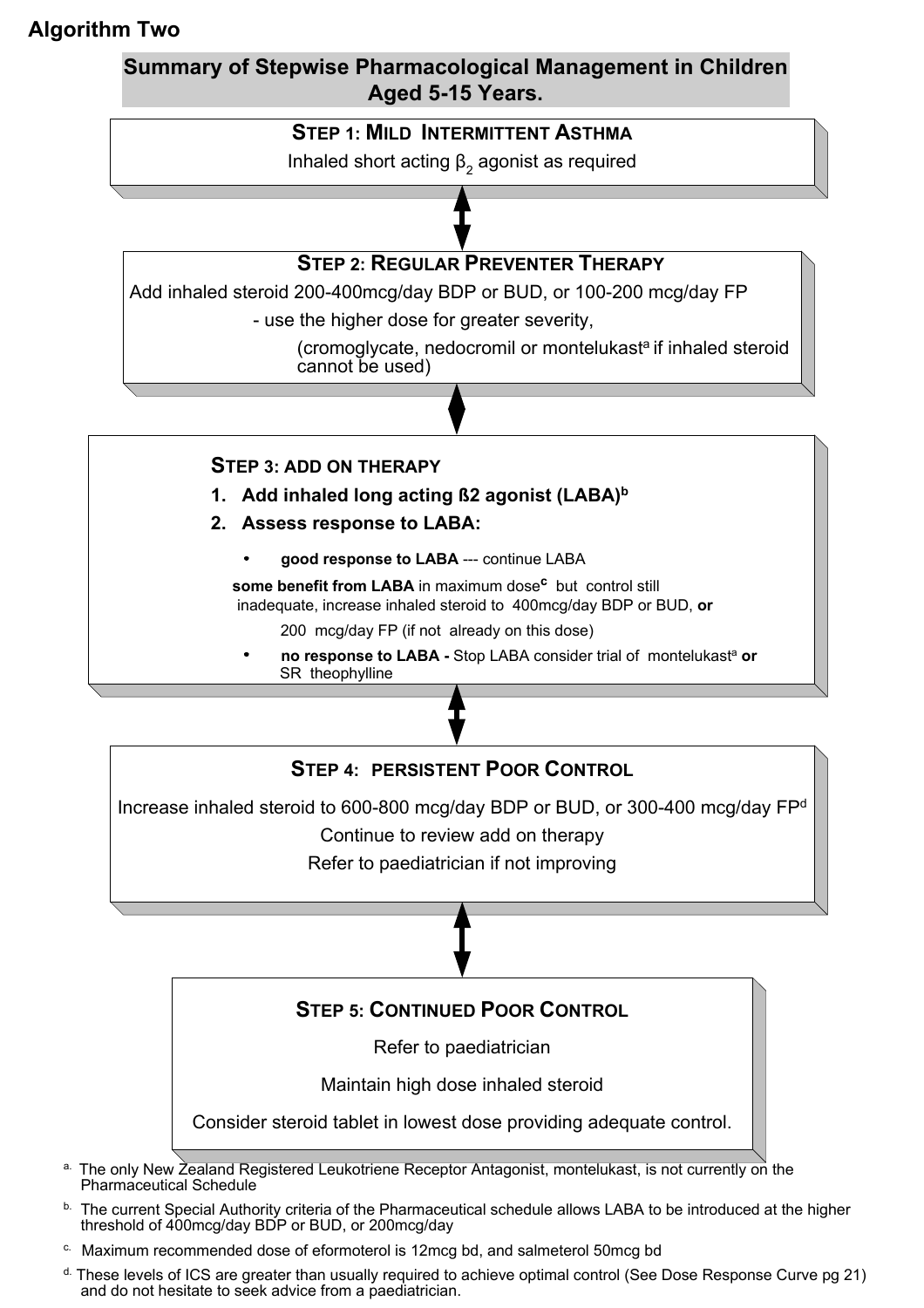## **INHALER DEVICES**

| Inhaler device             | < 2 years | 2-4 Years | 5-7 Years | 8-15 years    |
|----------------------------|-----------|-----------|-----------|---------------|
| MDI, small volume spacer & | Yes       | Yes       |           |               |
| mask                       |           |           |           |               |
| Dry powder inhaler         |           |           | Possible  | Yes           |
| Auto-haler                 |           |           | Possible  | Yes           |
| MDI & spacer with no mask  |           | Possible  | Yes       | Yes           |
| MDI (alone)                |           |           |           | Possible, not |
|                            |           |           |           | ideal         |

MDI = metered dose inhaler

#### **GENERAL**

| Prescribe inhaler devices only after patients have received training in the use of |  |
|------------------------------------------------------------------------------------|--|
| the device and have demonstrated satisfactory technique.                           |  |

| Reassess inhaler device technique regularly as part of the structured clinical |  |
|--------------------------------------------------------------------------------|--|
| I review.                                                                      |  |

| The choice of device may be dictated by the choice of medication. |  |
|-------------------------------------------------------------------|--|
|                                                                   |  |

| Younger children require close supervision of their inhaler technique |  |
|-----------------------------------------------------------------------|--|
|-----------------------------------------------------------------------|--|

| Older children require monitoring of their inhaler technique |  |
|--------------------------------------------------------------|--|
|--------------------------------------------------------------|--|

| A mouthpiece should be used in children aged 2-3 years or older, as lung<br>delivery is two- to threefold higher for oral inhalation than by mask (nasal | ☑ |
|----------------------------------------------------------------------------------------------------------------------------------------------------------|---|
| I inhalation)                                                                                                                                            |   |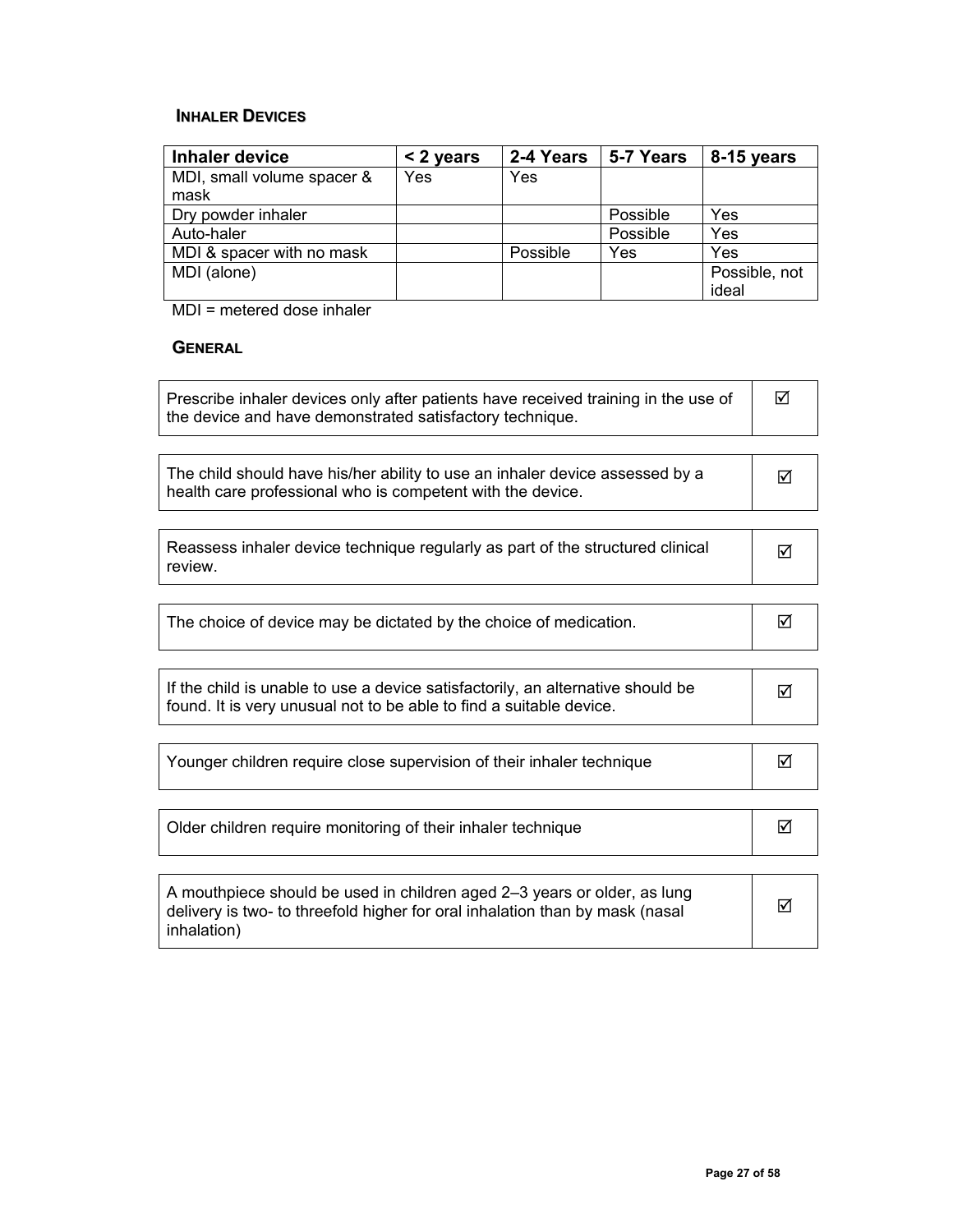### **SPACER AND MDI**

| Children aged ≥2 years with mild and moderate exacerbations of asthma should<br>be treated by MDI + spacer with doses titrated according to clinical response.                                                                                                                                                                        | A |
|---------------------------------------------------------------------------------------------------------------------------------------------------------------------------------------------------------------------------------------------------------------------------------------------------------------------------------------|---|
|                                                                                                                                                                                                                                                                                                                                       |   |
| Spacer and MDI are the preferred device for young children for acute and long<br>term management.                                                                                                                                                                                                                                     | ☑ |
|                                                                                                                                                                                                                                                                                                                                       |   |
| For efficient drug delivery from a spacer<br>Shake the MDI<br>$\bullet$<br>The spacer should be loaded with one puff at a time and the child should<br>$\bullet$<br>take 4-6 tidal breaths per puff without delay. In older children a single<br>vital capacity breath is equally good.<br>For multiple puffs, repeat the steps above | ☑ |
|                                                                                                                                                                                                                                                                                                                                       |   |
| In preschool children, small-volume spacers perform better than large-volume<br>spacers.                                                                                                                                                                                                                                              | ☑ |
|                                                                                                                                                                                                                                                                                                                                       |   |
| Detergent is the best antistatic agent for spacers, increasing lung delivery two- to<br>threefold, but it must not be rinsed off. Wash with detergent once a week and<br>drip dry                                                                                                                                                     | ⊠ |
|                                                                                                                                                                                                                                                                                                                                       |   |
| In stable asthma for children over 5 years MDI and spacer is as effective as any<br>hand held inhaler, but teenagers may prefer a dry powder inhaler                                                                                                                                                                                  | A |
|                                                                                                                                                                                                                                                                                                                                       |   |
| Abala dia ana kaominina dia kaominina mpikampiasa ny kaominina dia mpikampia                                                                                                                                                                                                                                                          |   |

#### Nebulisers can be used for severe acute asthma children in any age group who are unable to comply with an MDI and spacer. 区

#### **DRY POWDER INHALER**

| In stable asthma a dry powder inhaler may be convenient for school and sport                  | ⋈ |
|-----------------------------------------------------------------------------------------------|---|
| Some children in the 5-7 year age group may be able to use dry powder devices<br>effectively. | ☑ |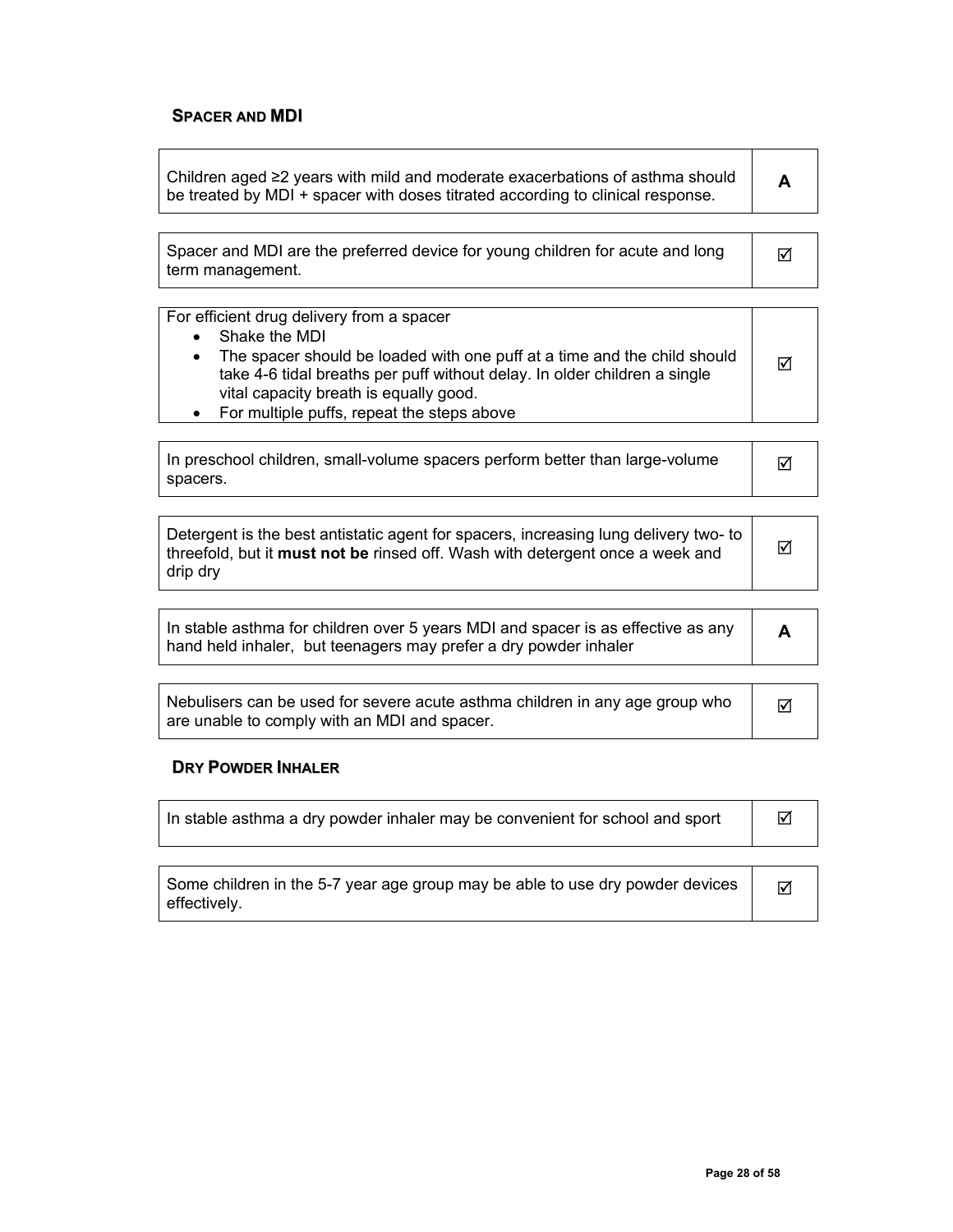#### **ACUTE ASTHMA**

#### **ACUTE ASTHMA SEVERITY TOOL**

#### **ACUTE MILD**

- speaks/feeds normally
- pulse normal
- respiratory rate normal
- mild indrawing

#### **ACUTE MODERATE**

- speaking/feeding interrupted by breaths
- indrawing/accessory muscle use present
- pulse 1 to 5 years >110/min over 5 years >100/min
- respiration counted over 60 seconds 1 to 5 years >40/min over 5 years >20/min

#### **ACUTE SEVERE**

- can't complete sentences in one breath, or too breathless to talk or feed
- pulse 1 to 5 years >130/min over 5 years >120/min
- respiration counted over 60 seconds 1 to 5 years >50
	- over 5 years >30
- indrawing/accessory muscle use obvious

### **ACUTE LIFE THREATENING**

- hypotension
- exhaustion
- confusion
- coma
- silent chest
- cyanosis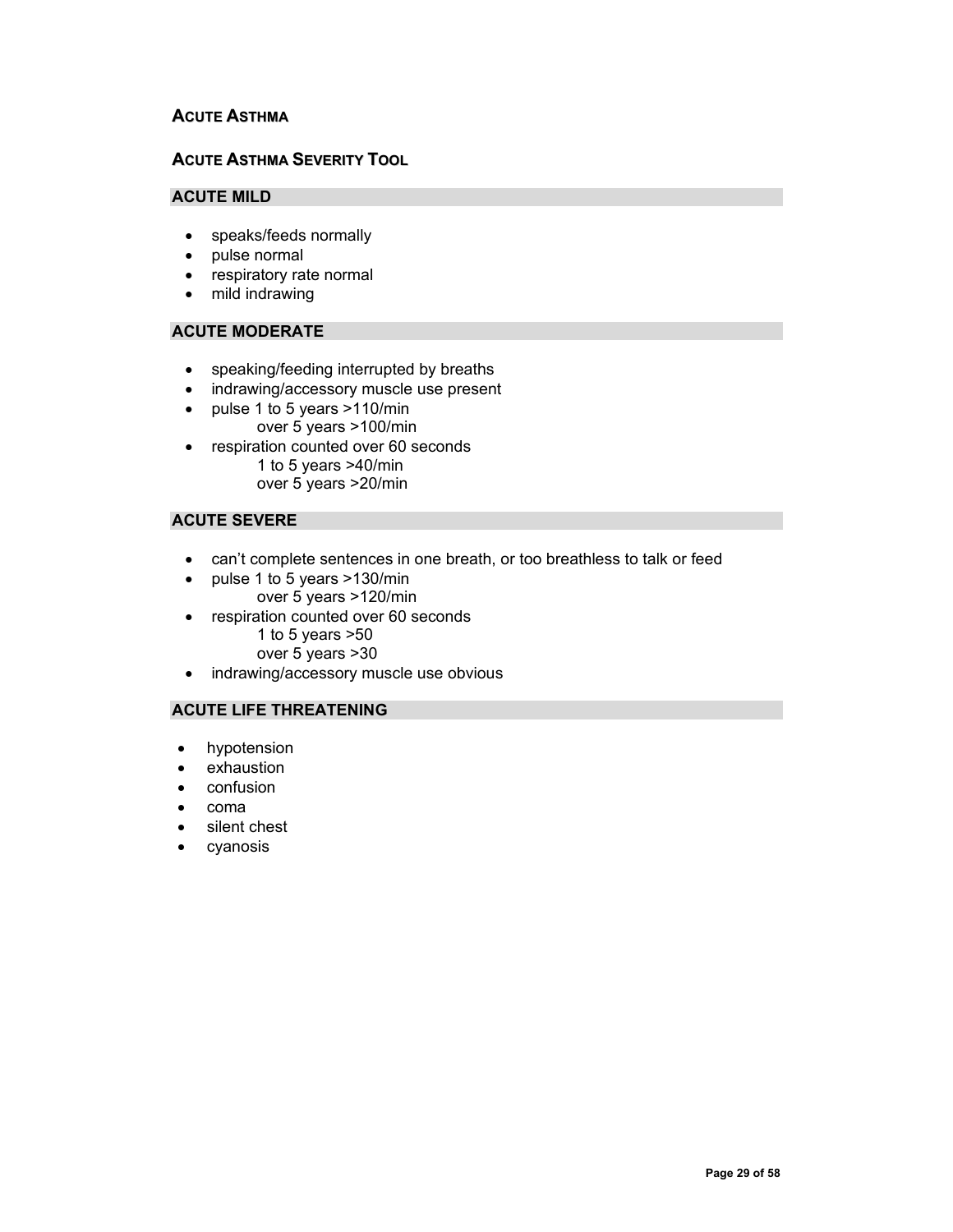# **Algorithm Three**

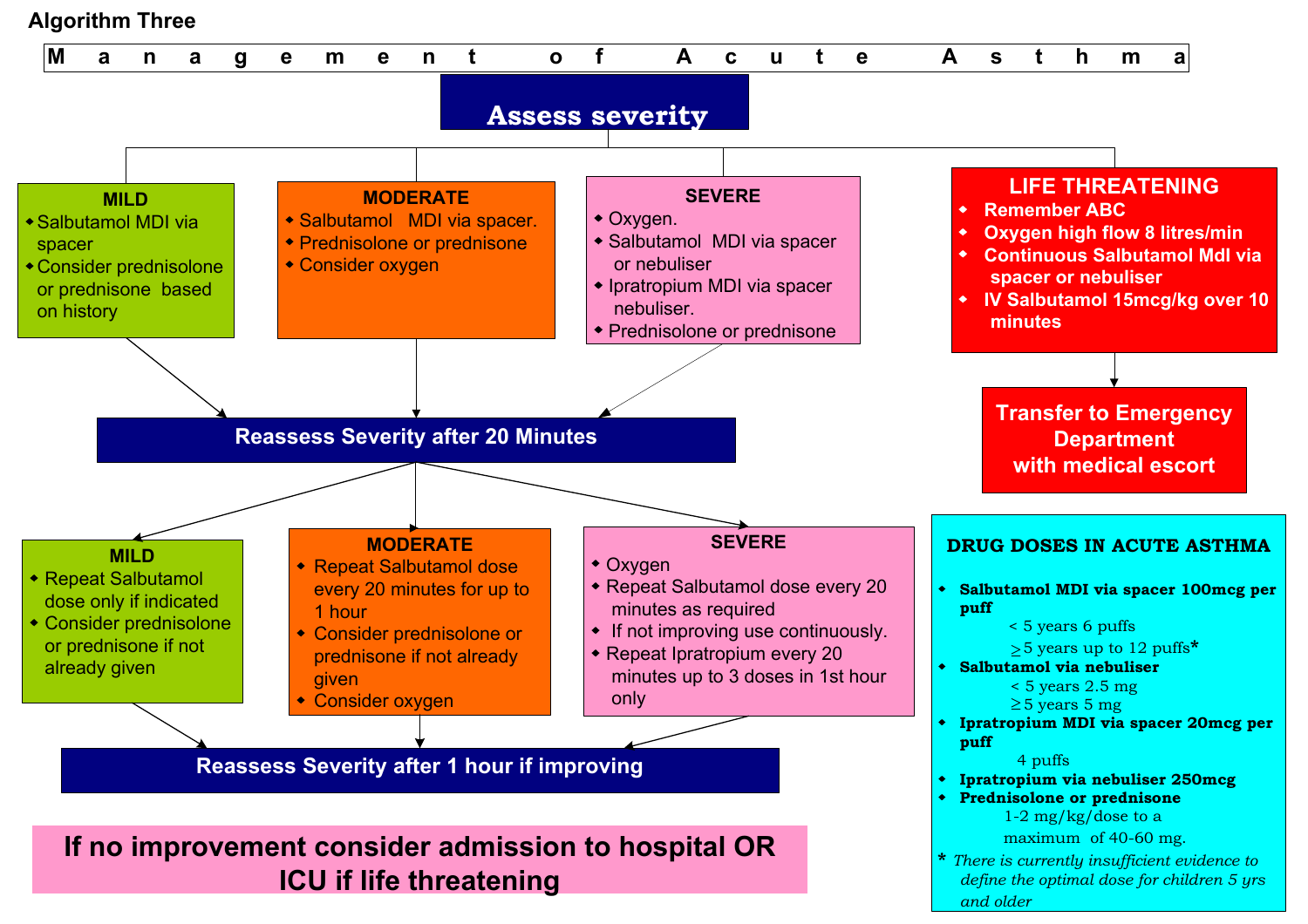#### **The following clinical signs should be recorded:**

- pulse rate increasing tachycardia generally denotes worsening asthma; a fall in heart rate in life threatening asthma is a pre-terminal event
- respiratory rate and degree of breathlessness i.e. too breathless to complete sentences in one breath or to feed
- use of accessory muscles of respiration best noted by palpation of neck muscles
- amount of wheezing which might become biphasic or less apparent with increasing airways obstruction
- degree of agitation and conscious level always give calm reassurance

#### **Note:**

- **Clinical signs may correlate poorly with the severity of airways obstruction.**
- **Cough is not a marker of severity**
- **Some children with acute asthma do not appear distressed.**
- **In very severe asthma the chest may be quiet.**

#### **CRITERIA FOR ADMISSION**

| Transfer children with severe or life threatening asthma urgently to hospital.                                                                                                                                                                                                                                                               | A |
|----------------------------------------------------------------------------------------------------------------------------------------------------------------------------------------------------------------------------------------------------------------------------------------------------------------------------------------------|---|
|                                                                                                                                                                                                                                                                                                                                              |   |
| Treat children transported to hospital by ambulance with oxygen and nebulised $\mathfrak{g}_2$<br>agonists during the journey.                                                                                                                                                                                                               | М |
|                                                                                                                                                                                                                                                                                                                                              |   |
| Consider intensive inpatient treatment for children who still have signs of acute<br>severe asthma, or with SaO2 <92% (measured by pulse oximetry) on air after<br>initial bronchodilator treatment (3 doses of 6 puffs under 5 yrs, up to 12 puffs 5<br>years or older of B <sub>2</sub> agonists over one hour, or need for IV Salbutamol) |   |

| Transfer children with severe or life threatening asthma urgently to hospital to |   |
|----------------------------------------------------------------------------------|---|
| I receive                                                                        | ∇ |
| frequent doses of nebulised $\beta_2$ agonists (2.5-5 mg salbutamol)             |   |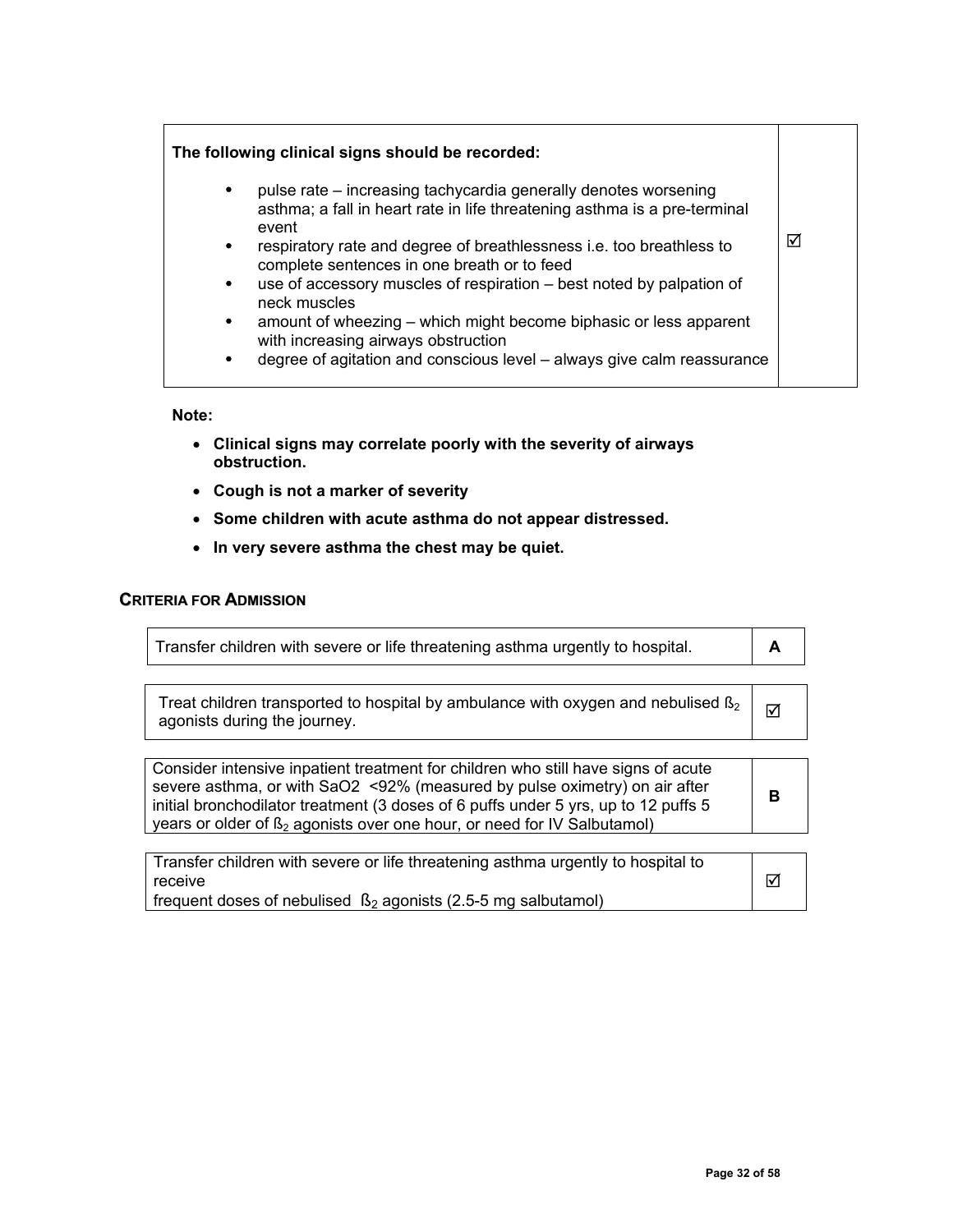# **TREATMENTS FOR ACUTE ASTHMA**

#### **OXYGEN**

| Children with acute severe or life threatening asthma, or SaO2 <92% should           |   |
|--------------------------------------------------------------------------------------|---|
| receive high flow oxygen (8 L/min) via a tight fitting face mask or nasal cannula at | ☑ |
| sufficient flow rates (2-3L/min) to achieve normal saturations                       |   |

# **INHALED ß2 AGONIST BRONCHODILATORS**

| Doses can be repeated every 20-30 minutes. Continuous nebulised $\beta_2$ agonists are of<br>no greater benefit than the use of frequent intermittent doses in the same total hourly<br>dosage, unless life-threatening acute attack.<br>Individualise drug dosing according to severity and adjust according to the patient's<br>в | Inhaled $\beta_2$ agonists are the first line treatment.<br>A MDI and spacer are the preferred option in mild and moderate asthma | A |
|-------------------------------------------------------------------------------------------------------------------------------------------------------------------------------------------------------------------------------------------------------------------------------------------------------------------------------------|-----------------------------------------------------------------------------------------------------------------------------------|---|
|                                                                                                                                                                                                                                                                                                                                     |                                                                                                                                   |   |
|                                                                                                                                                                                                                                                                                                                                     | response                                                                                                                          |   |

| For initial treatment see Algorithm 3 | ⊻ |
|---------------------------------------|---|
|                                       |   |

| If needing doses more often than 3 hourly, refer to hospital         |  |
|----------------------------------------------------------------------|--|
|                                                                      |  |
| In hospital frequency of dosing (1-4 hourly) will depend on severity |  |

#### **ORAL ß2 AGONISTS**

| Oral $\beta_2$ agonists for treatment of asthma symptoms should be discouraged in all<br>age groups because the onset of action is slow (30-60 minutes), they are relatively<br>冈<br>ineffective, and the incidence of behavioural side-effects and sleep disturbance is<br>relatively high. |  |
|----------------------------------------------------------------------------------------------------------------------------------------------------------------------------------------------------------------------------------------------------------------------------------------------|--|
|----------------------------------------------------------------------------------------------------------------------------------------------------------------------------------------------------------------------------------------------------------------------------------------------|--|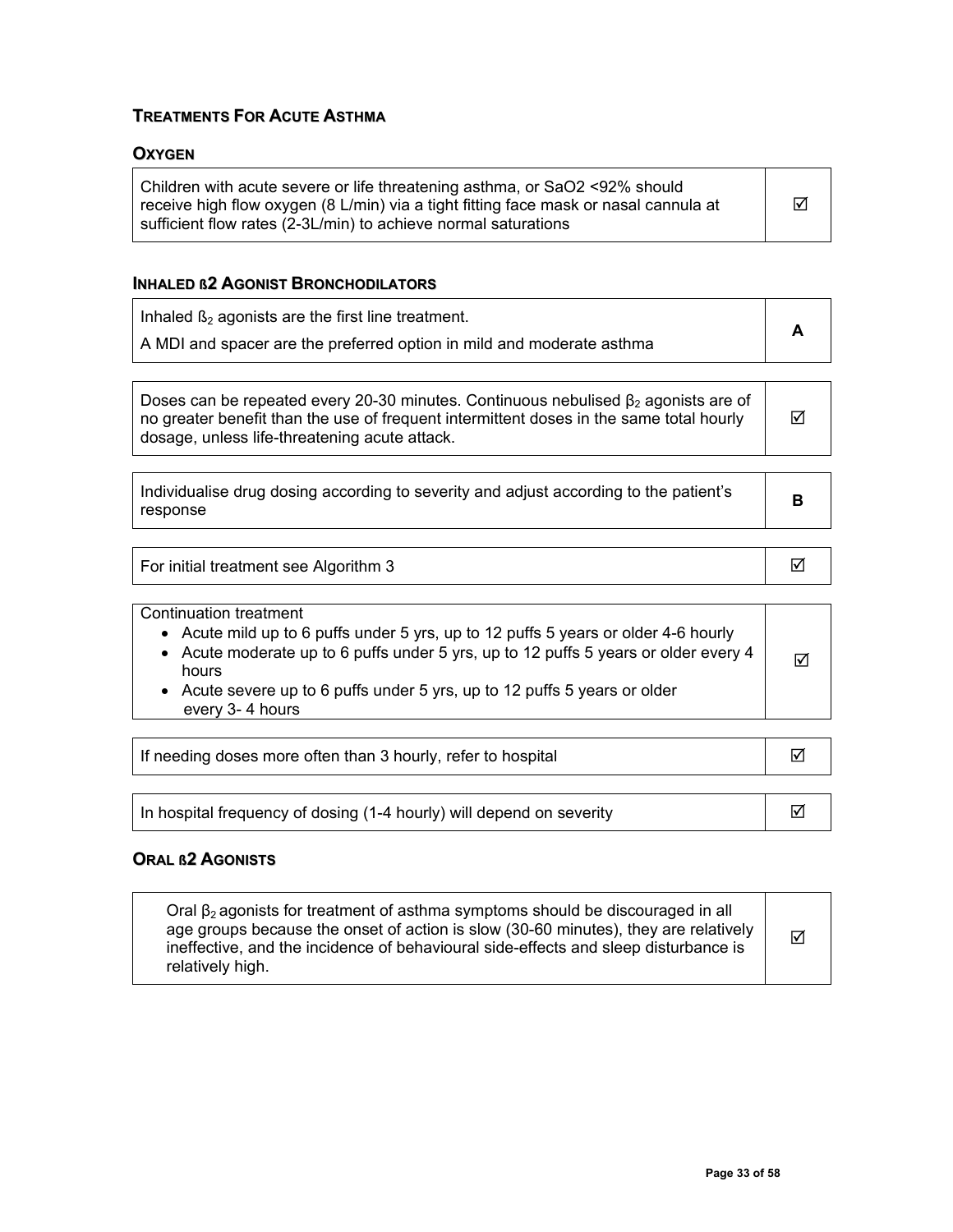#### **STEROID THERAPY**

| Give prednisolone or prednisone early in the treatment of acute asthma attacks.                                                                                      | А |
|----------------------------------------------------------------------------------------------------------------------------------------------------------------------|---|
|                                                                                                                                                                      |   |
| Use a dose of prednisolone or prednisone 1-2mg/kg/day. A maximum dose of 40mg<br>per day is usually sufficient but up to 60mg may be used.                           |   |
|                                                                                                                                                                      |   |
| Repeat the dose of prednisolone/ prednisone in children who vomit within an hour of<br>the dose, and consider IV steroids hydrocortisone 4mg/kg/dose six hourly      |   |
|                                                                                                                                                                      |   |
| Treatment with systemic steroids for up to three days is usually sufficient, but tailor<br>length of course to the number of days necessary to bring about recovery. | ⊽ |
| Tapering of short courses (up to 7-14 days) of steroids is not necessary.                                                                                            |   |

#### **INHALED CORTICOSTEROIDS (ICS)**

There is insufficient evidence to support the use of ICS as alternative or additional treatment to steroid tablets for acute asthma. There is no evidence that increasing the dose of ICS is effective in treating acute symptoms, but it is good practice for children already receiving ICS to continue with their usual maintenance doses.

| Do not initiate inhaled corticosteroids in preference to steroid tablets to treat acute<br>childhood asthma.         | ⊠ |
|----------------------------------------------------------------------------------------------------------------------|---|
|                                                                                                                      |   |
| There is no evidence that increasing the dose of inhaled corticosteroid is beneficial in<br>acute attacks of asthma. | ⊠ |
|                                                                                                                      |   |
| Betamethasone (Betnesol) and Dexamethasone are not recommended for use with<br>asthma.                               |   |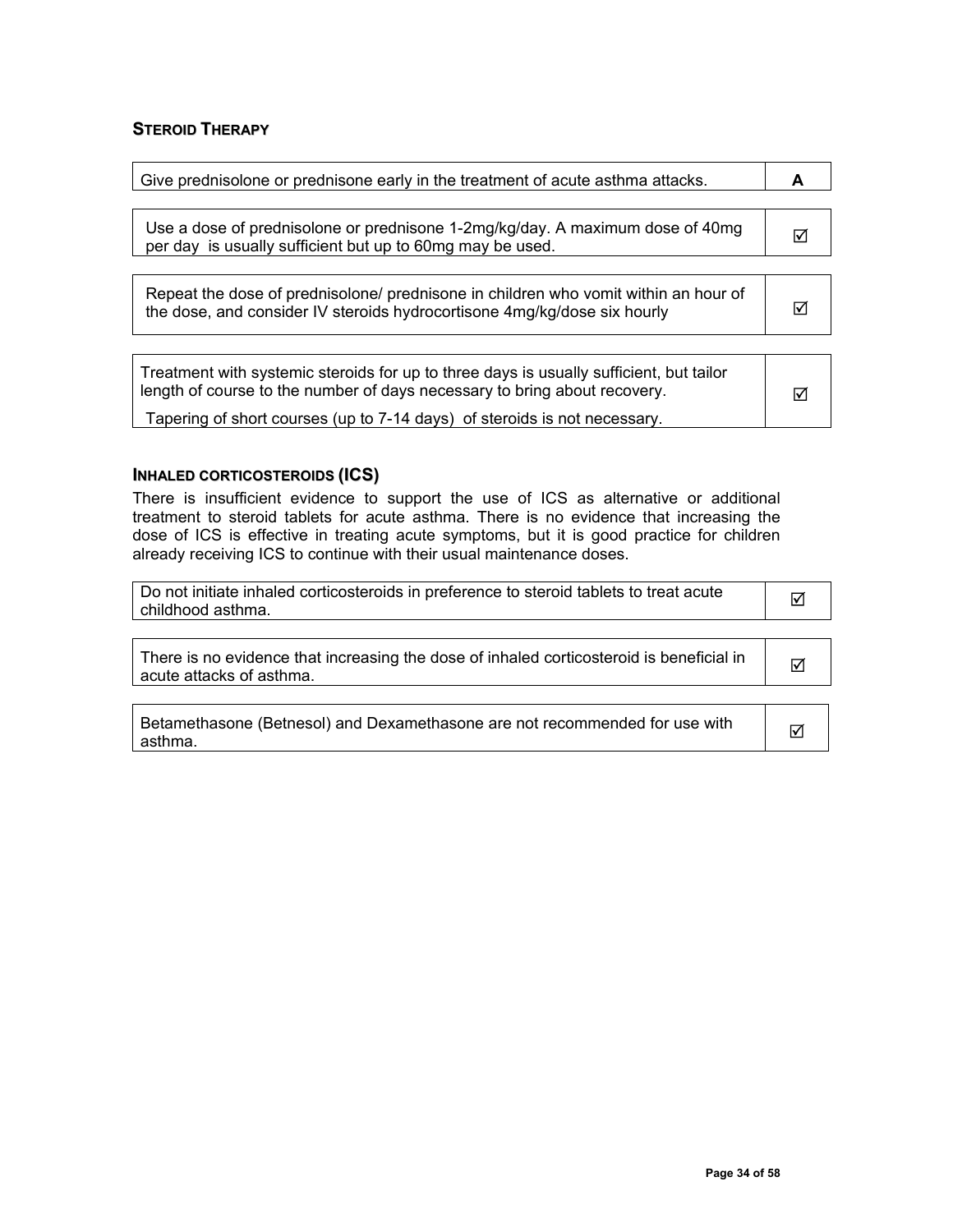#### **IPRATROPIUM BROMIDE**

There is good evidence for the safety and efficacy of frequent doses of ipratropium bromide used in addition to β2 agonists for the first two hours of a severe asthma attack. Benefits are more apparent in the most severe patients.

| Nebulised ipratropium bromide should be added to nebulised $\beta_2$ agonist treatment for<br>patients with acute life threatening asthma or those with a poor initial response to $\mathbb{B}_2$<br>agonist therapy.                                           | A |
|-----------------------------------------------------------------------------------------------------------------------------------------------------------------------------------------------------------------------------------------------------------------|---|
|                                                                                                                                                                                                                                                                 |   |
| Consider inhaled ipratropium bromide in combination with an inhaled $\beta$ 2 agonist for<br>more severe symptoms.                                                                                                                                              | в |
|                                                                                                                                                                                                                                                                 |   |
| If symptoms are refractory to initial $\beta_2$ agonist treatment, add ipratropium bromide (250<br>mcg/dose mixed with the nebulised $\beta_2$ agonist solution).                                                                                               | A |
|                                                                                                                                                                                                                                                                 |   |
| In clinical practice 80mcg of ipratropium bromide in MDI and spacer is approximately<br>equivalent to 250mcg in a nebuliser.                                                                                                                                    | ☑ |
|                                                                                                                                                                                                                                                                 |   |
| Repeated doses of ipratropium bromide should be given early to treat children poorly<br>responsive to $\mathfrak{g}_2$ agonists – give first dose if acute severe or no improvement after 3<br>doses in one hour of inhaled $\beta_2$ agonist (see algorithm 3) | ⋈ |
|                                                                                                                                                                                                                                                                 |   |
| Repeated doses of ipratropium bromide should stop once the child has sustained<br>clinical improvement.                                                                                                                                                         | M |

#### **OTHER THERAPIES**

| Routine prescription of antibiotics is not indicated in acute asthma.            |  |
|----------------------------------------------------------------------------------|--|
|                                                                                  |  |
| Aminophylline is not recommended in children with mild to moderate acute asthma. |  |
|                                                                                  |  |
|                                                                                  |  |
| Tiotropium bromide is not recommended in children with acute asthma.             |  |

#### **ACUTE LIFE THREATENING ASTHMA**

| The early addition of a bolus dose (over 1-2 minutes) of IV salbutamol (15 mcg/kg)<br>can be an effective adjunct to treatment in acute life threatening and acute severe<br>asthma. Close monitoring is required.                     | R |
|----------------------------------------------------------------------------------------------------------------------------------------------------------------------------------------------------------------------------------------|---|
|                                                                                                                                                                                                                                        |   |
| Consider IV aminophylline in an high dependency unit or paediatric intensive care unit<br>setting for children with severe or life threatening bronchospasm unresponsive to<br>maximal doses of bronchodilators and systemic steroids. |   |
|                                                                                                                                                                                                                                        |   |
| If IV salbutamol infusion is considered admit to intensive care or high dependency unit<br>for paediatric dosage and monitoring                                                                                                        | ⊽ |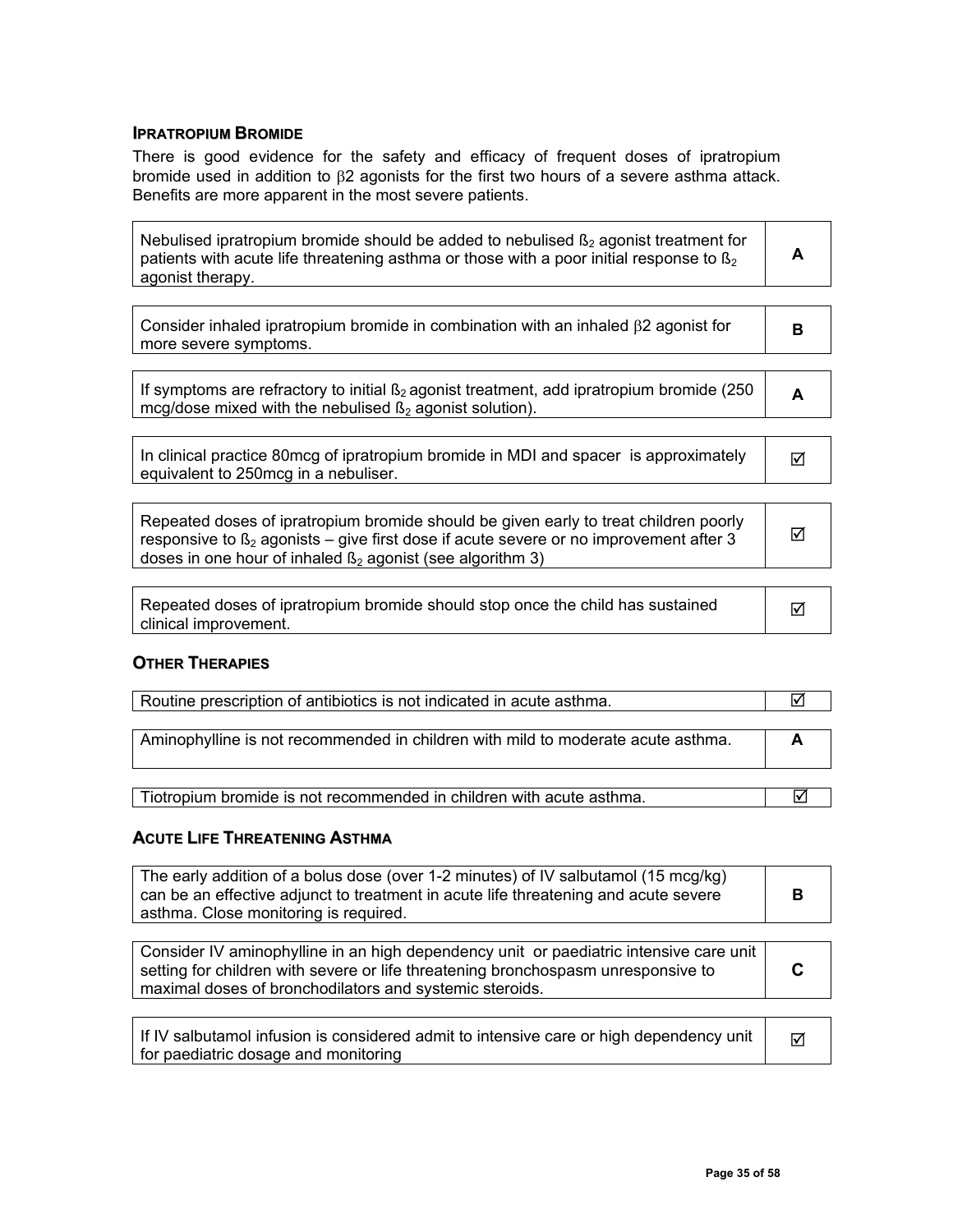#### **ORGANISATION AND DELIVERY OF CARE**

#### **ROUTINE CARE**

Proactive routine clinical review of children with asthma is associated with favourable clinical outcome including reduced school absence, a reduced exacerbation rate and improved symptom control. It is difficult to be prescriptive about the frequency of review as this will vary with the severity of the disease. Outcome is similar whether a practice nurse or a general practitioner conducts the review. Clinicians trained in asthma management achieve better outcomes for their patients. Routine reviews carried out by telephone may be as effective as those using face-to-face consultations.

| в |
|---|
|   |
| в |
|   |
|   |
|   |

| Routine care should be provided by the nominated primary health care<br>provider. New Zealand Handbook Health and Disability Sector Standards<br>Children and Young People) Audit Workbook (SNZ HB 8134.4:2004) <sup>5.</sup> | M |
|-------------------------------------------------------------------------------------------------------------------------------------------------------------------------------------------------------------------------------|---|
|-------------------------------------------------------------------------------------------------------------------------------------------------------------------------------------------------------------------------------|---|

| Children in all parts of the health services should be cared for in |  |
|---------------------------------------------------------------------|--|
| accordance with the SNZ HB 8134.4:2004 <sup>5.</sup>                |  |

| Discharge from hospital or the emergency department should be a planned,<br>supervised event. |
|-----------------------------------------------------------------------------------------------|
|-----------------------------------------------------------------------------------------------|

| All children attending hospital with acute exacerbations of asthma should be<br>reviewed by a clinician with expertise in asthma management, preferably<br>within 30 davs. |  |
|----------------------------------------------------------------------------------------------------------------------------------------------------------------------------|--|
|----------------------------------------------------------------------------------------------------------------------------------------------------------------------------|--|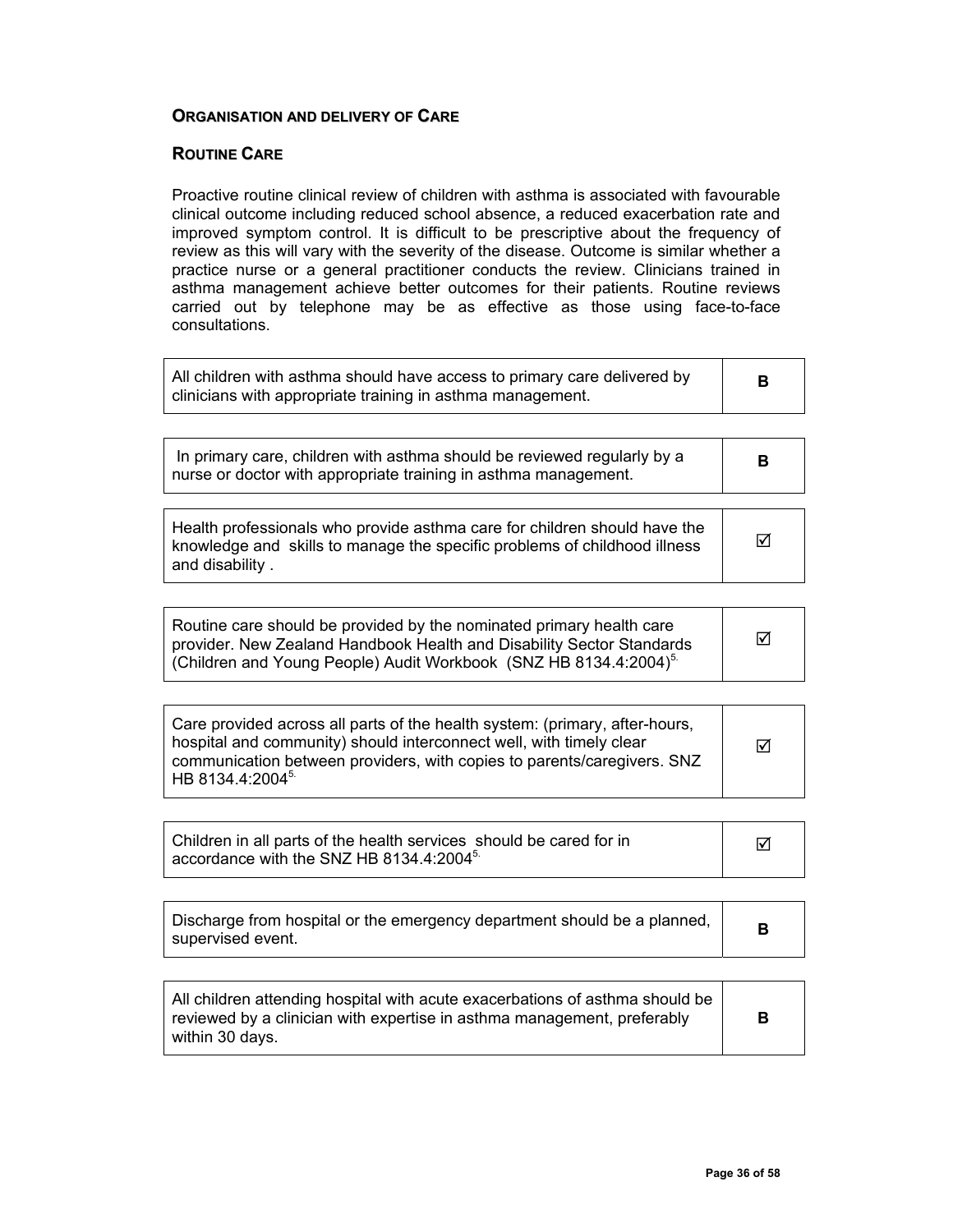#### **PATIENT EDUCATION, SELF MANAGEMENT AND ACTION PLANS**

Written personalised action plans as part of self-management education have been shown to improve health outcomes for people with asthma The evidence is particularly good for those in secondary care with moderate to severe disease, and those who have had recent exacerbations , with reduction in hospitalisations and emergency department attendances in people with severe asthma. A consistent finding in many studies has been improvement in patient outcomes such as selfefficacy, knowledge and confidence.

Prior to discharge from hospital children and their caregivers<sup>‡</sup> should receive individualised asthma action plans, given by clinicians with appropriate training in asthma management. **A** 

| Children with asthma should be offered self-management education that<br>should focus on individual needs, and be reinforced by a written action<br>plan. |
|-----------------------------------------------------------------------------------------------------------------------------------------------------------|
|-----------------------------------------------------------------------------------------------------------------------------------------------------------|

| Introduce asthma action plans as part of a structured educational<br>discussion. |  |
|----------------------------------------------------------------------------------|--|
|----------------------------------------------------------------------------------|--|

| Any child with asthma management on Step 2 or greater should have an | $\triangledown$ |
|----------------------------------------------------------------------|-----------------|
| asthma action plan.                                                  |                 |

| An acute consultation offers the opportunity to determine what action the<br>child and family has already taken to deal with the exacerbation. Their self-<br>management strategy may be reinforced or refined, and the need for<br>consolidation at a routine follow up considered. | ⊠ |
|--------------------------------------------------------------------------------------------------------------------------------------------------------------------------------------------------------------------------------------------------------------------------------------|---|
|--------------------------------------------------------------------------------------------------------------------------------------------------------------------------------------------------------------------------------------------------------------------------------------|---|

A consultation for an upper respiratory tract infection, or other known trigger, is an opportunity to rehearse self-management in the event of their asthma deteriorating.  $\triangledown$ 

| Brief simple education linked to child/family goals is most likely to be | ☑ |
|--------------------------------------------------------------------------|---|
| acceptable to the them.                                                  |   |

Plans can be written in many ways, some can be downloaded from NZ website: http://www.adhb.govt.nz/asthma/ http://www.asthmanz.co.nz/ and from overseas: http://www.ginasthma.com/  $\overline{a}$ 

<sup>‡</sup> Caregivers in this context refers to all who participate in the care of the child including family, extended family, schools and early childhood centres.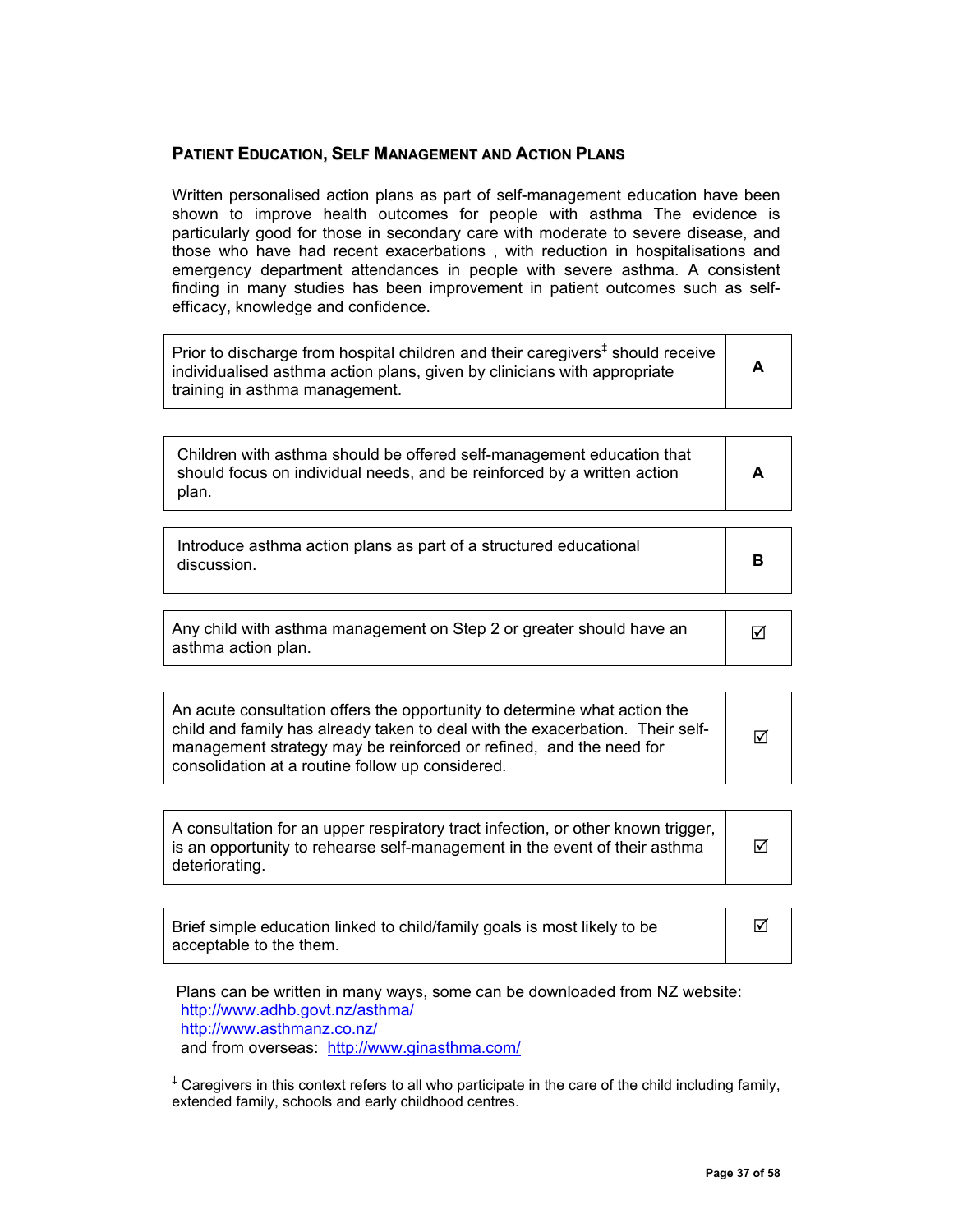#### **Written Information**

Leaflets may assist in education. Written information is available from the websites of ARFNZ: http://www.asthmanz.co.nz

AND

Parent to Parent: www.everybody.co.nz/support/parent.html.

#### **CONCORDANCE AND COMPLIANCE**

#### **PRACTICAL TIPS FOR IMPROVING COMPLIANCE**

- Ask open-ended questions like "If we could make one thing better for your asthma what would it be?" This may help to elicit a more patient-centred agenda
- Make it clear you are listening and responding to the patient's concerns and goals
- Reinforce practical information and negotiated treatment plans with written **instruction**
- Consider reminder strategies
- Recall patients who miss appointments

| Identify child/parent goals for treatment. |  |
|--------------------------------------------|--|
|--------------------------------------------|--|

| Check the child/family's understanding and experience of asthma – are<br>there misunderstandings, bad experiences, fears, panic, or dependency<br>which need discussing and addressing? | ⊠ |
|-----------------------------------------------------------------------------------------------------------------------------------------------------------------------------------------|---|
|                                                                                                                                                                                         |   |

| Provide simple, verbal and written instructions and information on treatment |  |
|------------------------------------------------------------------------------|--|
| for children and carers, and check their understanding.                      |  |

| Identify barriers to quality asthma management (e.g. financial, parent's<br>work, parent's other responsibilities, housing, transport, telephone, literacy, | ⊠ |
|-------------------------------------------------------------------------------------------------------------------------------------------------------------|---|
| language, stresses at home, number of caregivers, provider preference).                                                                                     |   |

| Prescription counting is a useful index of compliance. |  |
|--------------------------------------------------------|--|
|--------------------------------------------------------|--|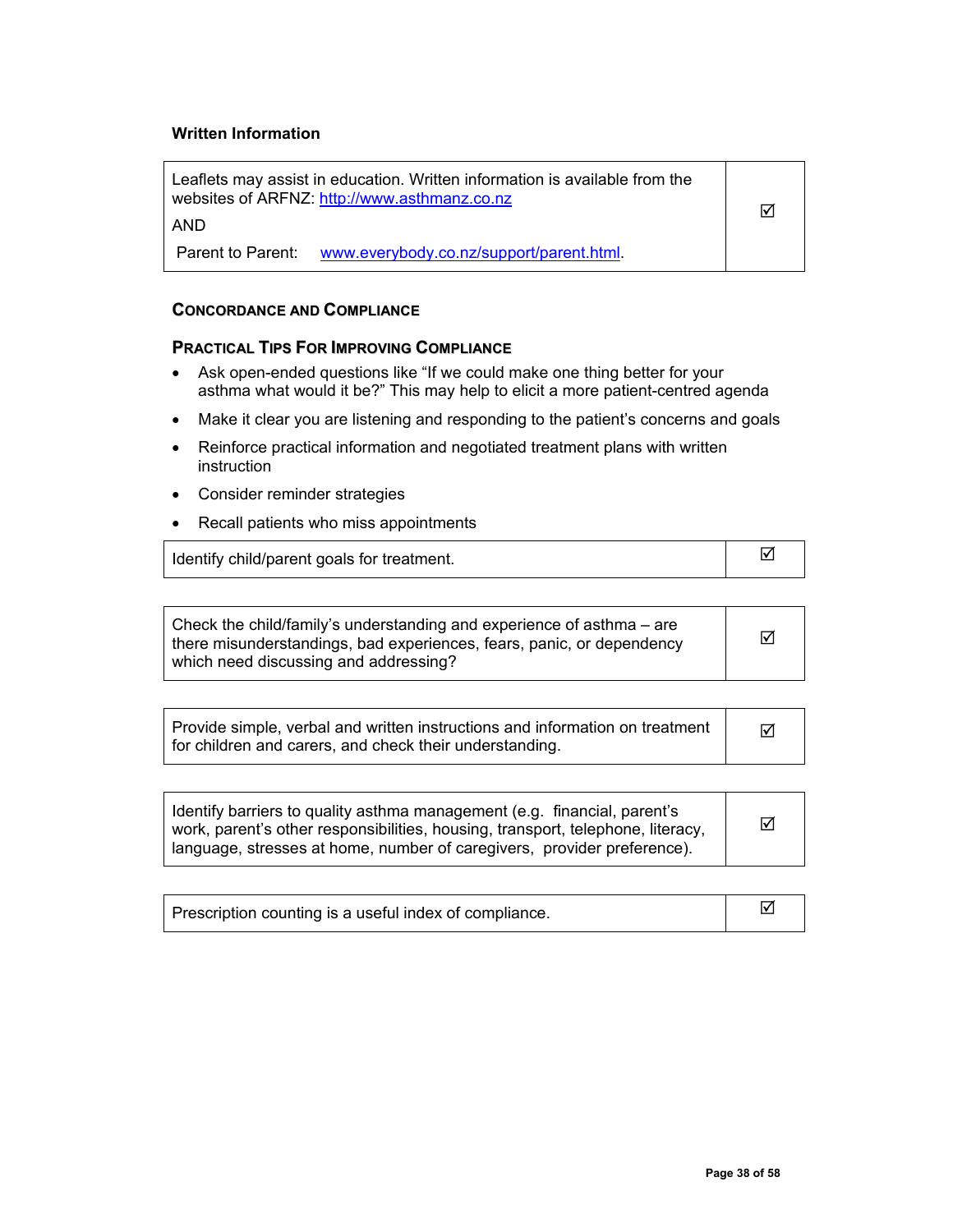#### **DEVELOPMENTAL CONSIDERATIONS**

Caring for children and young people requires a highly skilled response from personnel who understand developmental needs within a family and have communication skills to

- understand and manage the specific problems of childhood illness and disability
- understand and relate to children, young people and the whole family
- provide care and support via a multi-disciplinary team<sup>5</sup>.

Care should be provided in accordance with the SNZ HB 8134.4:20045

#### **The Preschool Child (1-5 Years)**

| Pre-school children who have on-going experience of asthma can, when | ⊠ |
|----------------------------------------------------------------------|---|
| supported by their parents, be taught self-management skills.        |   |

Developmentally appropriate language and play can facilitate the learning of  $\Box$ 

#### **The Older Child (6-11years)**

| Children of this age also have valuable understandings and skills in regard<br>to their asthma treatment and management. They should therefore be<br>  included in a developmentally appropriate way in discussions regarding their<br>lillness and its management. | ☑ |
|---------------------------------------------------------------------------------------------------------------------------------------------------------------------------------------------------------------------------------------------------------------------|---|
|---------------------------------------------------------------------------------------------------------------------------------------------------------------------------------------------------------------------------------------------------------------------|---|

Some parents may give too much responsibility to the child for monitoring **some field**<br>and treating their asthma.

#### **The Young Person (over 12years)**

| The transition to self management for a young person with asthma is a<br>process that requires active management for all concerned, including young<br>people, their families and providers                                                                      | ⋈  |
|------------------------------------------------------------------------------------------------------------------------------------------------------------------------------------------------------------------------------------------------------------------|----|
|                                                                                                                                                                                                                                                                  |    |
| Young people have differing states of physical maturity, cognitive abilities,<br>identity, independence and autonomy that change through the teenage<br>years. This is critically important in designing effective interventions to<br>promote asthma self care. | ⋈  |
|                                                                                                                                                                                                                                                                  |    |
| Some young people with long standing asthma are poor perceivers of their<br>symptoms.                                                                                                                                                                            | IМ |
|                                                                                                                                                                                                                                                                  |    |
| Young people with asthma are at least as likely to engage in health risking<br>behaviours (including smoking) as their peers.                                                                                                                                    | М  |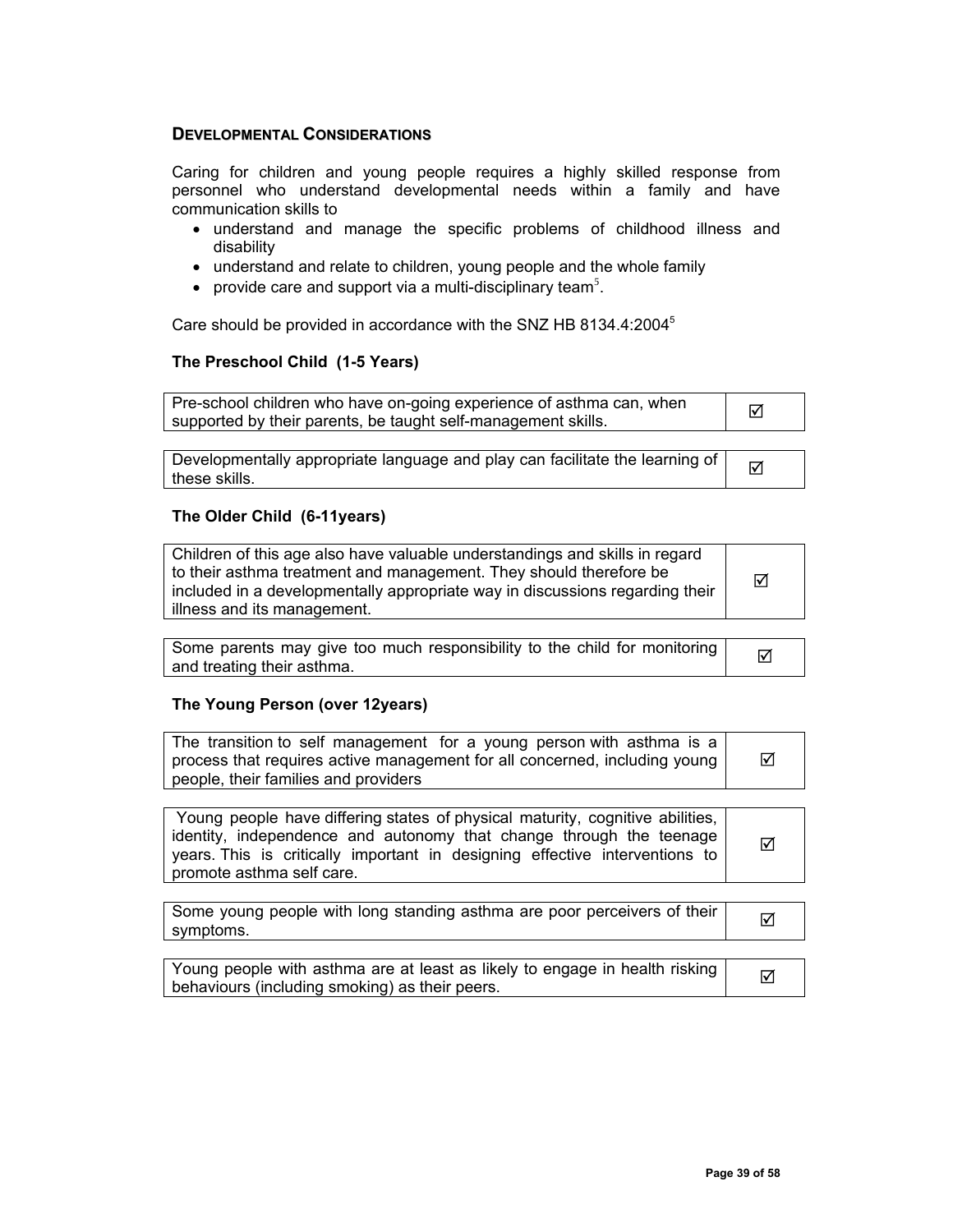Psychosocial risk factors are a significant predictor of asthma morbidity and mortality. Positive youth development requires consideration of the bigger picture. Environments, schools, peers and families are significant influences on the health of young people. Poorly controlled asthma may occur if the whole context of the young person is not fully addressed.

 $\overline{\mathbf{M}}$ 

Transition to adult services is a planned and graduated process (occurring over several years) and is essential before transfer occurs. It involves relevant services and is responsive to the wishes and abilities of the young person.<sup>5</sup>

#### **MAORI CHILDREN WITH ASTHMA**

The burden of paediatric asthma falls heavily on Maori. Although the prevalence of paediatric asthma in New Zealand is similar for Maori and non-Maori,<sup>6</sup> Maori children with asthma:

- have more severe symptoms when presenting to the health provider for routine or acute care<sup>6</sup>
- **•** require hospitalisation almost twice as often as non Maori children  $678$
- require more time off school because of asthma<sup>8</sup>

Despite an increased need, Maori children with asthma appear to be disadvantaged when it comes to adequate asthma care. They are less likely to receive adequate education, to have an asthma action plan and to be prescribed preventive medication.<sup>9,10,11</sup>. Other commonly cited barriers for Maori with asthma include the cost for consultation, access to transport and telephone and the attitude of the doctor/provider, including bias and discrimination.8,12. Provision of affordable, accessible and appropriate asthma care is the responsibility of funders and service providers. Barriers to quality asthma care must be identified and eliminated.<sup>13</sup>

Policy writers and health providers must also recognise the social, economic and political factors that impact on the health of Maori children with asthma. Improvements in the socio-economic, housing, education and political status of Maori will subsequently advance the wellbeing of Maori children with asthma.

Finally, an integrated approach to asthma care is required.<sup>14</sup> Such an approach will include:

- **accurate diagnosis**
- **•** education
- **action plans**
- **•** regular review of medication
- **addressing barriers**
- coordination between primary and secondary services
- **supporting whanau**

Where possible, Maori strategies at each of these steps must be supported and promoted. Examples include Tu Kotahi Maori Asthma Society, customised Action Plans, and Auahi Kore programmes to help parents quit smoking. New or novel approaches to asthma care that incorporate Maori initiatives must be developed.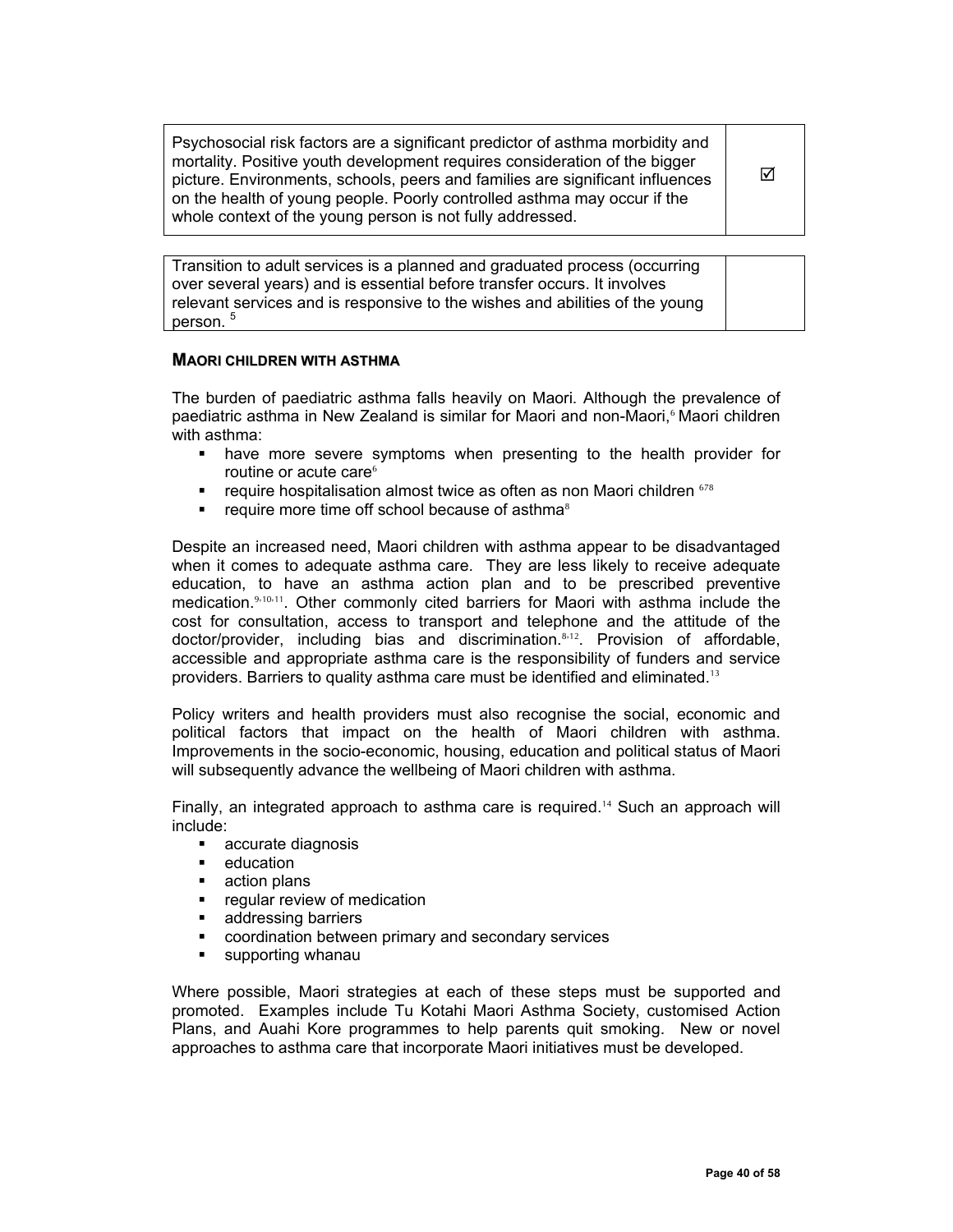| Recognise that asthma burden falls heavily on Maori children                                            |  |
|---------------------------------------------------------------------------------------------------------|--|
|                                                                                                         |  |
| Eliminate differences in the provision of care to Maori children with asthma                            |  |
|                                                                                                         |  |
| Recognise the social, economic and political factors that impact on the well<br>being of Maori children |  |
|                                                                                                         |  |
| Support the development of Maori asthma initiatives                                                     |  |

Support whanau in the care and management of asthma for Maori children.  $\Box$ 

#### **PACIFIC (PACIFIKA) CHILDREN WITH ASTHMA**

The following recommendations are made to acknowledge the role of the extended family and the cultural values of Pacific people and the way in which Pacific people respond to and access health services

| Fanau involvement is vital to ensure compliancy. Involve everyone that    | ∣ ⊠ |
|---------------------------------------------------------------------------|-----|
| takes care of the child, including the aoga and teachers (language nest). |     |

| Provide education about how the medications work – lack of understanding | $\blacksquare$ |
|--------------------------------------------------------------------------|----------------|
| leads to not taking their preventer.                                     |                |

Ensure that language is not a barrier. For people that do not communicate in English or any people who speak English as a second language, consider using an interpreter. A trained health professional is preferred and ensure child/fanau consent prior to any meeting. 5

| Consider partnership with a local Pacific Health Provider | $\blacktriangleright$ |
|-----------------------------------------------------------|-----------------------|
|                                                           |                       |

Actions plans with pictures of medicines rather than words may help.  $\Box$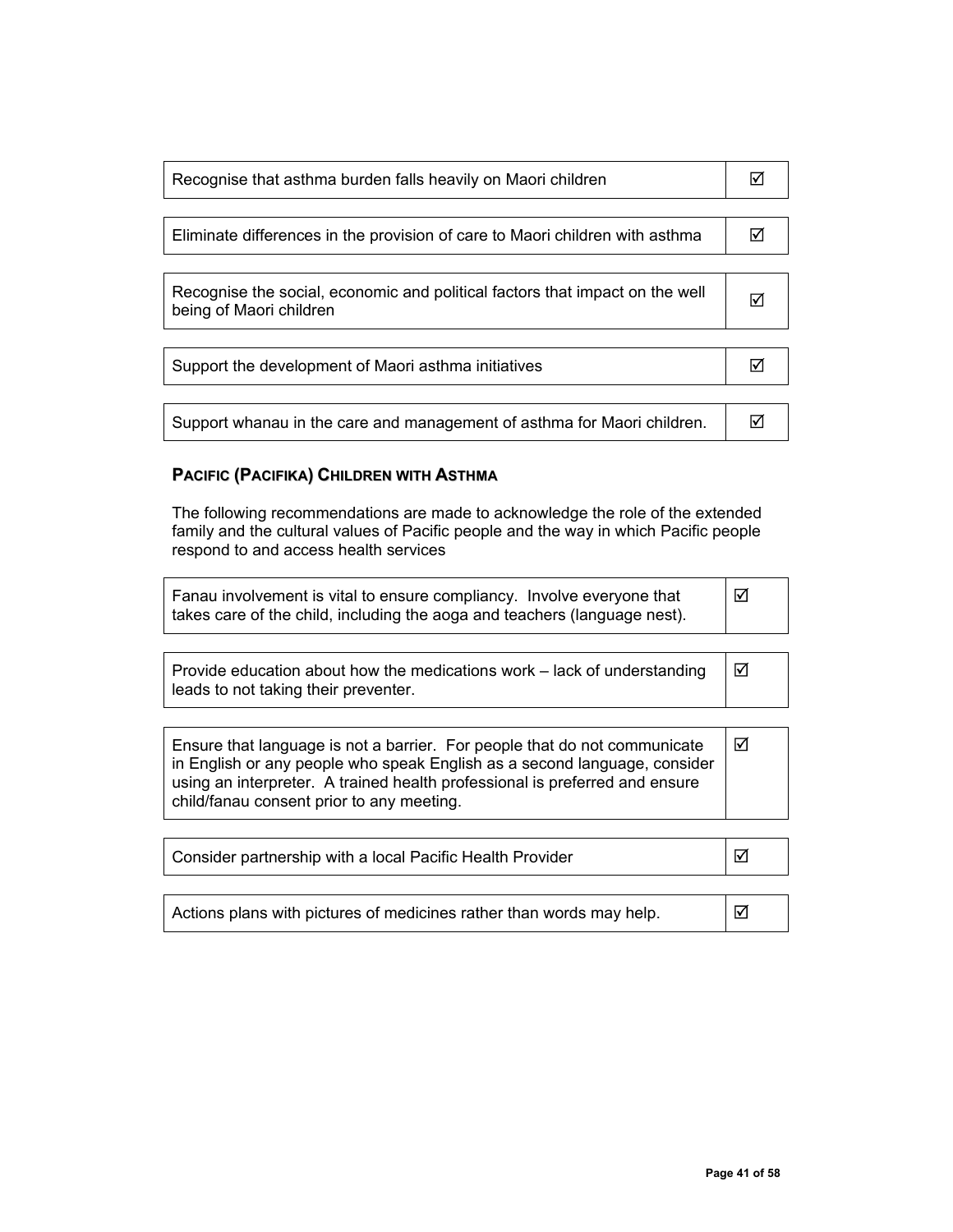#### **AUDIT TOOLS**

Evidence suggests that guidelines alone do not affect clinical practice. Feedback based on audit is useful both as part of an implementation strategy and for longer term positive influence on practice. The recommendations below are intended to assist in auditing the recommendations contained in the guideline.

Monitoring indices required by the Ministry of Health must be kept and audited by the health care provider

- annual hospital admissions
- **•** readmissions to hospital
- **accurate recording of ethnicity data**
- **n**ortality
- provided with a current asthma action plan

In addition presentation to emergency departments for acute asthma should be monitored.

| General practices should maintain a list of people with asthma                                                |   |
|---------------------------------------------------------------------------------------------------------------|---|
| Clinical review should be structured and utilise a standard recording<br>system                               |   |
| Feedback of information to clinicians should link individual patients with<br>recommendations from guidelines | в |

#### **Measures for a practice audit on the care of children with asthma**

#### **A. Practice procedures**

- policies are in place regarding repeat prescribing for asthma medication
- spacers are used in acute asthma in the practice.
- policies are in place for the rapid assessment and treatment of children with acute asthma
- policies are in place for at least annual formal assessment of asthma including
	- **inhaler Technique including use of spacers**
	- ICS dosage
	- review of action plan
- health professionals undertake continuing professional education in paediatric asthma
- the practice identifies frequent attenders for "respiratory tract infections"
- the practice monitors outcomes of acute asthma
- the practice monitors acute exacerbation rate (including treatment at EDs) and hospital admission rate of children with asthma.

#### **B. Prescribing audit**

- ratio of number of reliever devices / preventer devices prescribed ( this can be sourced from Best Practice Advocacy Centre of New Zealand http://www.jr2.ox.ac.uk/bandolier/band119/b119-6.html
- percentage of children with asthma taking 800mcg BDP equivalent or more who are not taking LABA
- identify high users of short acting inhaled  $\beta_2$  agonist.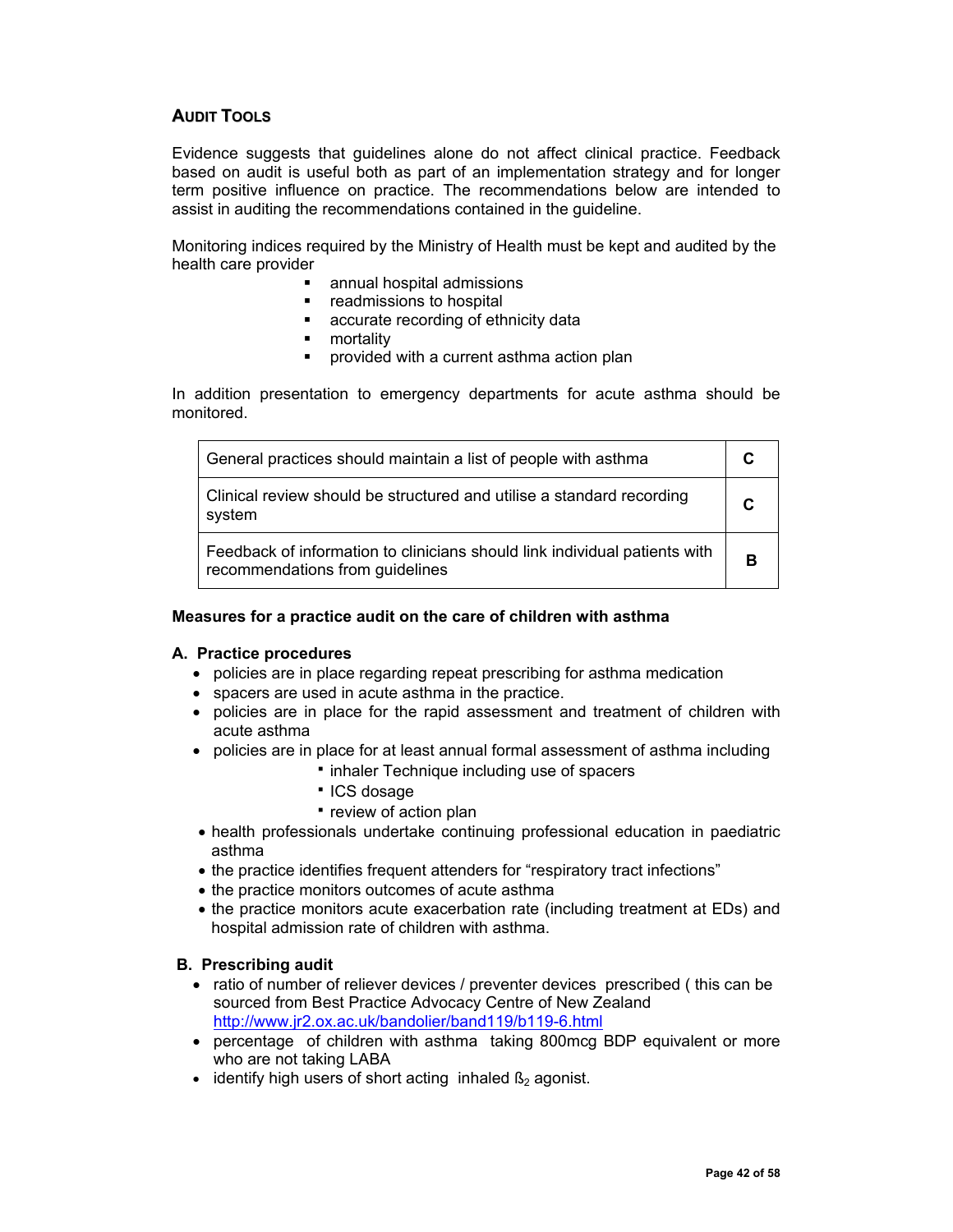#### **APPENDIX 1**

#### **ALTERNATIVE DIAGNOSES IN WHEEZY CHILDREN**

*See the Guideline on Wheeze and Chest Infection in infants under 1 year (Paediatric Society of New Zealand 2005)* 

- intermittent wheezing attacks are usually triggered by viral infection
- the differential diagnosis of wheezing includes:
	- -aspiration pneumonitis
	- -bronchiolitis
	- -pneumonia
	- -bronchiectasis
	- -inhaled foreign body
	- -tracheomalacia
	- -complications of underlying conditions such as congenital anomalies and cystic fibrosis
- prematurity and low birth weight are risk factors for recurrent wheezing

| Clinical clue*                                           | Possible diagnosis*                                                                                                       |
|----------------------------------------------------------|---------------------------------------------------------------------------------------------------------------------------|
| <b>Perinatal and family history</b>                      |                                                                                                                           |
| symptoms present from birth<br>or perinatal lung problem | cystic fibrosis, chronic lung disease of<br>prematurity, ciliary dyskinesia, developmental<br>anomaly                     |
| family history of unusual<br>chest disease               | cystic fibrosis, developmental anomaly,<br>neuromuscular disorder                                                         |
| persistent sinusitis                                     | defect of host defence<br>٠                                                                                               |
| <b>Symptoms and Signs</b>                                |                                                                                                                           |
| persistent wet cough                                     | cystic fibrosis, recurrent aspiration,<br>bronchiectasis, host defence disorder                                           |
| excessive vomiting or spilling                           | reflux $(±$ aspiration)                                                                                                   |
| dysphagia<br>٠                                           | swallowing problems (± aspiration)<br>$\bullet$                                                                           |
| abnormal voice or cry                                    | laryngeal problem<br>$\bullet$                                                                                            |
| focal signs in the chest                                 | developmental anomaly, post adenoviral<br>$\bullet$<br>pneumonia, bronchiectasis, tuberculosis                            |
| inspiratory stridor as well as<br>wheeze                 | central airway or laryngeal disorder<br>$\bullet$<br>inhaled foreign body<br>$\bullet$                                    |
| failure to thrive                                        | cystic fibrosis, host defence disorder,<br>gastroesophageal reflux                                                        |
| clubbing                                                 | bronchiectasis, cystic fibrosis<br>٠                                                                                      |
| <b>Chest Xray</b>                                        |                                                                                                                           |
| focal radiological changes                               | developmental anomaly, inhaled foreign<br>$\bullet$<br>body, bronchiectasis, tuberculosis, segmental<br>or lobar collapse |
| persistent radiological changes                          | recurrent aspiration, bronchiectasis, cystic<br>fibrosis                                                                  |

\*List not comprehensive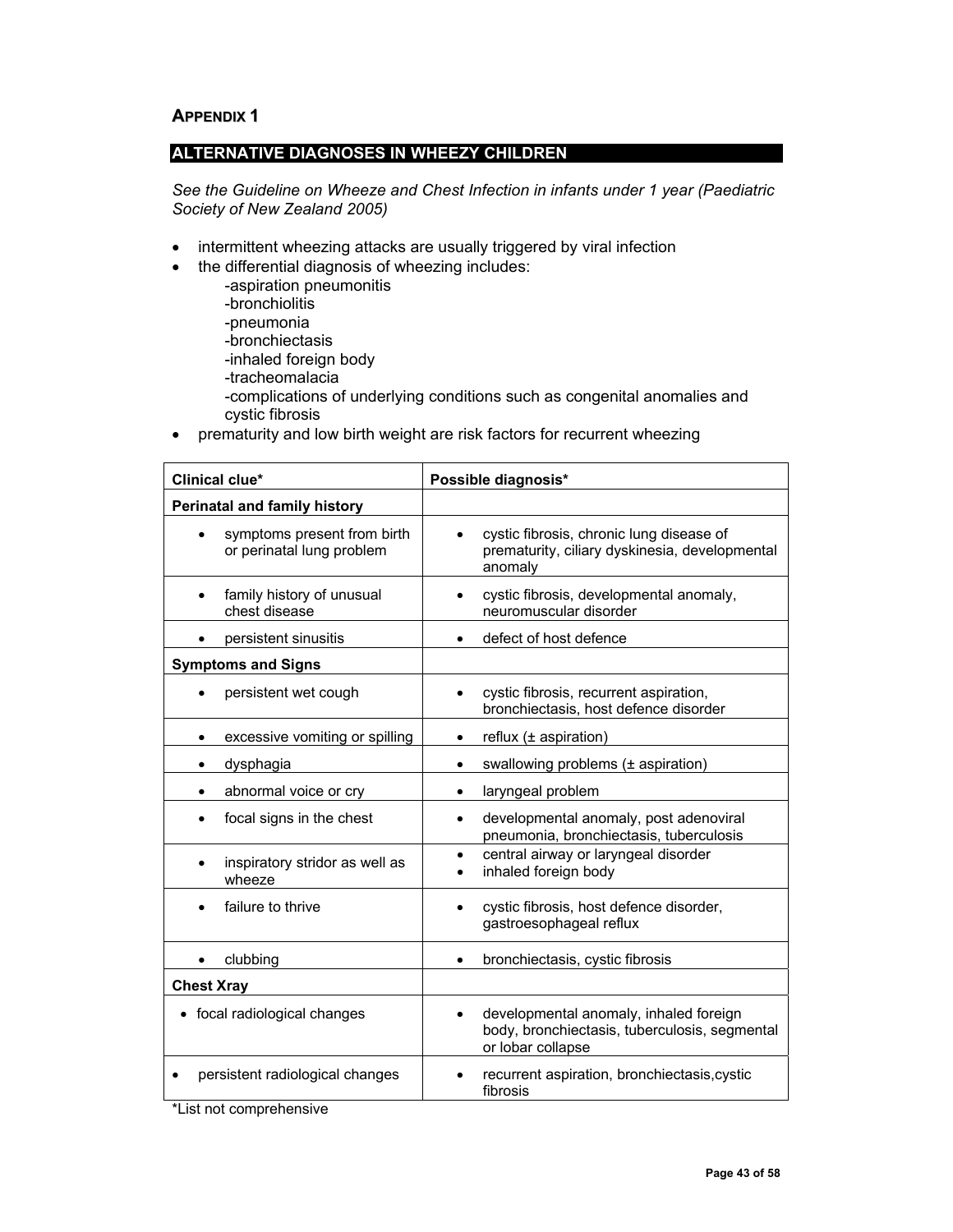### **APPENDIX 2**

**Note:** Recurrent cough in the absence of wheeze is unlikely to be due to asthma

| <b>ALTERNATIVE DIAGNOSES IN COUGHING CHILDREN</b>          |                                                                                                              |
|------------------------------------------------------------|--------------------------------------------------------------------------------------------------------------|
| Clinical clue*                                             | Possible diagnosis*                                                                                          |
| <b>History</b>                                             |                                                                                                              |
| day care<br>$\bullet$                                      | recurrent bronchitis                                                                                         |
| unimmunised<br>$\bullet$                                   | • pertussis                                                                                                  |
| • symptoms present from birth or<br>perinatal lung problem | • cystic fibrosis, ciliary dyskinesia, developmental<br>anomaly                                              |
| • family history of unusual chest<br>disease               | · cystic fibrosis, developmental anomaly,<br>neuromuscular disorder                                          |
| persistent upper respiratory tract<br>disease              | defect of host defence                                                                                       |
| <b>Symptoms and Signs</b>                                  |                                                                                                              |
| • recurrent cough, asymptomatic<br>between episodes        | • recurrent bronchitis, tracheomalacia, mild airway<br>compression                                           |
| paroxysmal cough<br>$\bullet$                              | • pertussis                                                                                                  |
| persistent wet cough<br>$\bullet$                          | • cystic fibrosis, recurrent aspiration,<br>bronchiectasis; host defence disorder                            |
| excessive vomiting or spilling                             | $\bullet$ reflux ( $\pm$ aspiration)                                                                         |
| · dysphagia                                                | swallowing problems (± aspiration)<br>$\bullet$                                                              |
| • abnormal voice or cry                                    | • laryngeal problem                                                                                          |
| • focal signs in the chest                                 | • developmental anomaly, post adenoviral<br>pneumonia, bronchiectasis, tuberculosis                          |
| inspiratory stridor as well as<br>wheeze                   | • central airway or laryngeal disorder                                                                       |
| failure to thrive                                          | cystic fibrosis, host defence disorder;<br>gastroesophageal reflux                                           |
| • older child                                              | • psychogenic cough, tobacco smoking                                                                         |
| • clubbing                                                 | • bronchiectasis, cystic fibrosis                                                                            |
| <b>Chest Xray</b>                                          |                                                                                                              |
| • focal radiological changes                               | developmental anomaly, inhaled foreign body,<br>bronchiectasis, tuberculosis, segmental or lobar<br>collapse |
| persistent radiological changes                            | recurrent aspiration, bronchiectasis, cystic fibrosis<br>$\bullet$                                           |

\*List not comprehensive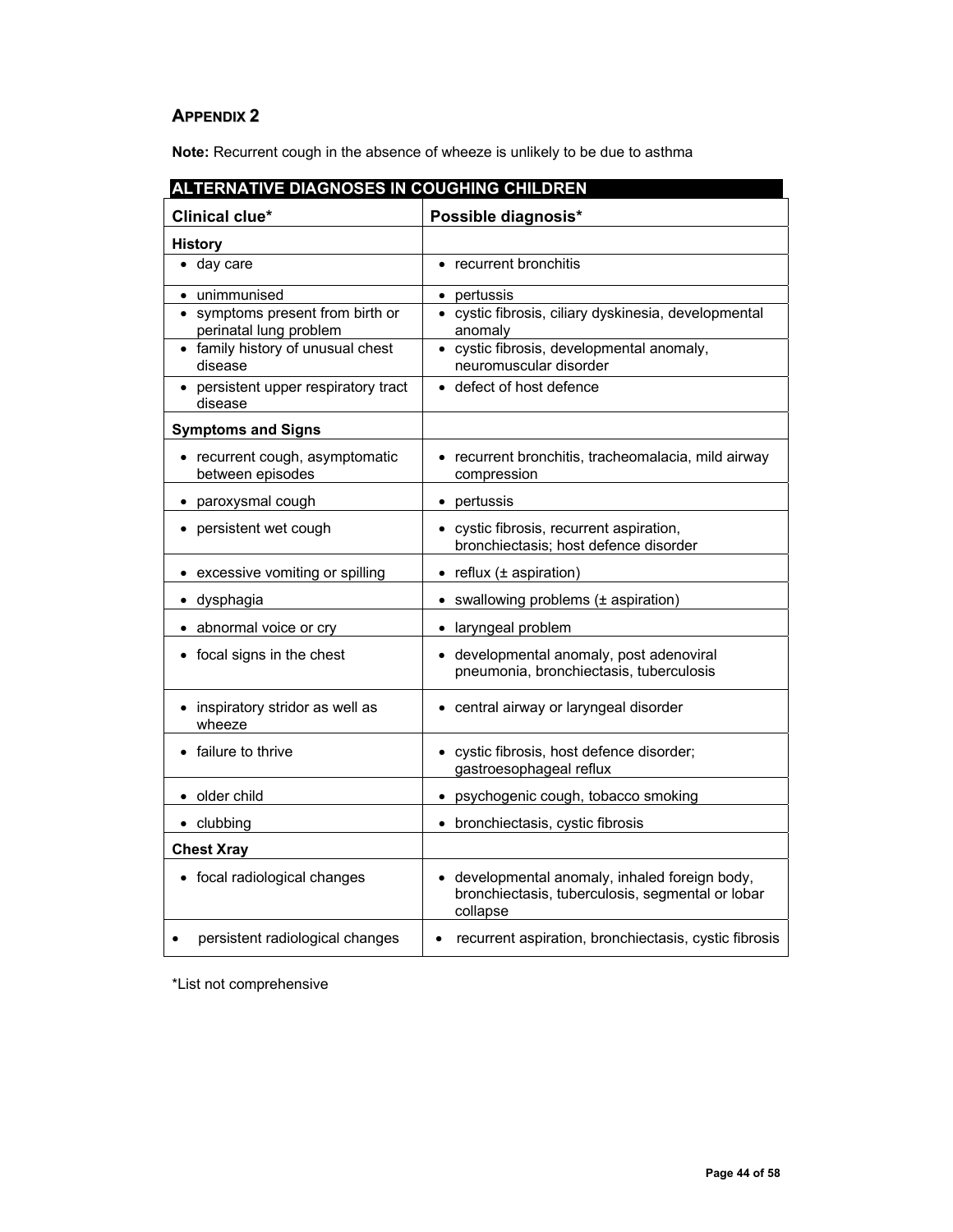#### **REFERENCES.**

 $\overline{a}$ 

1 New Zealand Guidelines Group 2002 The Diagnosis and Treatment of Adult Asthma New Zealand Guidelines Group

2 Asthma Guideline for Children and Young People Procare 2002. Starship Children's Hospital Kidz First and University of Auckland

3 British Thoracic Society Scottish Intercollegiate Guidelines Network 2004 British Guideline on the Management of Asthma.

4 New Zealand Health Information Service 2004

5 New Zealand Handbook Health and Disability Sector Standards Children and Young People Audit Workbook SNZ HB 8134.4:2004

- 6 Ellison-Loschmann L, King R, Pearce N. 2004. Regional variations in asthma hospitalisations among Maori and non-Maori. NZMJ 117: 1188
- 7 Ministry of Health. 1998. Our Children's Health Chapter 13. P 188-90
- 8 Pomare E, Keefe-Ormsby V, Ormsby C, Pearce, Reid P, Robson B and Watene-Haydon N. 1995. Hauora; Maori Standards of Health III. P 160-5. Wellington: Huia Publishers
- 9 Mitchell E, Quested C. 1988. Why are Polynesian children admitted to hospital more frequently than European children? NZMJ 101:446-8

10 Crengle S. The primary care management of childhood asthma. Unpublished data presented at Pridoc, Cairns 2004

11 Robson B, Woodman K, Burgess C, Crane J, Pearce N, Shaw R, D'Souza W,Crossland L, Beasley R. 1993. Prevalence of asthma symptoms among adolescents in the Wellington region, by area and ethnicity. NZMJ 106: 239-41

12 Pomare E, Tutengaehe M, Ramsden I, Hight M, Pearce N and Ormsby V. 1991. He Mate Huango: Maori Asthma Review. Wellington: Huia Publishers

13 Ministry of Health. Indicators of DHB performance. July 2003, Minsitry of Health, **Wellington** 

14 Holt S and Beasley R. 2001. The burden of asthma in New Zealand. For Asthma and Respiratory Foundation of New Zealand (Inc). www.asthmanz.co.nz/burdenkey.pdf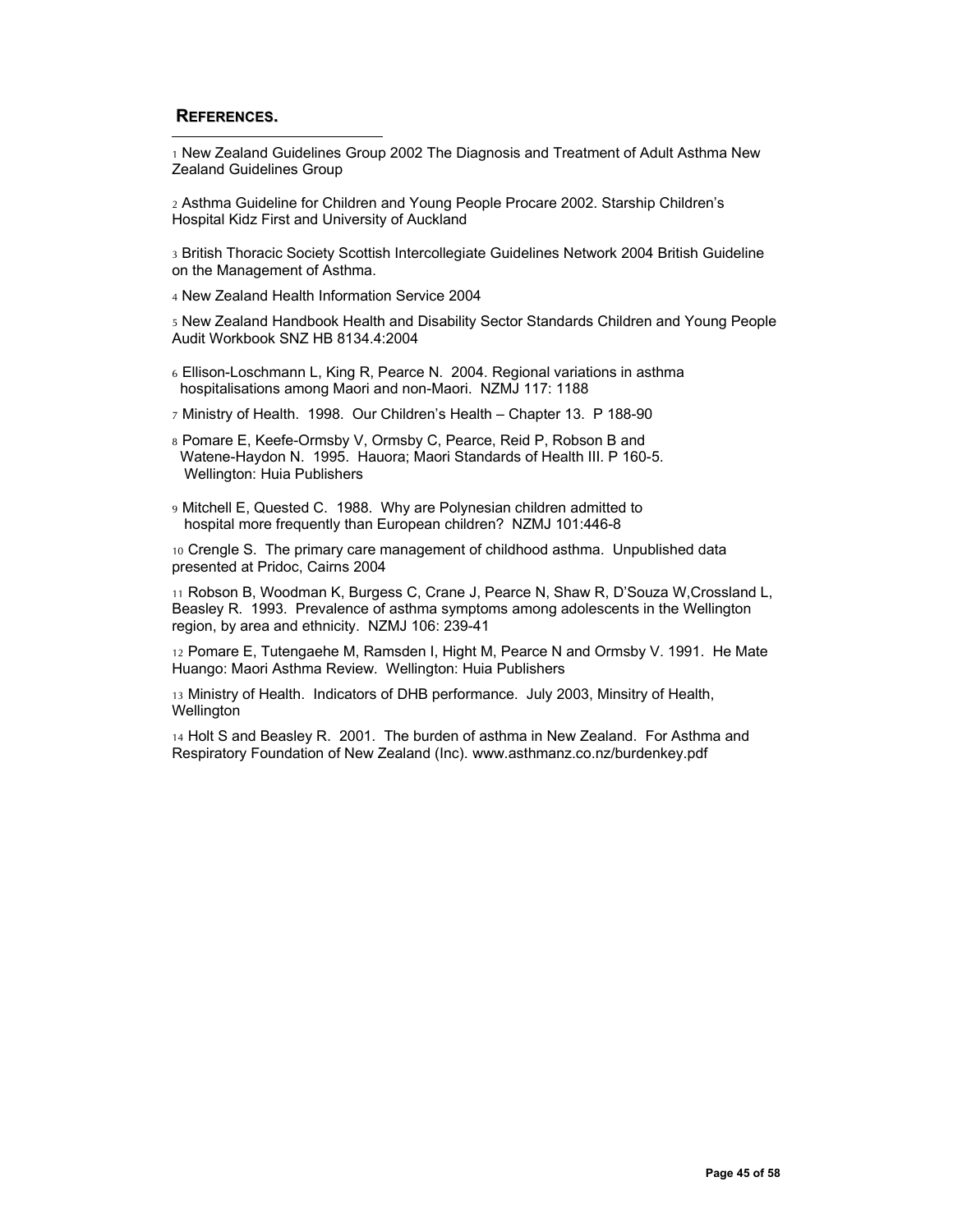### **REFERENCES FROM SIGN GUIDELINE -- PUBLISHED WITH PERMISSION.**

-

- 1. Guidelines for management of asthma in adults: I—Chronic persistent asthma. Statement by the British Thoracic Society, Research Unit of the Royal College of Physicians of London, King's Fund Centre, National Asthma Campaign. *BMJ* 1990;301:651-3.
- 2. Guidelines for management of asthma in adults: II—Acute severe asthma. Statement by the British Thoracic Society, Research Unit of the Royal College of Physicians of London, King's Fund Centre, National Asthma Campaign. *BMJ* 1990;301:797-800.
- 3. Guidelines on the management of asthma. Statement by the British Thoracic Society, the Brit. Paediatric Association, the Research Unit of the Royal College of Physicians of London, the King's Fund Centre, the National Asthma Campaign, the Royal College of General Practitioners, the General Practitioners in Asthma Group, the Brit. Assoc. of Accident and Emergency Medicine, and the Brit. Paediatric Respiratory Group. *Thorax* 1993;48(2 Suppl):S1-24.
- 4. British Thoracic Society, National Asthma Campaign, Royal College of Physicians of London in association with the General Practitioner in Asthma Group, et al. The British guidelines on asthma management 1995 review and position statement. *Thorax* 1997;52(Suppl 1):S1-S21.
- 5. Scottish Intercollegiate Guidelines Network (SIGN). Hospital inpatient management of acute asthma attacks. Edinburgh: SIGN; 1996. (SIGN publication no. 6).
- 6. Scottish Intercollegiate Guidelines Network (SIGN). Primary care management of asthma. Edinburgh: SIGN; 1998. (SIGN publication no. 33).
- 7. Scottish Intercollegiate Guidelines Network (SIGN). Emergency management of acute asthma. Edinburgh: SIGN; 1999. (SIGN publication no. 38)
- 8. Scottish Intercollegiate Guidelines Network (SIGN). SIGN 50: a guideline developers' handbook. Edinburgh: SIGN; 2002. (SIGN publication no. 50).
- 9. Harbour R, Miller J. A new system for grading recommendations in evidence based guidelines. *BMJ* 2001;323:334-6.
- 10. Terminology, definitions and classification of chronic pulmonary emphysema and related conditions. A report of the conclusions of a CIBA guest symposium. *Thorax* 1959;14:286-99.
- 11. International consensus report on the diagnosis and treatment of asthma. National Heart, Lung, and Blood Institute, National Institutes of Health. Bethesda, Maryland 20892. Publication no. 92-3091, March 1992. *Eur Respir J* 1992;5:601-41.
- 12. Higgins BG, Britton JR, Chinn S, et al. The distribution of peak flow variability in a population sample. *Am Rev Respir Dis* 1989;140:1368-72.
- 13. Kesten S, Rebuck AS. Is the short-term response to inhaled beta-adrenergic agonist sensitive or specific for distinguishing between asthma and COPD? *Chest* 1994;105:1042-5.
- 14. Thiadens HA, De Bock GH, Dekker FW, et al. Value of measuring diurnal peak flow variability in the recognition of asthma: a study in general practice. *Eur Respir J* 1998;12:842-7.
- 15. Kunzli N, Stutz EZ, Perruchoud AP, et al. Peak flow variability in the SAPALDIA study and its validity in screening for asthma-related conditions. The SPALDIA Team. *Am J Respir Crit Care Med* 1999;160:427-34.
- 16. Siersted HC, Mostgaard G, Hyldebrandt N, et al. Interrelationships between diagnosed asthma, asthma-like symptoms, and abnormal airway behaviour in adolescence: the Odense Schoolchild Study. *Thorax* 1996;51:503-9.
- 17. Quackenboss JJ, Lebowitz MD, Krzyzanowski M. The normal range of diurnal changes in peak expiratory flow rates. Relationship to symptoms and respiratory disease. *Am Rev Respir Dis* 1991;143:323-30. 18. Reddel HK, Salome CM, Peat JK, et al. Which index of peak expiratory flow is most useful in the management of stable asthma? *Am*
- *J Respir Crit Care Med* 1995;151:1320-5. 19. Tweeddale PM, Alexander F, McHardy GJ. Short term variability in FEV1 and bronchodilator responsiveness in patients with
- obstructive ventilatory defects. *Thorax* 1987;42:487-90. 20. Martinez FD, Wright AL, Taussig LM, et al. Asthma and wheezing in the first six years of life. The Group Health Medical Associates.
- *N Engl J Med* 1995;332:133-8. 21. Sears MR, Holdaway MD, Flannery EM, et al. Parental and neonatal risk factors for atopy, airway hyper-responsiveness, and asthma. *Arch Dis Child* 1996;75:392-8.
- 22. Barbee RA, Murphy S. The natural history of asthma. *J Allergy Clin Immunol* 1998;102:S65-72.
- 23. Martinez FD, Cline M, Burrows B. Increased incidence of asthma in children of smoking mothers. *Pediatrics* 1992;89:21-6.
- 24. Lux AL, Henderson AJ, Pocock SJ. Wheeze associated with prenatal tobacco smoke exposure: a prospective, longitudinal study. ALSPAC Study Team. *Arch Dis Child* 2000;83:307-12.
- 25. Villa JR, Garcia G, Rueda S, et al. Serum eosinophilic cationic protein may predict clinical course of wheezing in young children. *Arch Dis Child* 1998;78:448-52.
- 26. Tariq SM, Matthews SM, Hakim EA, et al. The prevalence of and risk factors for atopy in early childhood: a whole population birth cohort study. *J Allergy Clin Immunol* 1998;101:587-93.
- 27. Rusconi F, Galassi C, Corbo GM, et al. Risk factors for early, persistent, and late-onset wheezing in young children. SIDRIA Collaborative Group. *Am J Respir Crit Care Med* 1999;160:1617-22.
- 28. Clarke JR, Salmon B, Silverman M. Bronchial responsiveness in the neonatal period as a risk factor for wheezing in infancy. *Am J Respir Crit Care Med* 1995;151:1434-40.
- 29. Rona RJ, Duran-Tauleria E, Chinn S. Family size, atopic disorders inparents, asthma in children, and ethnicity. *J Allergy Clin Immunol* 1997;99:454-60.
- 30. Stein RT, Holberg CJ, Sherrill D, et al. Influence of parental smoking on respiratory symptoms during the first decade of life: the Tucson Children's Respiratory Study. *Am J Epidemiol* 1999;149:1030-7.
- 31. Withers NJ, Low L, Holgate ST, et al. The natural history of respiratory symptoms in a cohort of adolescents. *Am J Respir Crit Care Med* 1998;158:352-7.
- 32. McConnochie KM, Roghmann KJ. Wheezing at 8 and 13 years: changing importance of bronchiolitis and passive smoking. *Pediatr Pulmonol* 1989;6:138-46.
- 33. Blair H. Natural history of childhood asthma. 20-year follow-up. *Arch Dis Child* 1977;52:613-9.
- 34. Sporik R, Holgate ST, Cogswell JJ. Natural history of asthma in childhood a birth cohort study. *Arch Dis Child* 1991;66:1050-3.
- 35. Anderson HR, Pottier AC, Strachan DP. Asthma from birth to age 23: incidence and relation to prior and concurrent atopic disease. *Thorax* 1992;47:537-42.
- 36. Austin JB, Kaur B, Anderson HR, et al. Hay fever, eczema, and wheeze: a nationwide UK study (ISAAC, international study of asthma and allergies in childhood). *Arch Dis Child* 1999;81:225-30.
- 37. Ponsonby AL, Couper D, Dwyer T, et al. Cross sectional study of the relation between sibling number and asthma, hay fever, and eczema. *Arch Dis Child* 1998;79:328-33.
- 38. Reijonen TM, Kotaniemi-Syrjanen A, Korhonen K, et al. Predictors of asthma three years after hospital admission for wheezing in infancy. *Pediatrics* 2000;106:1406-12.
- 39. Wolfe R, Carlin JB, Oswald H, et al. Association between allergy and asthma from childhood to middle adulthood in an Australian cohort study. *Am J Respir Crit Care Med* 2000;162:2177-81.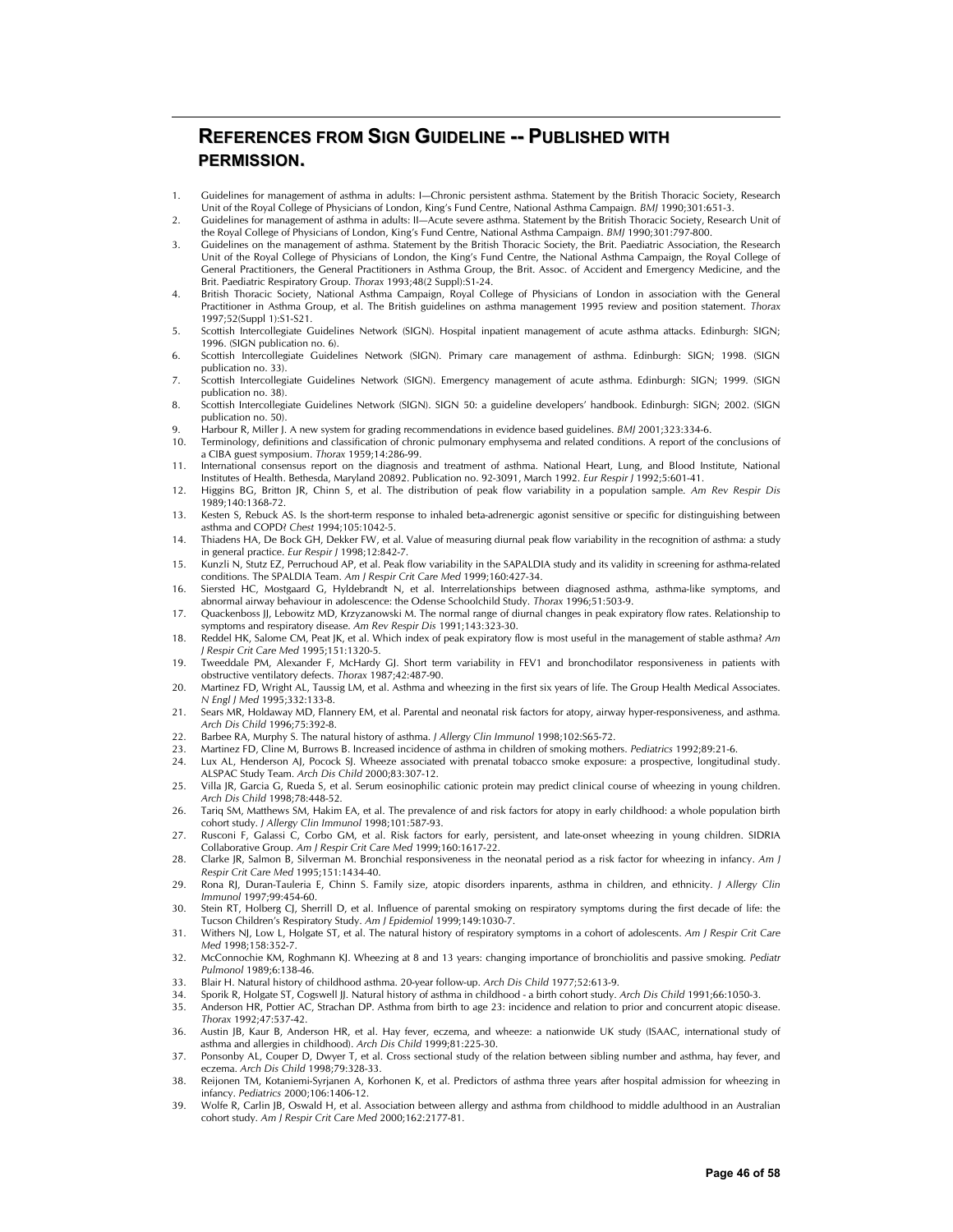- 40. Brooke AM, Lambert PC, Burton PR, et al. The natural history of respiratory symptoms in preschool children. *Am J Respir Crit Care Med* 1995;152:1872-8.
- 41. Kjellman B, Hesselmar B. Prognosis of asthma in children: a cohort study into adulthood. *Acta Paediatr* 1994;83:854-61.
- 42. Johnstone DE. A study of the natural history of bronchial asthma in children. *Am J Dis Child* 1968;115:213-6.
- 43. Jenkins MA, Hopper JL, Bowes G, et al. Factors in childhood as predictors of asthma in adult life. *BMJ* 1994;309:90-3.
- 44. Castro-Rodriguez JA, Holberg CJ, Wright AL, et al. A clinical index to define risk of asthma in young children with recurrent wheezing. *Am J Respir Crit Care Med* 2000;162:1403-6.
- 45. Robertson CF, Heycock E, Bishop J, et al. Prevalence of asthma in Melbourne schoolchildren: changes over 26 years. *BMJ* 1991;302:1116-8.
- 46. Martin AJ, McLennan LA, Landau LI, et al. The natural history of childhood asthma to adult life. *BMJ* 1980;280:1397-400.
- 47. Luyt DK, Burton PR, Simpson H. Epidemiological study of wheeze, doctor diagnosed asthma, and cough in preschool children in Leicestershire. *BMJ* 1993;306:1386-90.
- 48. Aberg N, Engstrom I. Natural history of allergic diseases in children. *Acta Paediatr Scand* 1990;79:206-11.
- 49. Sigurs N, Bjarnason R, Sigurbergsson F, et al. Asthma and immunoglobulin E antidodies after respiratory syncytial virus bronchiolitis: a prospective cohort study with matched controls. *Pediatrics* 1995;95:500-5.
- 50. Laor A, Cohen L, Danon YL. Effects of time, sex, ethnic origin, and area of residence on prevalence of asthma in Israeli adolescents. *BMJ* 1993;307:841-4.
- 51. Sherman CB, Tosteson TD, Tager IB, et al. Early childhood predictors of asthma. *Am J Epidemiol* 1990;132:83-95.
- 52. Roorda RJ. Prognostic factors for the outcome of childhood asthma in adolescence. *Thorax* 1996;51:S7-12. 53. Godden DJ, Ross S, Abdalla M, et al. Outcome of wheeze in childhood. Symptoms and pulmonary function 25 years later. *Am J Respir Crit Care Med* 1994;149:106-12.
- 54. Martinez FD, Helms PJ. Types of asthma and wheezing. *Eur Respir J Suppl* 1998;27:3s-8s.

-

- 55. Sly PD, Hibbert ME. Childhood asthma following hospitalization with acute viral bronchiolitis in infancy. *Pediatr Pulmonol* 1989;7:153-8.
- 56. Sims DG, Downham MA, Gardner PS, et al. Study of 8-year-old children with a history of respiratory syncytial virus bronchiolitis in infancy. *BMJ* 1978;1:11-4.
- 57. Sigurs N, Bjarnason R, Sigurbergsson F, et al. Respiratory syncytial virus bronchiolitis in infancy is an important risk factor for asthma and allergy at age 7. *Am J Respir Crit Care Med* 2000;161:1501-7.
- 58. Kneyber MCJ, Steyerberg EW, de Groot R, et al. Long-term effects of respiratory syncytial virus (RSV) bronchiolitis in infants and young children: a quantitative review. *Acta Paediatr* 2000;89:654-60.
- 59. Lewis S, Butland B, Strachan D, et al. Study of the aetiology of wheezing illness at age 16 in two national British birth cohorts. *Thorax* 1996;51:670-6.
- 60. Strachan DP, Butland BK, Anderson HR. Incidence and prognosis of asthma and wheezing illness from early childhood to age 33 in a national British cohort. *BMJ* 1996;312:1195-9.
- 61. Joad JP. Smoking and pediatric respiratory health. *Clin Chest Med* 2000;21:37-46.
- 62. Shaheen SO, Sterne JA, Montgomery SM, et al. Birth weight, body mass index and asthma in young adults. *Thorax* 1999;54:396- 402.
- 63. Gross SJ, Iannuzzi DM, Kveselis DA, et al. Effect of preterm birth on pulmonary function at school age: a prospective controlled study. *J Pediatr* 1998;133:188-92.
- 64. Clough JB, Keeping KA, Edwards LC, et al. Can we predict which wheezy infants will continue to wheeze? *Am J Respir Crit Care Med* 1999;160:1473-80.
- 65. Martinez FD, Stern DA, Wright AL, et al. Differential immune responses to acute lower respiratory illness in early life and subsequent development of persistent wheezing and asthma. *J Allergy Clin Immunol* 1998;102:915-9.
- 66. Trefny P, Stricker T, Baerlocher C, et al. Family history of atopy and clinical course of RSV infection in ambulatory and hospitalized infants. *Pediatr Pulmonol* 2000;30:302-6.
- 67. Young S, O'Keeffe PT, Arnott J, et al. Lung function, airway responsiveness, and respiratory symptoms before and after bronchiolitis. *Arch Dis Child* 1995;72:16-24.
- 68. Park ES, Golding J, Carswell F, et al. Preschool wheezing and prognosis at 10. *Arch Dis Child* 1986;61:642-6.
- 69. Dodge R, Martinez FD, Cline MG, et al. Early childhood respiratory symptoms and the subsequent diagnosis of asthma. *J Allergy Clin Immunol* 1996;98:48-54.
- 70. Roorda RJ, Gerritsen J, Van Aalderen WM, et al. Risk factors for the persistence of respiratory symptoms in childhood asthma. *Am J Respir Dis* 1993;148:1490-5.
- 71. Strachan D, Gerritsen J. Long-term outcome of early childhood wheezing: population data. *Eur Respir J* 1996;21:42s-7s.
- 72. Ulrik CS, Backer V, Hesse B, et al. Risk factors for development of asthma in children and adolescents: findings from a longitudinal study. *Respir Med* 1996;90:623-30.
- 73. Giles GG, Lickiss N, Gibson HB, et al. Respiratory symptoms in Tasmanian adolescents: a follow up of the 1961 birth cohort. *Aus N Z J Med* 1984;14:631-7.
- 74. Lau S, Illi S, Sommerfeld C, et al. Early exposure to house-dust mite and cat allergens and development of childhood asthma: a cohort study. Multicentre Allergy Study Group. *Lancet* 2000;356:1392-7.
- 75. Custovic A, Simpson BM, Simpson A, et al. Effect of environmental manipulation in pregnancy and early life on respiratory symptoms and atopy during the first year of life: a randomised trial. *Lancet* 2001;358:188-93.
- 76. Chan-Yeung M, Manfreda J, Dimich-Ward H, et al. A randomized controlled study on the effectiveness of a multifaceted intervention program in the primary prevention of asthma in high-risk infants. *Arch Pediatr Adolesc Med* 2000;154:657-63.
- 77. Hyde DW, Matthews S, Tariq S, et al. Allergen avoidance in infancy and allergy at 4 years of age. *Allergy* 1996;51:89-93.
- 78. Zeiger RS, Heller S, Mellon MH, et al. Genetic and environmental factors affecting the development of atopy through age 4 in children of atopic parents: A prospective randomized study of food allergen avoidance. *Pediatr Allergy Immunol* 1992;3:110-27.
- 79. Remes ST, Castro-Rodriguez JA, Holberg CJ, et al. Dog exposure in infancy decreases the subsequent risk of frequent wheeze but not of atopy. *J Allergy Clin Immunol* 2001;108:509-15.
- 80. Hesselmar B, Aberg N, Aberg B, et al. Does early exposure to cat or dog protect against later allergy development? *Clin Exp Allergy* 1999;29:611-7.
- 81. Platts-Mills T, Vaughan J, Squillace S, et al. Sensitisation, asthma, and a modified Th2 response in children exposed to cat allergen: a population-based cross-sectional study. *Lancet* 2001;357:752-6.
- 82. Gdalevich M, Mimouni D, David M, et al. Breast-feeding and the risk of bronchial asthma in childhood: a systematic review with meta-analysis of prospective studies. *J Pediatr* 2001;139:261-6.
- 83. Wright AL, Holberg CJ, Taussig LM, et al. Factors influencing the relation of infant feeding to asthma and recurrent wheeze in childhood. *Thorax* 2001;56:192-7.
- 84. Schoetzau A, Gehring U, Wichmann HE. Prospective cohort studies using hydrolysed formulas for allergy prevention in atopy-prone newborns: a systematic review. *Eur J Pediatr* 2001;160:323-32.
- 85. Hodge L, Salome CM, Peat JK, et al. Consumption of oily fish and childhood asthma risk. *Med J Aust* 1996;164:137-40.
- 86. Holt PG, Sly PD, Bjorksten B. Atopic versus infectious diseases in childhood: a question of balance? *Pediatr Allergy Immunol* 1997;8:53-8.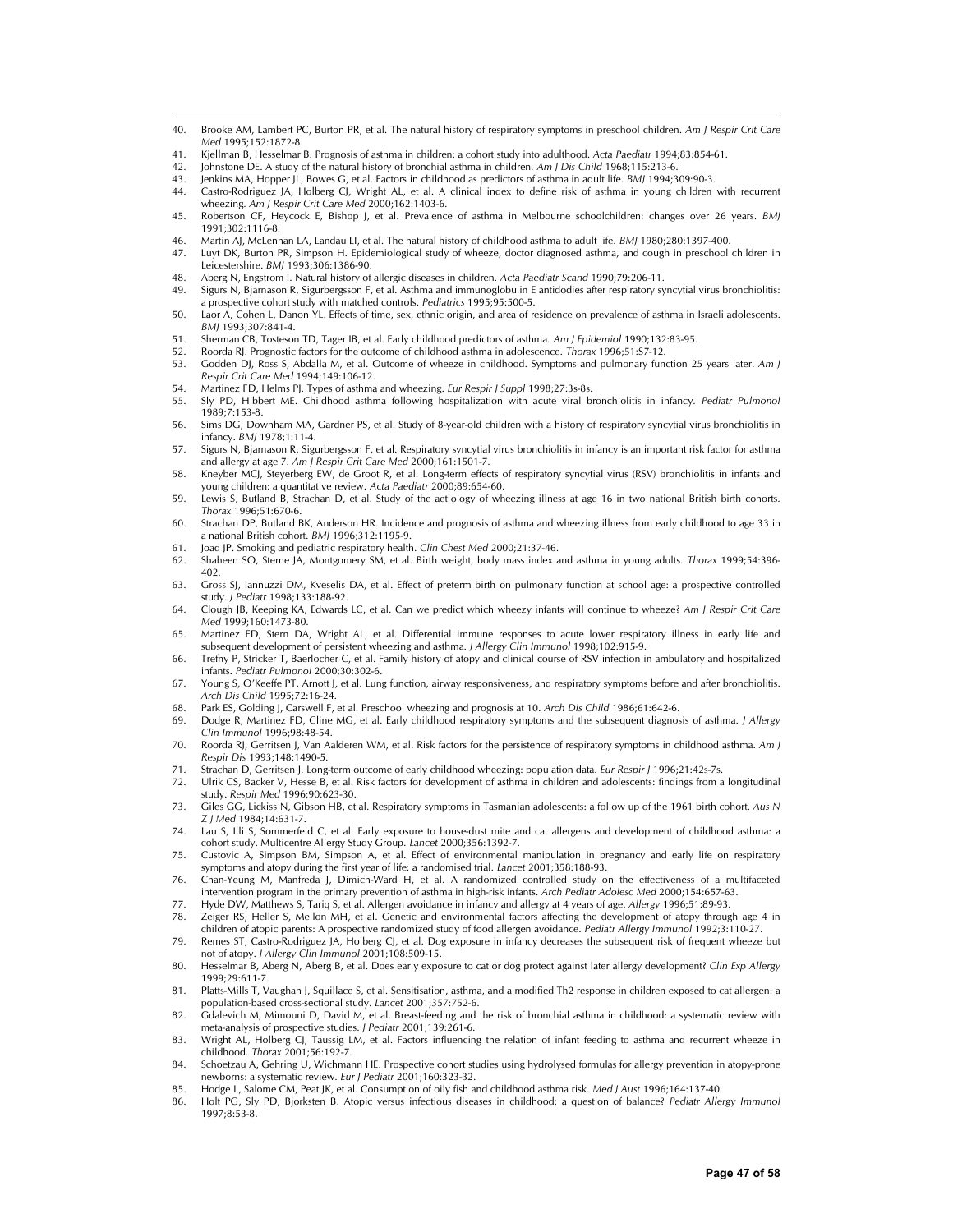87. Strachan DP. Family size, infection and atopy: the first decade of the "hygiene hypothesis". *Thorax* 2000;55(Suppl 1):S2-10.

- 88. Kalliomaki M, Salminen S, Arvilommi H, et al. Probiotics in primary prevention of atopic disease: a randomised placebo-controlled trial. *Lancet* 2001;357:1076-9.
- 89. Des Roches A, Paradis L, Menardo JL, et al. Immunotherapy with standardized dermatophagoides pteronyssinus extract. VI. Specific immunotherapy prevents the onset of new sensitizations in children. *J Allergy Clin Immunol* 1997;99:450-3.
- 90. Purello-D'Ambrosio F, Gangemi S, Merendino RA, et al. Prevention of new sensitizations in monosensitized subjects submitted to specific immunotherapy or not. A retrospective study. *Clin Exp Allergy* 2001;31:1295-302.
- 91. Pajno GB, Barberio G, de Luca F, et al. Prevention of new sensitizations in asthmatic children monosensitized to house dust mite by specific immunotherapy. A six-year follow-up study. *Clin Exp Allergy* 2001;31:1392-7.
- 92. Möller C, Dreborg S, Ferdousi HA, et al. Pollen immunotherapy reduces the development of asthma in children with seasonal rhinoconjunctivitis (the PAT-study). *J Allergy Clin Immunol* 2002;109:251-6.
- 93. Hasselblad V, Eddy DM, Kotchmar DJ. Synthesis of environmental evidence: nitrogen dioxide epidemiology studies. *J Air Waste Manage Assoc* 1992;42:662-71.
- 94. Burr ML, Anderson HR, Austin JB, et al. Respiratory symptoms and home environment in children: a national survey. *Thorax* 1999;54:27-32.
- 95. Strachan DP, Carey IM. Home environment and severe asthma in adolescence: a population based case-control study. *BMJ* 1995;311:1053-6.
- 96. Cook DG, Strachan DP. Health effects of passive smoking-10: Summary of effects of parental smoking on the respiratory helath of children and implications for research. *Thorax* 1999;54:357-66.
- 97. Dezateau C, Stocks J, Dundas I, et al. Impaired airway function and wheezing in infancy: the influence of maternal smoking and a genetic predisposition to asthma. *Am J Respir Crit Care Med* 1999;159:403-10.
- 98. Gilliland FD, Berhane K, McConnell R, et al. Maternal smoking during pregnancy, environmental tobacco smoke exposure and childhood lung function. *Thorax* 2000;55:271-6.
- 99. Lodrup Carlsen KC, Jaakkola JJ, Nafstad P, et al. In utero exposure to cigarette smoking influences lung function at birth. *Eur Respir J* 1997;10:1774-9. 100. Lodrup Carlsen KC, Carlsen KH, Nafstad P, et al. Perinatal risk factors for recurrent wheeze in early life. *Pediatr Allergy Immunol*
- 1999;10:89-95. 101. Young S, Le Souef PN, Geelhoed GC, et al. The influence of a family history of asthma and parental smoking on airway
- responsiveness in early infancy. *N Engl J Med* 1991;324:1168-73. 102. Iikura Y, Naspitz CK, Mikawa H, et al. Prevention of asthma by ketotifen in infants with atopic dermatitis. *Ann Allergy* 1992;68:233-
- 6. 103. Bustos GJ, Bustos D, Bustos GJ, et al. Prevention of asthma with ketotifen in preasthmatic children: a three-year follow-up study. *Clin*
- *Exp Allergy* 1995;25:568-73.
- 104. Warner JO. A double-blinded, randomized, placebo-controlled trial of cetirizine in preventing the onset of asthma in children with atopic dermatitis: 18 months' treatment and 18 months' posttreatment follow-up. *J Allergy Clin Immunol* 2001;108:929-37.
- 105. Sporik R, Holgate ST, Platts-Mills TA, et al. Exposure to house-dust mite allergen (Der p 1) and the development of asthma in childhood. *N Engl J Med* 1990;323:502-7.
- 106. Peat JK, Salome CM, Woolcock AJ. Longitudinal changes in atopy during a 4-year period: relation to bronchial hyperresponsiveness and respiratory symptoms in a population sample of Australian schoolchildren. *J Allergy Clin Immunol* 1990;85:65-74.
- 107. Sherrill D, Stein R, Kurzius-Spencer M, et al. Early sensitization to allergens and development of respiratory symptoms. *Clin Exp Allergy* 1999;29:905-11.
- 108. Platts-Mills TA, Thomas WR, Aalberse RC, et al. Dust mite allergens and asthma: report of a second international workshop. *J Allergy Clin Immunol* 1992;89:1046-60.
- 109. Custovic A, Woodcock A. Clinical effects of allergen avoidance. *Clin Rev Allergy Immunol* 2000;18:397-419.
- 110. Rosenstreich DL, Eggleston P, Kattan M, et al. The role of cockroach allergy and exposure to cockroach allergen in causing morbidity among inner-city children with asthma. *New Engl J Med* 1997;336:1356-63.
- 111. Peroni DG, Boner AL, Vallone G, et al. Effective allergen avoidance at high altitude reduces allergen-induced bronchial hyperresponsiveness. *Am J Respir Crit Care Med* 1994;149:1442-6. 112. Platts-Mills TA, Tovey ER, Mitchell EB, et al. Reduction of bronchial hyperreactivity during prolonged allergen avoidance. *Lancet*
- 1982;2:675-8. 113. Simon HU, Grotzer M, Nikolaizik WH, et al. High altitude climate therapy reduces peripheral blood T lymphocyte activation,
- eosinophilia, and bronchial obstruction in children with house dust-mite allergic asthma. *Pediatr Pulmonol* 1994;17:304-11.
- 114. Gotzsche PC, Hammarquist C, Burr M. House dust mite control measures in the management of asthma: meta-analysis. *BMJ* 1998;317:1105-10.
- 115. Gotzsche PC, Johansen HK, Hammarquist C, et al. House dust mite control measures for asthma (Cochrane Review). In: The Cochrane Library, Issue 3, 2001. Oxford: Update Software.
- 116. Warner JA. Controlling indoor allergens. *Pediatr Allergy Immunol* 2000;11:208-19.
- 117. Wood RA, Chapman MD, Adkinson NF Jr, et al. The effect of cat removal on allergen content in household-dust samples. *J Allergy Clin Immunol* 1989;83:730-4.
- 118. Wood RA, Johnson EF, Van Natta ML, et al. A placebo-controlled trial of a HEPA air cleaner in the treatment of cat allergy. *Am J Respir Crit Care Med* 1998;158:115-20.
- 119. Carter MC, Perzanowski MS, Raymond A, et al. Home intervention in the treatment of asthma among inner-city children. *J Allergy Clin Immunol* 2001;108:732-7.
- 120. Halonen M, Stern DA, Wright AL, et al. Alternaria is a major allergen for asthma in children raised in a desert environment. *Am J Respir Crit Care Med* 1997;155:1356-61.
- 121. Strachan DP, Cook DG. Health effects of passive smoking. 1. Parental smoking and low respiratory illness in infancy and early childhood. *Thorax* 1997;52:905-14.
- 122. Institute of Medicine. Exposure to environmental tobacco smoke. In: Institute of Medicine, editor. Clearing the air: asthma and indoor exposures. Washington (DC): National Academic Press; 2000. p. 263-97.
- 123. Murray AB, Morrison BJ. The decrease in severity of asthma in children of parents who smoke since the parents have been exposing them to less cigarette smoke. *J Allergy Clin Immunol* 1993;91:102-10.
- 124. Rasmussen F, Siersted HC, Lambrechtsen J, et al. Impact of airway lability, atopy, and tobacco smoking on the development of asthma-like symptoms in asymptomatic teenagers. *Chest* 2000;117:1330-5.
- 125. Abulhosn RS, Morray BH, Llewellyn CE, et al. Passive smoke exposure impairs recovery after hospitalization for acute asthma. *Arch Pediatr Adolesc Med* 1997;151:135-9.
- 126. McIntosh NA, Clark NM, Howatt WF. Reducing tobacco smoke in the environment of the child with asthma: a cotinine-assisted, minimal-contact intervention. *J Asthma* 1994;31:453-62.
- 127. Irvine L, Crombie IK, Clark RA, et al. Advising parents of asthmatic children on passive smoking: randomised controlled trial. *BMJ* 1999;318:1456-9.
- 128. Eisner MD, Yelin EH, Henke J, et al. Environmental tobacco smoke and adult asthma. The impact of changing exposure status on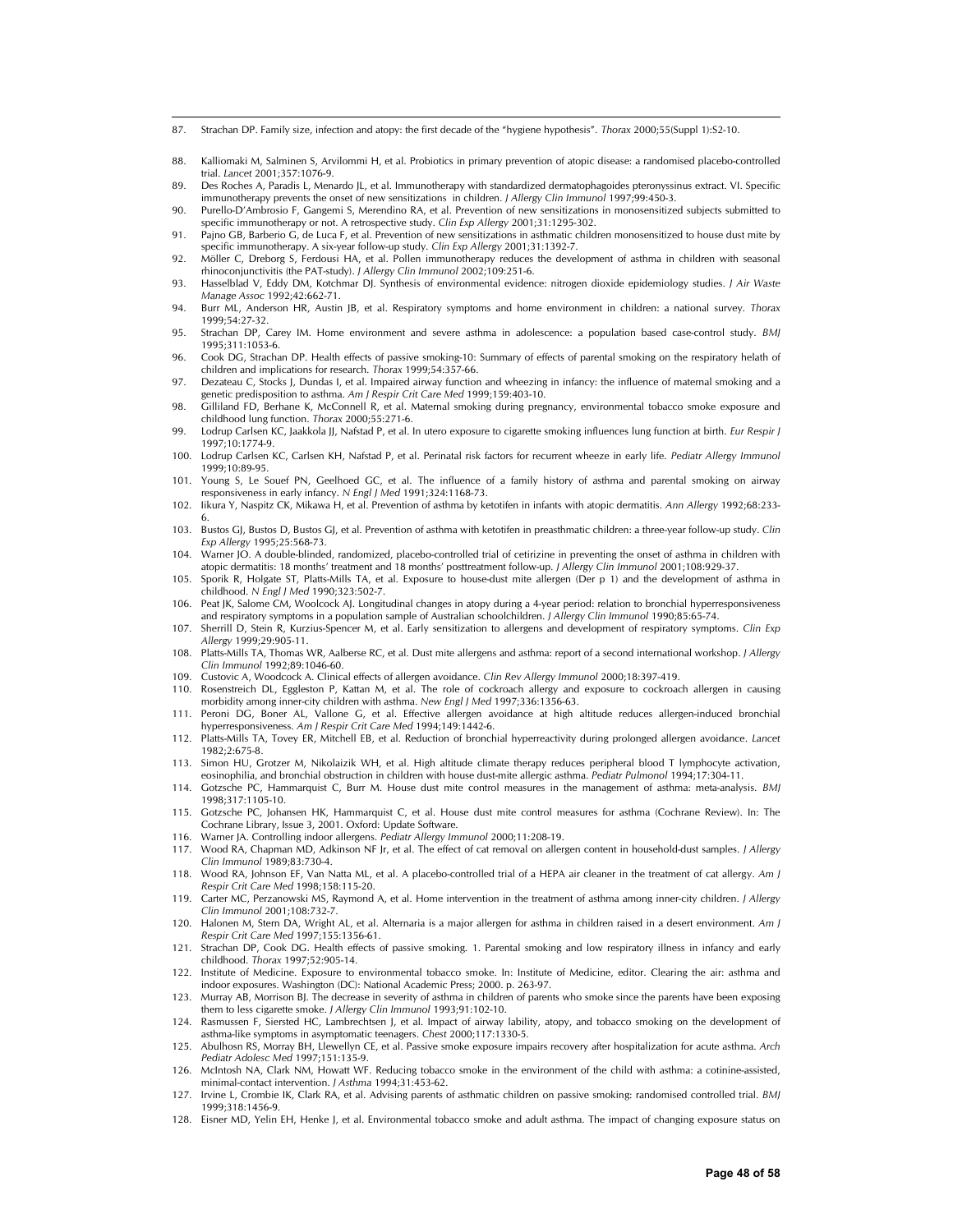health outcomes. *Am J Respir Crit Care Med* 1998;158:170-5.

- 129. Magnussen H, Jörres R, Nowak D. Effect of air pollution on the prevalence of asthma and allergy: lessons from the German reunification. *Thorax* 1993;48:879-81.
- 130. Wichmann HE, Heinrich J. Health effects of high level exposure to traditional pollutants in East Germany review and ongoing research. *Environ Health Perspect* 1995;103:29-35.
- 131. Kaur B, Anderson HR, Austin J, et al. Prevalence of asthma symptoms, diagnosis, and treatment in 12-14 year old children across Great Britain (international study of asthma and allergies in childhood, ISAAC UK). *BMJ* 1998;316:118-24.
- 132. Molfino NA, Wright SC, Katz I, et al. Effect of low concentrations of ozone on inhaled allergen responses in asthmatic subjects. *Lancet* 1991;338:199-203.
- 133. Devalia JL, Rusznak C, Herdman MJ, et al. Effect of nitrogen dioxide and sulphur dioxide on airway response of mild asthmatic patients to allergen inhalation. *Lancet* 1994;344:1668-71.
- 134. Committee on the Medical Effects of Air Pollutants. Asthma and outdoor air pollution. London: HMSO; 1995.
- 135. Tunnicliffe WS, Burge PS, Ayres JG. Effect of domestic concentrations of nitrogen dioxide on airway responses to inhaled allergen in asthmatic patients. *Lancet* 1994;344:1733-6.
- 136. Norbäck D, Björnsson E, Janson C, et al. Asthmatic symptoms and volatile organic compounds, formaldehyde, and carbon dioxide in dwellings. *Occup Environ Med* 1995;52:388-95.
- 137. Huntley A, Ernst E. Herbal medicines for asthma: a systematic review. *Thorax* 2000;55:925-9.
- 138. Linde K, Jobst K, Panton J. Acupuncture for chronic asthma (Cochrane Review). In: The Cochrane Library, Issue 3, 2001. Oxford: Update Software.
- 139. Warner JA, Marchant JL, Warner JO. A double blind trial of ionisers in children with asthma sensitive to the house dust mite. *Thorax* 1993;48:330-3.
- 140. Linde K, Jobst KA. Homeopathy for chronic asthma (Cochrane Review). In: The Cochrane Library, Issue 3, 2001. Oxford: Update Software.
- 141. Hackman RM, Stern JS, Gershwin ME. Hypnosis and asthma: a critical review. *J Asthma* 2000;37:1-15. 142. Hondras MA, Linde K, Jones AP. Manual therapy for asthma (Cochrane Review). In: The Cochrane Library, Issue 3, 2001. Oxford: Update Software.
- 143. Ram FSF, Robinson SM, Black PN. Physical training for asthma (Cochrane Review). In: The Cochrane Library, Issue 3, 2001. Oxford: Update Software.
- 144. Holloway E, Ram FSF. Breathing exercises for asthma (Cochrane Review). In: The Cochrane Library, Issue 3, 2001. Oxford: Update Software.
- 145. Panton J, Barley EA. Family therapy for asthma in children (Cochrane Review). In: The Cochrane Library, Issue 3, 2001. Oxford: Update Software.
- 146. Britton J, Pavord I, Richards K, et al. Dietary magnesium, lung function, wheezing, and airway hyperreactivity in a random adult population sample. *Lancet* 1994;344:357-62.
- 147. Carey OJ, Locke C, Cookson JB. Effect of alterations of dietary sodium on the severity of asthma in men. *Thorax* 1993;48:714-8.
- 148. Soutar A, Seaton A, Brown K. Bronchial reactivity and dietary antioxidants. *Thorax* 1997;52:166-70.
- 149. Arm JP, Horton CE, Spur BW, et al. The effects of dietary supplementation with fish oil lipids on the airways response to inhaled allergen in bronchial asthma. *Am Rev Respir Dis* 1989;139:1395-400.
- 150. Woods RK, Thien FC, Abramson MJ. Dietary marine fatty acids (fish oil) for asthma (Cochrane Review). In: The Cochrane Library, Issue 3, 2001. Oxford: Update Software.
- 151. Stenius-Aarniala B, Poussa T, Kvarnstrom J, et al. Immediate and long term effects of weight reduction in obese people with asthma: randomised controlled study. *BMJ* 2000;320:827-32.
- 152. Coughlan JL, Gibson PG, Henry RL. Medical treatment for reflux oesophagitis does not consistently improve asthma control: a systematic review. *Thorax* 2001;56:198-204.
- 153. Beamon S, Falkenbach A, Fainburg G, et al. Speleotherapy for asthma (Cochrane Review). In: The Cochrane Library, Issue 3, 2001. Oxford: Update Software.
- 154. Abramson M, Puy R, Weiner J. Immunotherapy in asthma: an updated systematic review. *Allergy* 1999;54:1088-41. 155. Ross RN, Nelson HS, Finegold I. Effectiveness of specific immunotherapy in the treatment of asthma: a meta-analysis of prospective,
- randomized, double-blind, placebo-controlled trials. *Clin Ther* 2000;22:329-41.
- 156. Abramson MJ, Puy RM, Weiner JM. Allergen immunotherapy for asthma (Cochrane Review). In: The Cochrane Library, Issue 3, 2001. Oxford: Update Software.
- 157. North of England Evidence Based Guideline Development Project. The primary care management of asthma in adults. Newcastle upon Tyne: University of Newcastle upon Tyne, Centre for Health Services Research; 1999. Report No. 97.
- 158. Pharmacological management of asthma. Evidence table 4.2: ipratopium bromide. Edinburgh: SIGN; 2002. Available from url: http://www.sign.ac.uk/guidelines/published/support/guideline63/index.html
- 159. Walters EH, Walters J. Inhaled short acting beta2-agonist use in asthma: regular versus as needed treatment (Cochrane Review). In: The Cochrane Library, Issue 3, 2001. Oxford: Update Software.
- 160. Dennis SM, Sharp SJ, Vickers MR, et al. Regular inhaled salbutamol and asthma control: the TRUST randomised trial. Therapy Working Group of the National Asthma Task Force and the MRC General Practice Research Framework. *Lancet* 2000;355:1675-9.
- 161. Pharmacological management of asthma. Evidence table 4.1: inhaled short acting beta 2 agonists. Edinburgh: SIGN; 2002. Available from url: http://www.sign.ac.uk/guidelines/published/support/guideline63/index.html
- 162. Adams NP, Bestall JB, Jones PW. Inhaled beclomethasone versus placebo for chronic asthma (Cochrane Review). In: The Cochrane Library, Issue 3, 2001. Oxford: Update Software.
- 163. Adams N, Bestall J, Jones PW. Inhaled fluticasone proprionate for chronic asthma (Cochrane Review). In: The Cochrane Library, Issue 3, 2001. Oxford: Update Software.
- 164. Pharmacological management of asthma. Evidence table 4.4a: inhaled corticosteroid vs theophylline. Edinburgh: SIGN; 2002. Available from url: http://www.sign.ac.uk/guidelines/published/support/guideline63/index.html
- 165. Pharmacological management of asthma. Evidence table 4.4c: inhaled corticosteroid vs leukotriene receptor antagonists. Edinburgh: SIGN; 2002. Available from url: http://www.sign.ac.uk/guidelines/published/support/guideline63/index.html
- 166. Calpin C, Macarthur C, Stephens D, et al. Effectiveness of prophylactic inhaled steroids in childhood asthma: a systemic review of the literature. *J Allergy Clin Immunol* 1997;100:452-7.
- 167. Pharmacological management of asthma. Evidence table 4.7: high dose step-down. Edinburgh: SIGN; 2002. Available from url: http://www.sign.ac.uk/guidelines/published/support/guideline63/index.html
- 168. Sharek PJ, Bergman DA. The effect of inhaled steroids on the linear growth of children with asthma: a meta-analysis. *Pediatrics* 2000;106:E8.
- 169 Pharmacological management of asthma. Evidence table 4.25: budesonide vs beclomethasone. Edinburgh :SIGN, 2002. Available from url: http://www.sign.ac.uk/guidelines/published/support/guideline63/index.html
- 170. Table 16: nedocromil and sodium cromoglycate studies not included in the nedocromil meta-analysis. In: North of England Evidence Based Guideline Development Project, editor. The primary care management of asthma in adults. Newcastle upon Tyne: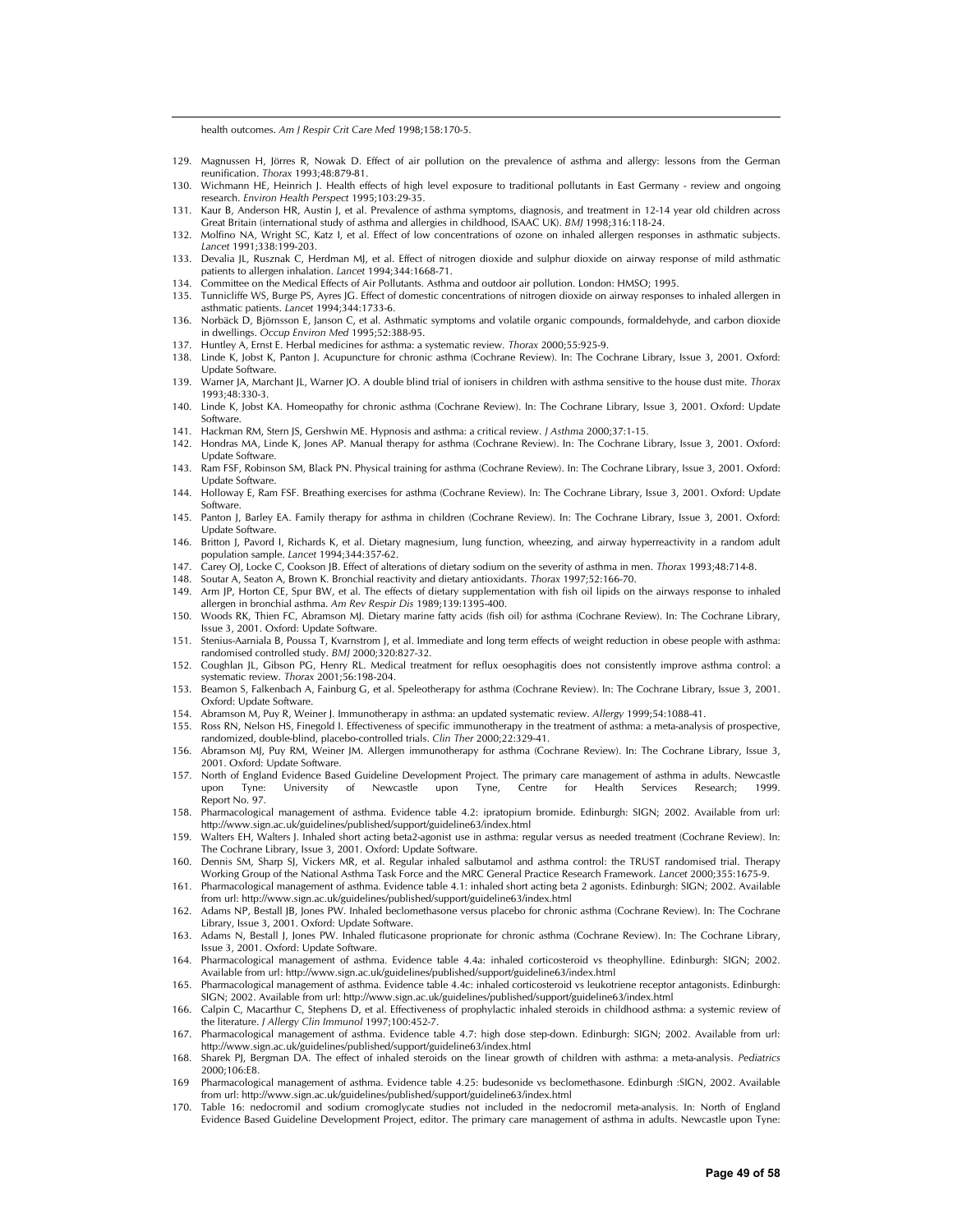University of Newcastle upon Tyne, Centre for Health Services Research; 1999. p. 46-7.

- 171. Ducharme FM, Hicks GC. Anti-leukotriene agents compared to inhaled corticosteroids in the management of recurrent and/or chronic asthma (Cochrane Review). In: The Cochrane Library, Issue 3, 2001. Oxford: Update Software.
- 172. Pharmacological management of asthma. Evidence table 4.4d: leukotriene receptor antagonists with short-acting beta-agonists. Edinburgh: SIGN; 2002. Available from url: http://www.sign.ac.uk/guidelines/published/support/guideline63/index.htm
- 173. Pharmacological management of asthma. Evidence table 4.4b: short acting vs long-acting B2 agonists in asthma. Edinburgh: SIGN; 2002. Available from url: http://www.sign.ac.uk/guidelines/published/support/guideline63/index.html
- 174. Pharmacological management of asthma. Evidence table 4.4e: short acting + long-acting B2 agonists in children. Edinburgh: SIGN; 2002. Available from url: http://www.sign.ac.uk/guidelines/published/support/guideline63/index.html
- 175. Van Ganse E, Kaufman L, Derde MP, et al. Effects of antihistamines in adult asthma: a meta-analysis of clinical trials. *Eur Respir J* 1997;10:2216-24.
- 176. Pharmacological management of asthma. Evidence table 4.11b: add-on drugs for inhaled steroids: Long acting or oral B2 agonists. Edinburgh: SIGN; 2002. Available from url: http://www.sign.ac.uk/guidelines/published/support/guideline63/index.html
- 177. Pharmacological management of asthma. Evidence table 4.11d: add-on drugs for inhaled steroids: theophylline, beclomethasone diproponate, budesonide. Edinburgh: SIGN; 2002. Available from url: http://www.sign.ac.uk/guidelines/published/support/guideline63/index.html
- 178. Pharmacological management of asthma. Evidence table 4.11c: add-on drugs for inhaled steroids: anticholinergics. Edinburgh: SIGN; 2002. Available from url: http://www.sign.ac.uk/guidelines/published/support/guideline63/index.html
- 179. Pharmacological management of asthma. Evidence table 4.11a: add-on drugs for inhaled steroids: cromones. Edinburgh: SIGN; 2002. Available from url: http://www.sign.ac.uk/guidelines/published/support/guideline63/index.html
- 180. Kips JC, Pauwels RA. Long-acting inhaled beta(2)-agonist therapy in asthma. *Am J Respir Crit Care Med* 2001;164:923-32.
- 181. Becker AB, Simons FE. Formoterol, a new long-acting selective beta 2-adrenergic receptor agonist: double-blind comparison with salbutamol and placebo in children with asthma. *J Allergy Clin Immunol* 1989;84:891-5.
- 182. Pharmacological management of asthma. Evidence table 4.22: combined therapy of inhaled steroids and long acting B2 agonists. Edinburgh: SIGN; 2002. Available from url: http://www.sign.ac.uk/guidelines/published/support/guideline63/index.html
- 183. Pharmacological management of asthma. Evidence table 4.8c: children with poor asthma control on ICS is addition of leukotriene receptor antagonists helpful? Edinburgh: SIGN; 2002. Available from url: http://www.sign.ac.uk/guidelines/published/support/guideline63/index.html
- 184. Knorr B, Franchi LM, Bisgaard H, et al. Montelukast, a leukotriene receptor antagonist, for the treatment of persistent asthma in children aged 2 to 5 years. *Pediatrics* 2001;108:E48.
- 185. National Osteoporosis Society. Guidance on the prevention and management of corticosteroid induced osteoporosis. Bath: The Society; 1998.
- 186. Pharmacological management of asthma. Evidence table 4.13a: immunosuppresive agents. Edinburgh: SIGN; 2002. Available from url: http://www.sign.ac.uk/guidelines/published/support/guideline63/index.html
- 187. O'Driscoll BR, Ruffles SP, Ayres JG, et al. Long term treatment of severe asthma with subcutaneous terbutaline. *Br J Dis Chest* 1988;82:360-7.
- 188. Pharmacological management of asthma. Evidence table 4.9: exacerbation. Edinburgh: SIGN; 2002. Available from url: http://www.sign.ac.uk/guidelines/published/support/guideline63/index.html
- 189. Henriksen JM, Agertoft L, Pedersen S. Protective effect and duration of action of inhaled formoterol and salbutamol on exerciseinduced asthma in children. *J Allergy Clin Immunol* 1992;89:1176-82.
- 190. Pharmacological management of asthma. Evidence table 4.3a: long acting B2 agonists in exercise induced asthma. Edinburgh: SIGN; 2002. Available from url: http://www.sign.ac.uk/guidelines/published/support/guideline63/index.html
- 191. Pharmacological management of asthma. Evidence table 4.3c: theophyllines in exercise-induced asthma. Edinburgh: SIGN; 2002. Available from url: http://www.sign.ac.uk/guidelines/published/support/guideline63/index.html
- 192. Nassif EG, Weinberger M, Thompson R, et al. The value of maintenance theophylline in steroid-dependent asthma. *N Engl J Med* 1981;304:71-5.
- 193. Pharmacological management of asthma. Evidence table 4.3d: leukotriene receptor antagonists in exercise induced asthma. Edinburgh: SIGN; 2002. Available from url: http://www.sign.ac.uk/guidelines/published/support/guideline63/index.html
- 194. Kelly K, Spooner CH, Rowe BH. Nedocromil sodium versus sodium cromoglycate for preventing exercise-induced bronchoconstriction in asthmatics (Cochrane Review). In: The Cochrane Library, Issue 3, 2001. Oxford: Update Software.
- Pharmacological management of asthma. Evidence table 4.3g: oral B2 agonists for exercise induced asthma. Edinburgh: SIGN; 2002. Available from url: http://www.sign.ac.uk/guidelines/published/support/guideline63/index.html
- 196. Pharmacological management of asthma. Evidence table 4.3f: anti-cholinergic therapy for exercise-induced asthma. Edinburgh: SIGN; 2002. Available from url: http://www.sign.ac.uk/guidelines/published/support/guideline63/index.html
- 197. Pharmacological management of asthma. Evidence table 4.3b: ketotifen for exercise-induced asthma. Edinburgh: SIGN; 2002. Available from url: http://www.sign.ac.uk/guidelines/published/support/guideline63/index.html
- 198. Pharmacological management of asthma. Evidence table 4.3e: anti-histamines for exercise-induced asthma. Edinburgh: SIGN; 2002. Available from url: http://www.sign.ac.uk/guidelines/published/support/guideline63/index.html
- 199. Pharmacological management of asthma. Evidence table 4.10: rhinitis. Edinburgh: SIGN; 2002. Available from url: http://www.sign.ac.uk/guidelines/published/support/guideline63/index.html
- 200. Pharmacological management of asthma. Evidence table 4.21: aspirin intolerant asthma. Edinburgh: SIGN; 2002. Available from url: http://www.sign.ac.uk/guidelines/published/support/guideline63/index.html
- 201. Pharmacological management of asthma. Evidence table 4.23: anti IgE in asthma. Edinburgh: SIGN; 2002. Available from url: http://www.sign.ac.uk/guidelines/published/support/guideline63/index.html
- 202. Brocklebank D, Ram F, Wright J, et al. Comparison of the effectiveness of inhaler devices in asthma and chronic obstructive airways disease: a systematic review of the literature. *Health Technol Assess* 2001;5:1-149.
- 203. Cates CJ, Rowe BH, Bara A. Holding chambers versus nebulisers for beta-agonist treatment of acute asthma (Cochrane Review). In: The Cochrane Library, Issue 3, 2001. Oxford: Update Software.
- 204. Leversha AM, Campanella SG, Aickin RP, et al. Costs and effectiveness of spacer versus nebuliser in young children with moderate and severe acute asthma. *J Pediatr* 2000;136:497-502.
- 205. Closa RM, Ceballos JM, Gomez-Papi A, et al. Efficacy of bronchodilators administered by nebulizers versus spacer devices in infants with acute wheezing. *Pediatr Pulmonol* 1998;26:344-8.
- 206. Ram FS, Wright J, Brocklebank D, et al. Systematic review of clinical effectiveness of pressurised metered dose inhalers versus other hand held inhaler devices for delivering beta (2 )agonists bronchodilators in asthma. *BMJ* 2001;323:901-5.
- 207. Hughes DA, Woodcock A, Walley T. Review of therapeutically equivalent alternatives to short acting beta(2) adrenoceptor agonists delivered via chlorofluorocarbon-containing inhalers. *Thorax* 1999;54:1087-92.
- 208. Farmer IS, Middle M, Savic J, et al. Therapeutic equivalence of inhaled beclomethasone dipropionate with CFC and non-CFC (HFA 134a) propellants both delivered via the Easibreathe inhaler for the treatment of paediatric asthma. *Respir Med* 2000;94:57-63.
- 209. Adams N, Cates CJ, Bestall J. Holding chambers versus nebulisers for inhaled steroids in chronic asthma (Cochrane Review). In: The Cochrane Library, Issue 3, 2001. Oxford: Update Software.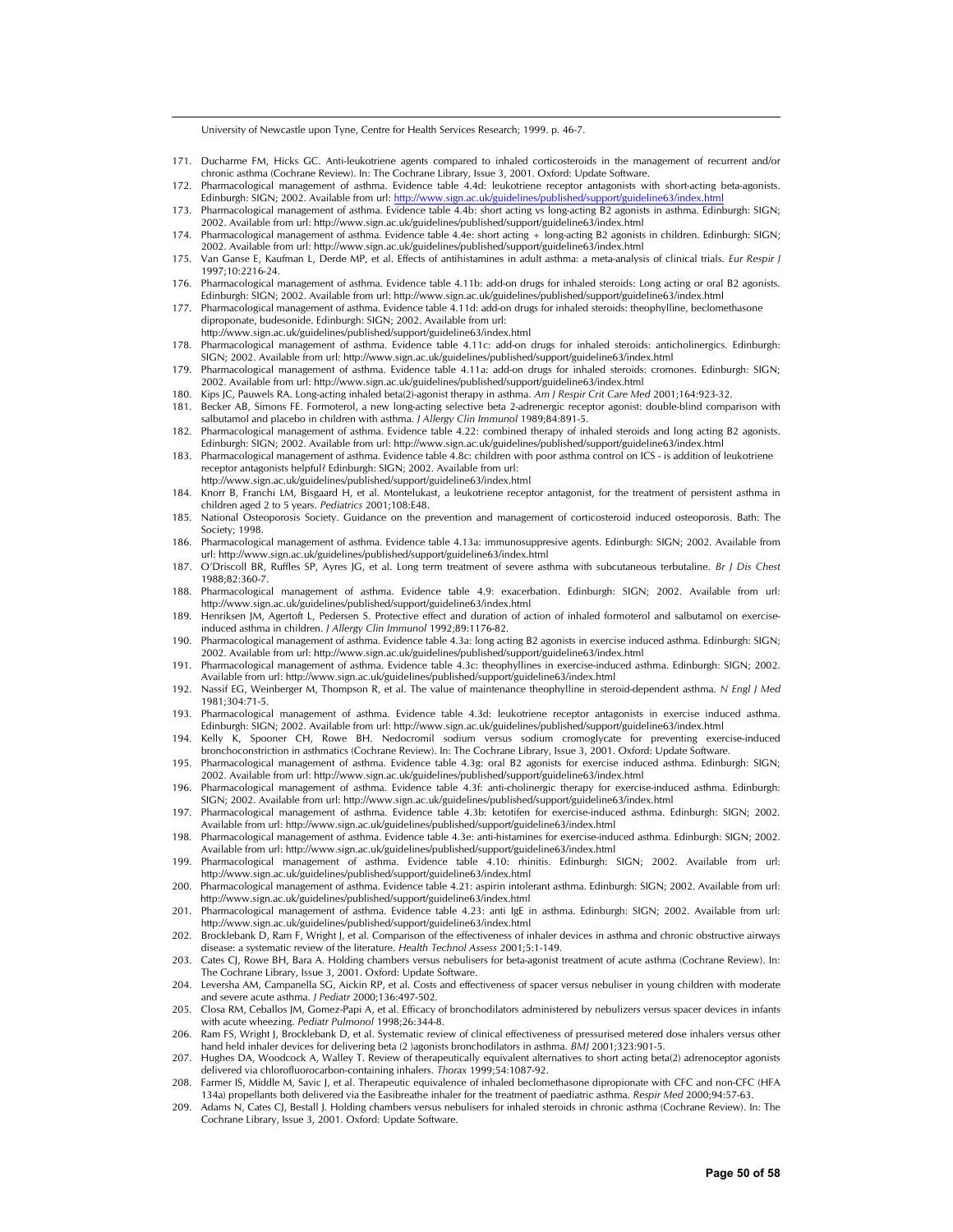- 210. Lumry W, Noveck R, Weinstein S, et al. Switching from Ventolin CFC to Ventolin HFA is well tolerated and effective in patients with asthma. *Ann Allergy Asthma Immunol* 2001;86:297-303.
- 211. Busse WW, Brazinsky S, Jacobson K, et al. Efficacy response of inhaled beclomethasone dipropionate in asthma is proportional to dose and is improved by formulation with a new propellant. *J Allergy Clin Immunol* 1999;104:1215-22.
- 212. Stone DWG, Mairs ML, Willits L, et al. A comparison of fluticasone propionate, 100g twice daily, administered via a CFC and non-CFC propellant, HFA 134a, in adult patients with asthma. *Clin Drug Invest* 2001;21:895-703.
- 213. Wareham NJ, Harrison BD, Jenkins PF, et al. A district confidential enquiry into deaths due to asthma. *Thorax* 1993;48:1117-20. 214. Mohan G, Harrison BD, Badminton RM, et al. A confidential enquiry into deaths caused by asthma in an English health region:
- implications for general practice. *Br J Gen Pract* 1996;46:529-32.
- 215. Bucknall CE, Slack R, Godley CC, et al. Scottish Confidential Inquiry into Asthma Deaths (SCIAD), 1994-6. *Thorax* 1999;54:978-84.
- 216. Burr ML, Davies BH, Hoare A, et al. A confidential inquiry into asthma deaths in Wales. *Thorax* 1999;54:985-9. 217. Accuracy of death certificates in bronchial asthma. Accuracy of certification procedures during the confidential inquiry by the British Thoracic Association. A subcommittee of the BTA Research Committee. *Thorax* 1984;39:505-9.
- 218. Harrison BDW, Slack R, Berrill WT, et al. Results of a national confidential enquiry into asthma deaths. *Asthma J* 2000;5:180-6.
- 219. Spitzer WO, Suissa S, Ernst P, et al. The use of beta-agonists and the risk of death and near death from asthma. *N Engl J Med* 1992;32:501-6.
- 220. Suissa S, Blais L, Ernst P. Patterns of increasing beta-agonist use and the risk of fatal or near-fatal asthma. *Eur Respir J* 1994;7:1602-9.
- 221. Rea HH, Scragg R, Jackson R, et al. A case-control study of deaths from asthma. *Thorax* 1986;41:833-9.

- 222. Jalaludin BB, Smith MA, Chey T, et al. Risk factors for asthma deaths: A population-based, case-control study. *Aust NZ J Pub Health* 1999;23:595-600.
- 223. Richards GN, Kolbe J, Fenwick J, et al. Demographic characteristics of patients with severe life threatening asthma: comparison with asthma deaths. *Thorax* 1993:1105-9.
- 224. Campbell MJ, Cogman GR, Holgate ST, et al. Age specific trends in asthma mortality in England and Wales, 1983-95: results of an observational study. *BMJ* 1997;314:1439-41.
- 225. Innes NJ, Reid A, Halstead J, et al. Psychosocial risk factors in near-fatal asthma and in asthma deaths. *J R Coll Physicians Lond* 1998;32:430-4.
- 226. Khot A, Evans N, Lenney W. Seasonal trends in childhood asthma in south east England. *Br Med J (Clin Res Ed)* 1983;287:1257-8.
- 227. Kolbe J, Fergusson W, Garrett J. Rapid onset asthma: a severe but uncommon manifestation. *Thorax* 1998;53:241-7.
- 228. Turner MO, Noertjojo K, Vedal S, et al. Risk factors for near-fatal asthma. A case-control study in hospitalized patients with asthma. *Am J Respir Crit Care Med* 1998;157:1804-9.
- 229. Woodruff PG, Emond SD, Singh AK, et al. Sudden-onset severe acute asthma: clinical features and response to therapy. *Acad Emerg Med* 1998;5:695-701.
- 230. Rodrigo GJ, Rodrigo C. Rapid-onset asthma attack: a prospective cohort study about characteristics and response to emergency department treatment. *Chest* 2000;118:1547-52.
- 231. Barr RG, Woodruff PG, Clark S, et al. Sudden-onset asthma exacerbations: clinical features, response to therapy, and 2-week followup. Multicenter Airway Research Collaboration (MARC) investigators. *Eur Respir J* 2000;15:266-73.
- 232. Kolbe J, Fergusson W, Vamos M, et al. Case-control study of severe life threatening asthma (SLTA) in adults: demographics, health care, and management of the acute attack. *Thorax* 2000;55:1007-15.
- 233. Neville E, Gribbin H, Harrison BD. Acute severe asthma. *Respir Med* 1991;85:463-74.
- 234. Brenner B, Kohn MS. The acute asthmatic patient in the ED: to admit or discharge. *Am J Emerg Med* 1998;16:69-75.
- 235. Boulet LP, Becker A, Berube D, et al. Canadian asthma consensus report, 1999. Canadian asthma consensus group. *CMAJ* 1999;161:S1-61.
- 236. Nunn AJ, Gregg I. New regression equations for predicting peak expiratory flow in adults. *BMJ* 1989;298:1068-70.
- 237. Gibson PG, Coughlan J, Wilson AJ, et al. Self-management and regular practitioner review for adults with asthma (Cochrane Review). In: The Cochrane Library, Issue 3, 2001. Oxford: Update Software.
- 238. Abramson MJ, Bailey MJ, Couper FJ, et al. Are asthma medications and management related to deaths from asthma? *Am J Respir Crit Care Med* 2001;163:12-8.
- 239. Robinson SM, Harrison BD, Lambert MA. Effect of a preprinted form on the management of acute asthma in an accident and emergency department. *J Accid Emerg Med* 1996;13:93-7.
- 240. Shim CS, Williams MH Jr. Evaluation of the severity of asthma: patients versus physicians. *Am J Med* 1980;68:11-3.
- 241. Emerman CL, Cydulka RK. Effect of pulmonary function testing on the management of acute asthma. *Arch Intern Med* 1995;155:2225-8.
- 242. Standardized lung function testing. Report working party. *Bull Eur Physiopathol Respir* 1983;19(Suppl 5):1-95.
- 243. Carruthers DM, Harrison BD. Arterial blood gas analysis or oxygen saturation in the assessment of acute asthma? *Thorax* 1995;50:186-8.
- 244. Pearson MG, Spence DP, Ryland I, et al. Value of pulsus paradoxus in assessing acute severe asthma. British Thoracic Society Standards of Care Committee. *BMJ* 1993;307:659.
- 245. McFadden ER Jr, Lyons HA. Arterial-blood gas tension in asthma. *N Engl J Med* 1968;278:1027-32.
- 246. Rebuck AS, Read J. Assessment and management of severe asthma. *Am J Med* 1971;51:788-98.
- 247. Jenkins PF, Benfield GF, Smith AP. Predicting recovery from acute severe asthma. *Thorax* 1981;36:835-41.
- 248. Molfino NA, Nannini LJ, Martelli AN, et al. Respiratory arrest in near-fatal asthma. *N Engl J Med* 1991;324:285-8.
- 249. Gleeson JG, Green S, Price JF. Air or oxygen as driving gas for nebulised salbutamol. *Arch Dis Child* 1988;63:900-4.
- 250. Douglas JG, Rafferty P, Fergusson RJ, et al. Nebulised salbutamol without oxygen in severe acute asthma: how effective and how safe? *Thorax* 1985;40:108-3.
- 251. McFadden ER Jr. Critical appraisal of the therapy of asthma an idea whose time has come. *Am Rev Respir Dis* 1986;133:723-4.
- 252. Rossing TH, Fanta CH, Goldstein DH, et al. Emergency therapy of asthma: comparison of the acute effects of parenteral and inhaled sympathomimetics and infused aminophylline. *Am Rev Respir Dis* 1980;122:365-71.
- 253. Siegel D, Sheppard D, Gelb A, et al. Aminophylline increases the toxicity but not the efficacy of an inhaled beta-adrenergic agonist in the treatment of acute exacerbations of asthma. *Am Rev Respir Dis* 1985;132:283-6.
- 254. Travers A, Jones AP, Kelly K, et al. Intravenous beta2-agonists for acute asthma in the emergency department (Cochrane Review). In: The Cochrane Library, Issue 3, 2001. Oxford: Update Software.
- 255. Lin RY, Sauter D, Newman T, et al. Continuous versus intermittent albuterol nebulization in the treatment of acute asthma. *Ann Emerg Med* 1993;22:1847-53.
- 256. Rudnitsky GS, Eberlein RS, Schoffstall JM, et al. Comparison of intermittent and continuously nebulized albuterol for treatment of asthma in an urban emergency department. *Ann Emerg Med* 1993;22:1842-6.
- 257. Shrestha M, Bidadi K, Gourlay S, et al. Continuous vs intermittent albuterol, at high and low doses, in the treatment of severe acute asthma in adults. *Chest* 1996;110:42-7.
- 258. Rowe BH, Spooner C, Ducharme FM, et al. Early emergency department treatment of acute asthma with systemic corticosteroids (Cochrane Review). In: The Cochrane Library, Issue 3, 2001. Oxford: Update Software.
- 259. Rowe BH, Spooner CH, Ducharme FM, et al. Corticosteroids for preventing relapse following acute exacerbations of asthma (Cochrane Review). In: The Cochrane Library, Issue 3, 2001. Oxford: Update Software.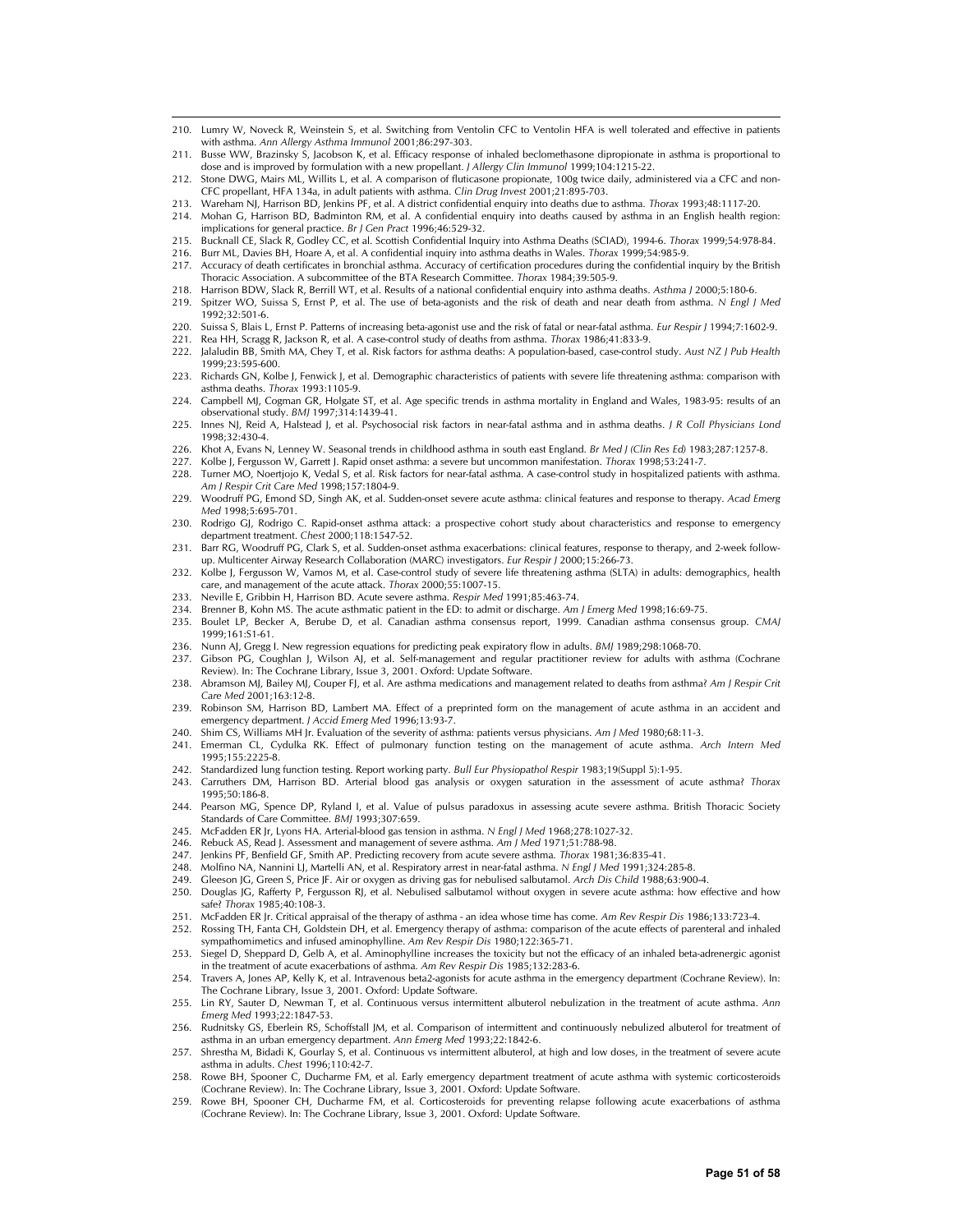- 260. Manser R, Reid D, Abramson M. Corticosteroids for acute severe asthma in hospitalised patients (Cochrane Review). In: The Cochrane Library, Issue 3, 2001. Oxford: Update Software.
- 261. O'Driscoll BR, Kalra S, Wilson M, et al. Double-blind trial of steroid tapering in acute asthma. *Lancet* 1993;341:324-7.
- 262. Hatton MQ, Vathenen AS, Allen MJ, et al. A comparison of 'abruptly stopping' with 'tailing off' oral corticosteroids in acute asthma. *Respir Med*1995;89:101-4.
- 263. Edmonds ML, Camargo CA, Saunders LD, et al. Inhaled steroids in acute asthma following emergency department discharge (Cochrane Review). In: The Cochrane Library, Issue 3, 2001. Oxford: Update Software.
- 264. Lanes SF, Garrett JE, Wentworth CE 3rd, et al. The effect of adding ipratropium bromide to salbutamol in the treatment of acute asthma: a pooled analysis of three trials. *Chest* 1998;114:365-72.
- 265. Rodrigo G, Rodrigo C, Burschtin O. A meta-analysis of the effects of ipratropium bromide in adults with acute asthma. *Am J Med* 1999;107:363-70.
- 266. Stoodley RG, Aaron SD, Dales RE. The role of ipratropium bromide in the emergency management of acute asthma exacerbation: a metaanalysis of randomized clinical trials. *Ann Emerg Med* 1999;34:8-18.
- 267. Rowe BH, Bretzlaff JA, Bourdon C, et al. Magnesium sulfate for treating exacerbations of acute asthma in the emergency department (Cochrane Review). In: The Cochrane Library, Issue 2, 2001. Oxford: Update Software.
- 268. Parameswaran K, Belda J, Rowe BH. Addition of intravenous aminophylline to beta2-agonists in adults with acute asthma (Cochrane Review). In: The Cochrane Library, Issue 3, 2001. Oxford: Update Software.
- 269. Graham VA, Milton AF, Knowles GK, et al. Routine antibiotics in hospital management of acute asthma. *Lancet* 1982;1:418-20.
- 270. Kass JE, Terregino CA. The effect of heliox in acute severe asthma: a randomized controlled trial. *Chest* 1999;116:296-300. 271. Henderson SO, Acharya P, Kilaghbian T, et al. Use of heliox-driven nebulizer therapy in the treatment of acute asthma. *Ann Emerg Med* 1999;33:141-6.
- 272. Meduri GU, Cook TR, Turner RE, et al. Noninvasive positive pressure ventilation in status asthmaticus. *Chest* 1996;110:767-74.
- 273. Lim KL, Harrison BD. A criterion based audit of inpatient asthma care. Closing the feedback loop. *J R Coll Physicians Lond* 1992;26:71-5.
- 274. McFadden ER Jr, Elsanadi N, Dixon L, et al. Protocol therapy for acute asthma: therapeutic benefits and cost savings. *Am J Med* 1995;6:651-61.
- 275. Goldberg R, Chan L, Haley P, et al. Critical pathway for the emergency department management of acute asthma: effect on resource utilization. *Ann Emerg Med* 1998;31:562-7.
- 276. Udwadia ZF, Harrison BD. An attempt to determine the optimal duration of hospital stay following a severe attack of asthma. *J R Coll Physicians Lond* 1990;24:112-4.
- 277. Pearson MG, Ryland I, Harrison BD. National audit of acute severe asthma in adults admitted to hospital. Standards of Care Committee, British Thoracic Society. *Qual Health Care* 1995;4:24-30.
- 278. Emerman CL, Woodruff PG, Cydulka RK, et al. Prospective multicenter study of relapse following treatment for acute asthma among adults presenting to the emergency department. MARC investigators. Multicenter Asthma Research Collaboration. *Chest* 1999;115:919 27.
- 279. Cowie RI, Revitt SG, Underwood MF, et al. The effect of a peak flow-based action plan in the prevention of exacerbations of asthma. *Chest* 1997;112:1534-8.
- 280 National asthma task force survey

- 281. Connett GJ, Lenney W. Use of pulse oximetry in the hospital management of acute asthma in childhood. *Pediatr Pulmonol* 1993;15:345-9.
- 282. Geelhoed GC, Landau LI, Le Seouf PN. Evaluation of SaO2 as a predictor of outcome in 280 children presenting with acute asthma. *Ann Emerg Med* 1994;23:1236-41.
- 283. Schuh S, Johnson D, Stephens D, et al. Hospitalization patterns in severe acute asthma in children. *Pediatr Pulmonol* 1997;23:184- 92.
- 284. Wright RO, Santucci KA, Jay GD, et al. Evaluation of pre- and posttreatment pulse oximetry in acute childhood asthma. *Acad Emerg Med* 1997;4:114-7.
- 285. Brooks LJ, Cloutier MM, Afshani E. Significance of roentgenographic abnormalities in children hospitalized for asthma. *Chest* 1982;82:315-8.
- 286. Gershel JC, Goldman HS, Stein RE, et al. The usefulness of chest radiographs in first asthma attacks. *N Engl J Med* 1983;309:336-9.
- 287. McDowell KM, Chatburn RL, Myers TR, et al. A cost-saving algorithm for children hospitalized for status asthmaticus. *Arch Paediatr Adolesc Med* 1998;152:977-84.
- 288. Schuh S, Parkin P, Rajan A, et al. High-versus low-dose, frequently administered, nebulised albuterol in children with severe, acute asthma. *Pediatrics* 1989;83:513-8.
- 289. Schuh S, Reider MJ, Canny G, et al. Nebulized albuterol in acute childhood asthma: comparison of two doses. *Pediatrics* 1990;86:509-13.
- 290. Robertson CF, Smith F, Beck R, et al. Response to frequent low doses of nebulized salbutamol in acute asthma. *J Pediatr* 1985;106:672-4.
- 291. Schuh S, Johnson DW, Stephens D, et al. Comparison of albuterol delivered by a metered dose inhaler with spacer versus a nebuliser in children with mild acute asthma. *J Pediatr* 1999;135:22-7.
- 292. Dewar AL, Stewart A, Cogswell II, et al. A randomised controlled trial to assess the relative benefits of large volume spacers and nebulisers to treat acute asthma in hospital. *Arch Dis Child* 1999;80:421-3.
- 293. Powell CV, Maskell GR, Marks MK, et al. Successful implementation of spacer treatment guideline for acute asthma. *Arch Dis Child* 2001;84:142-6.
- 294. Khine H, Fuchs SM, Saville AL. Continuous vs intermittent nebulized albuterol for emergency management of asthma. *Acad Emerg Med* 1996;3:1019-24.
- 295. Papo MC, Frank J, Thompson AE. A prospective, randomized study of continuous versus intermittent nebulized albuterol for severe status asthmaticus in children. *Crit Care Med* 1993;21:1479-86.
- 296. Becker JM, Arora A, Scarfone RJ, et al. Oral versus intravenous corticosteroids in children hospitalized with asthma. *J Allergy Clin Immunol* 1999;103:586-90.
- 297. Barnett PL, Caputo GL, Baskin M, et al. Intravenous versus oral corticosteroids in the management of acute asthma in children. *Ann Emerg Med* 1997;29:212-7.
- 298. Langton Hewer S, Hobbs J, Reid F, et al. Prednisolone in acute childhood asthma: clinical responses to three dosages. *Respir Med* 1998;92:541-6.
- 299. McKean M, Ducharme F. Inhaled steroids for episodic viral wheeze of childhood (Cochrane Review). In: The Cochrane Library, Issue 3, 2001. Oxford: Update Software.
- 300. Edmonds ML, Camargo CA, Pollack CV, et al. Early use of inhaled steroids in the emergency department treatment of acute asthma (Cochrane Review). In: The Cochrane Library, Issue 3, 2001. Oxford: Update Software.
- 301. Schuh S, Reisman J, Alshehri M, et al. A comparison of inhaled fluticasone and oral prednisone for children with severe acute asthma. *N Engl J Med* 2000;343:689-94.
- 302. Plotnick LH, Ducharme FM. Combined inhaled anticholinergic agents and beta-2-agonists for initial treatment of acute asthma in children (Cochrane Review). In: The Cochrane Library, Issue 3, 2001. Oxford: Update Software.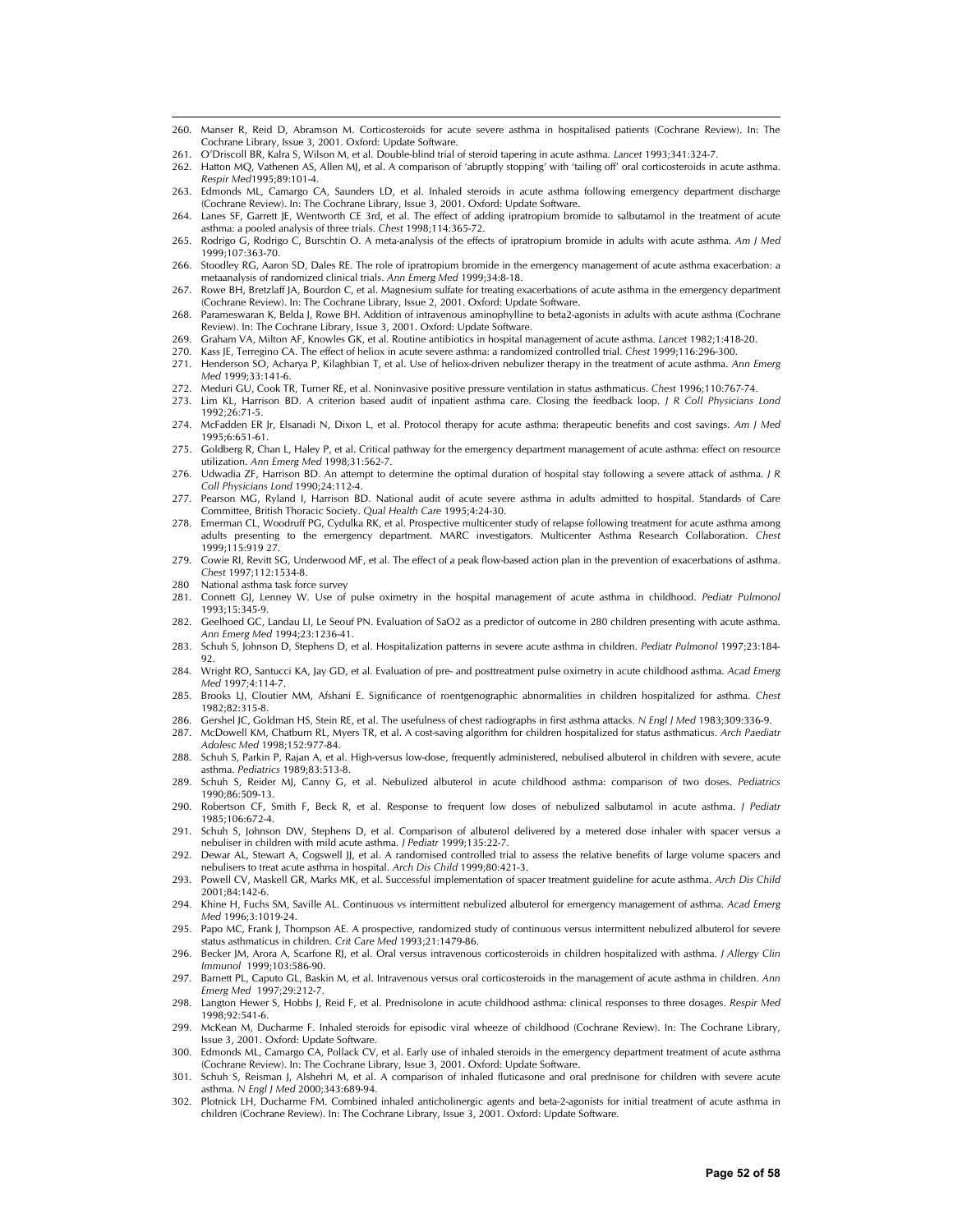- 303. Goodman DC, Littenberg B, O'Connor GT, et al. Theophylline in acute childhood asthma: a meta-analysis of its efficacy. *Pediatr Pulmonol* 1996;21:211-8.
- 304. Yung M, South M. Randomised controlled trial of aminophylline for severe acute asthma. *Arch Dis Child* 1998;79:405-10.

- 305. Graham V, Lasserson T, Rowe BH. Antibiotics for acute asthma (Cochrane Review). In: The Cochrane Library, Issue 3, 2001. Oxford: Update Software.
- 306. Ciarallo L, Brousseau D, Reinert S. Higher-dose intravenous magnesium therapy for children with moderate to severe acute asthma. *Arch Pediatr Adolesc Med* 2000;154:979-83.
- 307. Stormon MO, Mellis CM, Van Asperen PP, et al. Outcome evaluation of early discharge of asthmatic children from hospital: a randomized control trial. *J Qual Clin Pract* 1999;19:149-54.
- 308. Fox GF, Marsh MJ, Milner AD. Treatment of recurrent acute wheezing episodes in infancy with oral salbutamol and prednisolone. *Eur J Pediatr* 1996;155:512-6.
- 309. LeSouef PN. Aerosol delivery to wheezy infants: a comparison between a nebulizer and two small volume spacers. *Pediatr Pulmonol* 1997;23:212-6.
- 310. Rubilar L, Castro-Rodriguez JA, Girardi G. Randomized trial of salbutamol via metered-dose inhaler with spacer versus nebulizer for acute wheezing in children less than 2 years of age. *Pediatr Pulmonol* 2000;29:264-9.
- 311. Daugbjerg P, Brenoe E, Forchhammer H, et al. A comparison between nebulized terbutaline, nebulized corticosteroid and systemic corticosteroid for acute wheezing in children up to 18 months of age. *Acta Paediatr* 1993;82:547-51.
- 312. Bentur L, Canny GJ, Shields MD, et al. Controlled trial of nebulized albuterol in children younger than 2 years of age with acute asthma. *Pediatrics* 1992;89:133-7.
- 313. Prahl P, Petersen NT, Hornsleth A. Beta 2-agonists for the treatment of wheezy bronchitis? *Ann Allergy* 1986;57:439-41.
- 314. Tal A, Levy N, Bearman JE. Methylprednisolone therapy for acute asthma in infants and toddlers: a controlled clinical trial. *Pediatrics* 1990;86:350-6.
- 315. Everard ML, Bara A, Kurian M, et al. Anticholinergic drugs for wheeze in children under the age of two years (Cochrane Review). In: The Cochrane Library, Issue 3, 2001. Oxford: Update Software.
- 316. Schatz M, Harden K, Forsythe A, et al. The course of asthma during pregnancy, post partum, and with successive pregnancies: a prospective analysis. *J Allergy Clin Immunol* 1988;81:509-17.
- 317. Schatz M, Zeiger RS, Hoffman CP, et al. Perinatal outcomes in the pregnancies of asthmatic women: a prospective controlled analysis. *Am J Respir Crit Care Med* 1995;151:1170-4.
- 318. Wendel PJ, Ramin SM, Barnett-Hamm C, et al. Asthma treatment in pregnancy: a randomized controlled study. *Am J Obstet Gynecol* 1996;175:150-4.
- 319. Juniper EF, Newhouse MT. Effect of pregnancy on asthma a systematic review and meta-analysis. In: Schatz M, Zeiger RS, Claman HC, editors. Asthma and immunological diseases in pregnancy and early infancy. New York: Marcel Dekker; 1993. p. 401-27.
- 320. Stenius-Aarniala BS, Hedman J, Terano KA. Acute asthma during pregnancy. *Thorax* 1996;51:411-4.
- 321. Stenius-Aarniala B, Piirila P, Teramo K. Asthma and pregnancy: a prospective study of 198 pregnancies. *Thorax* 1988;43:12-8.
- 322. Schatz M. Interrelationships between asthma and pregnancy: a literature review. *J Allergy Clin Immunol* 1999;103:S330-5. 323. Fitzsimons R, Greenberger PA, Patterson R. Outcome of pregnancy in women requiring corticosteroids for severe asthma. *J Allergy Clin Immunol* 1986;78:349-53.
- 324. Perlow JH, Montogomery D, Morgan MA, et al. Severity of asthma and perinatal outcome. *Am J Obstet Gynecol* 1992;167:964-7.
- 325. Schatz M, Zeiger RS, Hoffman CP. Intrauterine growth is related to gestational pulmonary function in pregnant asthmatic women. Kaiser-Permanente Asthma and Pregnancy Study Group. *Chest* 1990;98:389-92.
- 326. Demissie K, Breckenbridge MB, Rhoads GG. Infant and maternal outcomes in the pregnancies of asthmatic women. *Am J Respir Crit Care Med* 1998;158:1091-5.
- 327. Kallen B, Rydhstroem H, Aberg A. Asthma during pregnancy-a population based study. *Eur J Epidemiol* 2000;16:167-71.
- 328. Cydulka RK, Emerman CL, Schreiber D, et al. Acute asthma among pregnant women presenting to the emergency department. *Am J Respir Crit Care Med* 1999;160:887-92.
- 329. Department of Health. Why mothers die. Confidential enquiries into maternal deaths in the United Kingdom 1994-96. London: The Stationery Office; 1998. [cited 17 Jul 2002]. Available from url:
- http://www.archive.official-documents.co.uk/document/doh/wmd/wmd-hm.htm 330. Lewis G, editor. Why mothers die 1997-1999. The fifth report of the confidential enquiries into maternal deaths in the United
- Kingdom 1997-99. London: RCOG Press; 2001. [cited 17 Jul 2002]. Available from url: http://www.cemd.org.uk/cemdrpt.htm 331. Schatz M, Zeiger RS, Harden K, et al. The safety of asthma and allergy medications during pregnancy. *J Allergy Clin Immunol*
- 1997;100:301-6. 332. Rayburn WF, Atkinson BD, Gilbert K, et al. Short-term effects of inhaled albuterol on maternal and fetal circulations. *Am J Obstet Gynecol* 1994;171:770-3.
- 333. Schatz M, Zeiger RS, Harden KM, et al. The safety of inhaled beta-agonist bronchodilators during pregnancy. *J Allergy Clin Immunol* 1988;82:686-95.
- 334. Mann RD, Kubota K, Pearce G, et al. Salmeterol: a study by prescription-event monitoring in a UK cohort of 15,407 patients. *J Clin Epidemiol* 1996;49:247-50.
- 335. Greenberger PA, Patterson R. Beclomethasone diproprionate for severe asthma during pregnancy. *Ann Intern Med* 1983;98:478-80. 336. Dombrowski M, Thom E, McNellis D. Maternal-Fetal Medicine Units (MFMU) studies of inhaled corticosteroids during pregnancy. *J*
- *Allergy Clin Immunol* 1999;103:S356-9. 337. Dombrowski MP, Brown CL, Berry SM. Preliminary experience with triamcinolone acetonide in pregnancy. *J Matern Fetal Med* 1996;5:310-3.
- 338. Kallen B, Rydhstroem H, Aberg A. Congenital malformations after the use of inhaled budesonide in early pregnancy. *Obstet Gynecol* 1999;92:292-5.
- 339. Stenius-Aarniala B, Riikonen S, Teramo K. Slow-release theophylline in pregnant asthmatics. *Chest* 1995;107:642-7.
- 340. Schatz M. Asthma during pregnancy: interrelationships and management. *Ann Allergy* 1992;68:123-33.
- 341. Czeizel AE, Rockenbauer M. Population-based case-control study of teratogenic potential of corticosteroids. *Teratology* 1997;56:335-40.
- 342. Park-Wyllie L, Mazzotta P, Pastuszak A, et al. Birth defects after maternal exposure to corticosteroids: prospective cohort study and meta-analysis of epidemiological studies. *Teratology* 2000;62:385-92.
- 343. Rodriguez-Pinilla E, Martinez-Frias ML. Corticosteroids during pregnancy and oral clefts: a case-control study. *Teratology* 1998;58:2- 5.
- 344. The use of newer asthma and allergy medications during pregnancy. The American College of Obstetricians and Gynecologists (ACOG) and The Americal College of Allergy, Asthma and Immunology (ACAAI). *Ann Allergy Asthma Immunol* 2000;84:475-80.
- 345. Mabie WC, Barton JR, Wasserstrum N, et al. Clinical observations on asthma in pregnancy. *Obstet Gynecol Surv* 1992;47:464-6.
- 346. Lao TT, Huengsburg M. Labour and delivery in mothers with asthma. *Eur J Obstet Gynecol Reprod Biol* 1990;35:183-90.
- 347. Arad I, Landau H. Adrenocortical reserve of neonates born of long-term, steroid-treated mothers. *Eur J Pediatr* 1984;142:279-80.
- 348. Gruskay FL. Comparison of breast, cow, and soy feedings in the prevention of onset of allergic disease: a 15-year prospective study. *Clin Pediatr (Phila)* 1982;21:486-91.
- 349. Saarinen UM, Kajosaari M. Breastfeeding as prophylaxis against atopic disease: prospective follow-up study until 17 years old.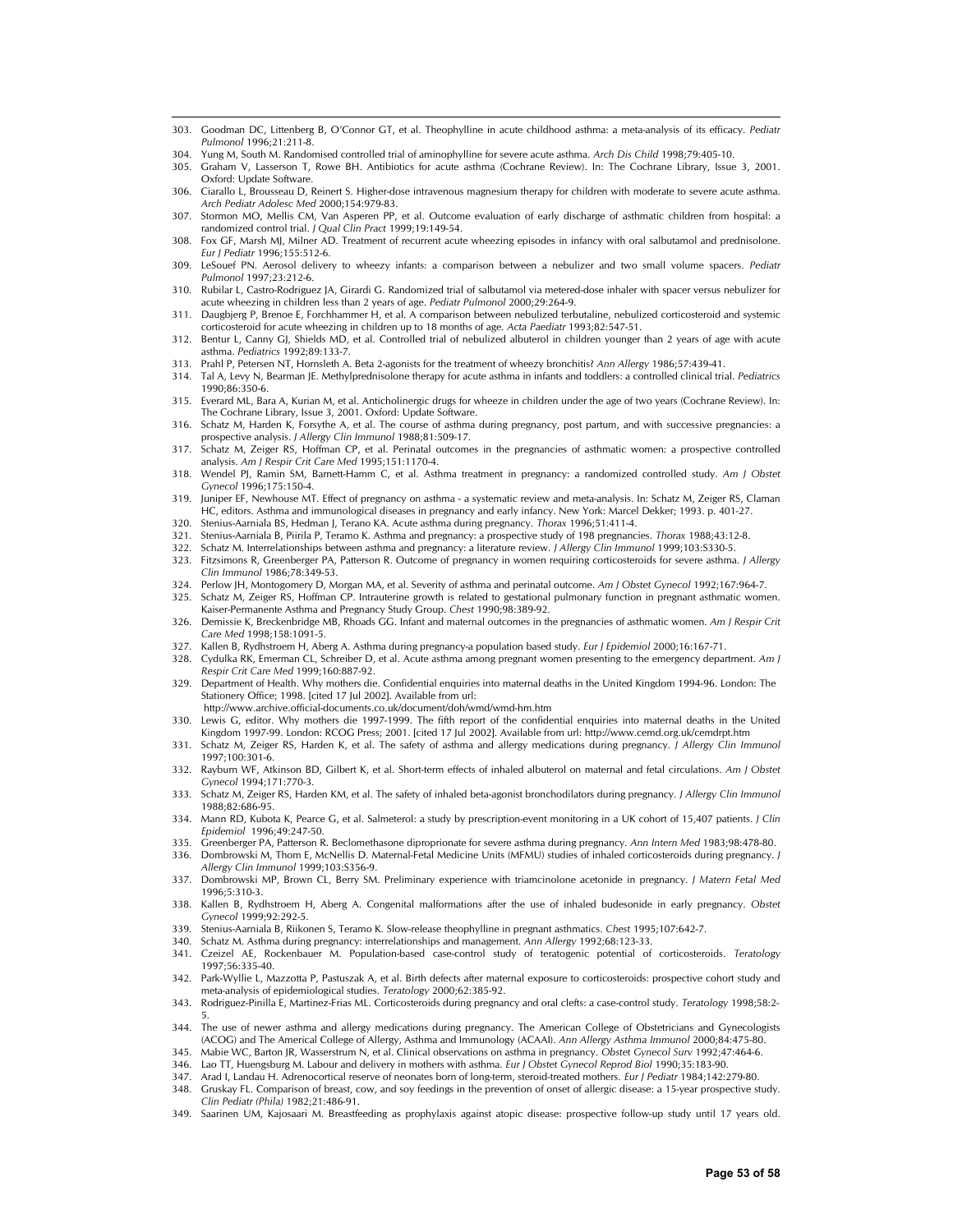- 350. Turner ES, Greenberger PA, Patterson R. Management of the pregnant asthmatic patient. *Ann Intern Med* 1980;93:905-18.
- 351. Ost L, Wettrell G, Bjorkhem I, et al. Prednisolone excretion in human milk. *J Paediatr* 1985;106:1008-11.
- 352. McKenzie SA, Selley JA, Agnew JE. Secretion of prednisolone into breast milk. *Arch Dis Child* 1975;50:894-6.
- 353. Greenberger PA, Odeh YK, Frederiksen MC, et al. Pharmocokinetics of prednisolone transfer to breast milk. *Clin Pharmacol Ther* 1993;53:324-8.
- 354. Meredith S, Nordman H. Occupational asthma: measures of frequency from four countries. *Thorax* 1996;51:435-40.
- 355. Ross DJ. Ten years of the SWORD project. Surveillance of Work-related and Occupational Respiratory Disease. *Clin Exp Allergy* 1999;29:750-3.
- 356. Hendrick DJ, Burge PS. Asthma. In: Hendrick DJ, Beckett W, Burge PS, Churg A, editors. Occupational disorders of the lung. Recognition, management and prevention. London: WB Saunders; 2002. p. 33-76.
- 357. Banks DE, Wang ML. Occupational asthma: "the big picture". *Occup Med* 2000;15:335-58.
- 358. Lundh T, Stahlbom B, Akesson B. Dimethylethylamine in mould core manufacturing: exposure, metabolism, and biological monitoring. *Br J Ind Med* 1991;48:203-7.
- 359. Malo JL, Ghezzo H, L'Archeveque J, et al. Is the clinical history a satisfactory means of diagnosing occupational asthma? *Am Rev Respir Dis* 1991;143:528-32.
- 360. Burge PS, Pantin CF, Newton DT, et al. Development of an expert system for the interpretation of serial peak expiratory flow measurements in the diagnosis of occupational asthma. Midlands Thoracic Society Research Group. *Occup Environ Med* 1999;56:758-64.
- 361. Perrin B, Malo J-L, L'Archeveque J, et al. Comparison of monitoring of peak expiratory flow rates and bronchial responsiveness with specific inhalation challenges in occupational asthma. *Am Rev Respir Dis* 1990;141:A79.
- 362. Cartier A, Bernstein IL, Burge PS, et al. Guidelines for bronchoprovocation on the investigation of occupational asthma. Report of the Subcommittee on Bronchoprovocation for Occupational Asthma. *J Allergy Clin Immunol* 1989;84:823-9.
- 363. Chan-Yeung M, MacLean L, Paggiaro PL. Follow-up study of 232 patients with occupational asthma caused by western red cedar (Thuja plicata). *J Allergy Clin Immunol* 1987;79:792-6.
- 364. Malo JL, Cartier A, Ghezzo H, et al. Patterns of improvement in spirometry, bronchial hyperresponsiveness, and specific IgE antibody levels after cessation of exposure in occupational asthma caused by snow-crab processing. *Am Rev Respir Dis* 1988;138:807-12.
- 365. Gannon PF, Weir DC, Robertson AS, et al. Health, employment, and financial outcomes in workers with occupational asthma. *Brit J Ind Med* 1993;50:491-6.
- 366. Perfetti L, Cartier A, Ghezzo H, et al. Follow-up of occupational asthma after removal from or diminution of exposure to the responsible agent: relevance of the length of the interval from cessation of exposure. *Chest* 1998;114:393-403.
- 367. Charlton I, Charlton G, Broomfield J, et al. Audit of the effect of a nurse run asthma clinic on workload and patient morbidity in a general practice. *Br J Gen Pract* 1991;41:227-31.
- 368. Droogan J, Bannigan K. Organisation of asthma care: what difference does it make? *Nurs Times* 1997;93:45-6.
- 369. Hoskins G, Neville RG, Smith B, et al. The link between nurse training and asthma outcomes. *Br J Comm Nursing* 1999;4:222-8. 370. Watanabe T, Ohta M, Murata M, et al. Decrease in emergency room or urgent care visits due to management of bronchial asthma inpatients and outpatients with pharmaceutical services. *J Clin Pharm Ther* 1998;23:303-9.
- 371. Dickinson J, Hutton S, Atkin A, et al. Reducing asthma morbidity in the community: the effect of a targeted nurse-run asthma clinic in an English general practice. *Respir Med* 1997;91:634-40.
- 372. Lindberg M, Ahlner J, Moller M, et al. Asthma nurse practice a resource-effective approach in asthma management. *Respir Med* 1999;93:584-8.
- 373. Heard AR, Richards IJ, Alpers JH, et al. Randomised controlled trial of general practice based asthma clinics. *Med J Aust* 1999;171:68-71.
- 374. Bryce FP, Neville RG, Crombie IK, et al. Controlled trial of an audit facilitator in diagnosis and treatment of childhood asthma in general practice. *BMJ* 1995;310:838-42.
- 375. Feder G, Griffiths C, Highton C, et al. Do clinical guidelines introduced with practice based education improve care of asthmatic and diabetic patients? A randomised controlled trial in general practitioners in east London. *BMJ* 1995;311:1473-8.
- 376. Sommaruga M, Spanevello A, Migliori GB, et al. The effects of a cognitive behavioural intervention in asthmatic patients. *Monaldi Arch Chest Dis* 1995;50:398-402.
- 377. Cambach W, Wagenaar RC, Koelman TW, et al. The long-term effects of pulmonary rehabilitation in patients with asthma and chronic obstructive pulmonary disease: a research synthesis. *Arch Phys Med Rehabil* 1999;80:103-11.
- 378. Carswell F, Robinson EJ, Hek G, et al. A Bristol Experience: Benefits and cost of an 'asthma nurse' visiting the home of asthmatic children. *Bristol Med Chir J* 1989;104:11-2.
- 379. Gibson PG, Wilson AJ. The use of continuous quality improvement methods to implement practice guidelines in asthma. *J Qual Clin Pract* 1996;16:87-102.
- 380. Neville RG, Hoskins G, Smith B, et al. Observations on the structure, process and clinical outcomes of asthma care in general practice. *Br J Gen Pract* 1996;46:583-7.
- 381. Smeele IJ, Grol RP, van Schayck CP, et al. Can small group education and peer review improve care for patients with asthma/chronic obstructive pulmonary disease? *Qual Health Care* 1999;8:92-8.
- 382. Paterson C, Britten N. Organising primary health care for people with asthma: the patient's perspective. *Br J Gen Pract* 2000;50:299- 303.
- 383. Barnes G, Partridge MR. Community asthma clinics: 1993 survey of primary care by the National Asthma Task Force. *Qual Health Care* 1994;3:133-6.
- 384. Ng TP. Validity of symptom and clinical measures of asthma severity for primary outpatient assessment of adult asthma. *Br J Gen Pract* 2000;50:7-12.
- 385. Pearson MG, Bucknall CE, editors. Measuring clinical outcome in asthma : a patient-focused approach. London: Royal College of Physicians; 1999.
- 386. Neville R. Two approaches to effective asthma audit. *Practitioner* 1995;239:203-5.
- 387. Jones K, Cleary R, Hyland M. Predictive value of a simple asthma morbidity index in a general practice population. *Br J Gen Pract* 1999;49:23-6.
- 388. Worral G, Chaulk P, Freake D. The effects of clinical practice guidelines on patient outcomes in primary care: a systematic review. *CMAJ* 1997; 156:1705-12.
- 389. Integrated care for asthma: a clinical, social, and economic evaluation. Grampian Asthma Study of Integrated Care (GRASSIC). *BMJ* 1994;
- 308:559-64.
- 390. Effectiveness of routine self monitoring of peak flow in patients with asthma. Grampian Asthma Study of Integrated Care (GRASSIC). *BMJ* 1994; 308:564-7.
- 391. Osman LM, Abdalla MI, Russell IT, et al. Integrated care for asthma: matching care to the patient. *Eur Respir J* 1996;9:444-8.
- 392. Hickman M, Drummond N, Grimshaw J. A taxonomy of shared care for chronic disease. *J Public Health Med* 1994;16:447-54.
- 393. Mundinger MO, Kane RL, Lenz ER, et al. Primary care outcomes in patients treated by nurse practitioners or physicians: a

*Lancet* 1995;346:1065-9.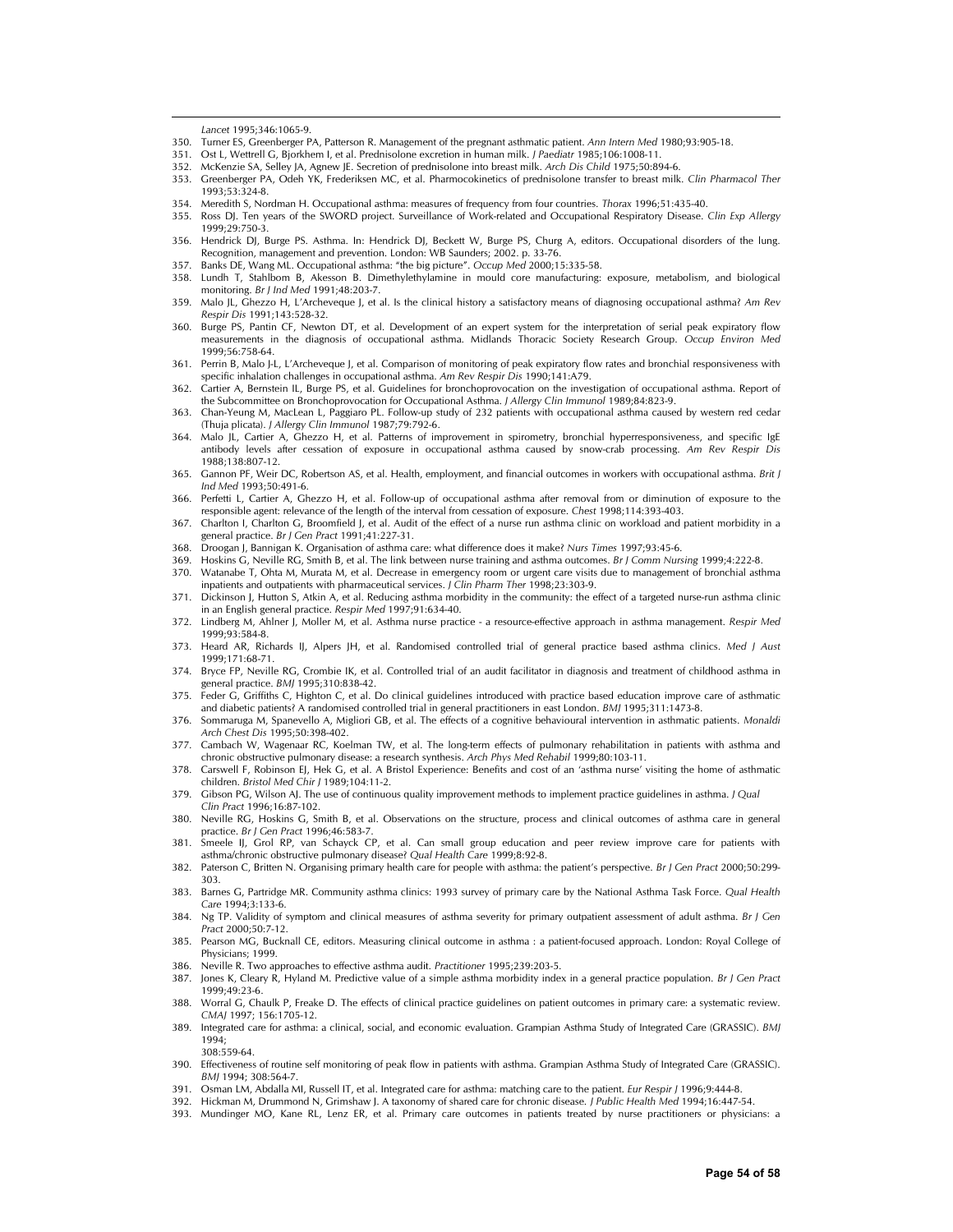randomized trial. *JAMA* 2000;283:59-68.

- 394. Premaratne UN, Sterne JA, Marks GB, et al. Clustered randomised trial of an intervention to improve the management of asthma: Greenwich asthma study. *BMJ* 1999;318:1251-5.
- 395. White PT, Pharoah CA, Anderson HR, et al. Randomized controlled trial of small group education on the outcome of chronic asthma in general practice. *J R Coll Gen Pract* 1989;39:182-6.
- 396. Burr ML, Verrall C, Kaur B. Social deprivation and asthma. *Respir Med* 1997;91:603-8.
- 397. Rona RJ. Asthma and poverty. *Thorax* 2000;55:239-44.
- 398. Carey OJ, Cookson JB, Britton J, et al. The effect of lifestyle on wheeze, atopy, and bronchial hyperreactivity in Asian and white children. *Am J Respir Crit Care Med* 1996;154:537-40.
- 399. Mielck A, Reitmeir P, Wjst M. Severity of childhood asthma by socioeconomic status. *Int J Epidemiol* 1996;25:388-93.
- 400. Griffiths C, Naish J, Sturdy P, et al. Prescribing and hospital admission for asthma in east London. *BMJ* 1996;312:481-2.
- 401. Higgins BG, Britton JR. Geographical and social class effects on asthma mortality in England and Wales. *Respir Med* 1995;89:341-6.
- 402. Mowat DHR, McCowan C, Neville RG, et al. Socio-economic status and childhood asthma. *Asthma Gen Pract* 1998;6:9-11.
- 403. Partridge MR. In what way may race, ethnicity or culture influence asthma outcomes? *Thorax* 2000;55:175-6.
- 404. Williams MV, Baker DW, Honig EG, et al. Inadequate literacy is a barrier to asthma knowledge and self-care. *Chest* 1999;114:1008- 15.
- 405. Gibson PG, Henry RL, Vimpani GV, et al. Asthma knowledge, attitudes, and quality of life in adolescents. *Arch Dis Child* 1995;73:321-6.
- 406. Neville RG, McCowan C, Hoskins G, et al. Cross-sectional observations on the natural history of asthma. *Br J Gen Pract* 2001;51:361-5.
- 407. Dyer CA, Hill SL, Stockley RA, et al. Quality of life in elderly subjects with a diagnostic label of asthma from general practice registers. *Eur Respir J* 1999;14:39-45.
- 408. Enright PL, McClelland RL, Newman AB, et al. Underdiagnosis and undertreatment of asthma in the elderly. Cardiovascular Health Study Research Group. *Chest* 1999;116:603-13.
- 409. Beasley R, Cushley M, Holgate ST. A self help management plan in the treatment of adult asthma. *Thorax* 1989;44:200-4.
- 410. Beilby JJ, Wakefield MA, Ruffin RE. Reported use of asthma management plans in South Australia. *Med J Aust* 1997;166:298-301. 411. Bernard-Bonnin AC, Stachenko S, Bonin D, et al. Self-management teaching programs and morbidity of pediatric asthma: a meta-
- analysis. *J Allergy Clin Immunol* 1995;95:34-41. 412. Fireman P, Friday GA, Gira C, et al. Teaching self-management skills to asthmatic children and their parents in an amulatory care
- setting. *Pediatrics* 1981; 68:341-8.
- 413. Gallefoss F, Bakke PS. Impact of patient education and self-management on morbidity in asthmatics and patients with chronic obstructive pulmonary disease. *Respir Med* 2000;94:279-87.
- 414. Gallefoss F, Bakke PS. How does patient education and self-management among asthmatics and patients with chronic obstructive pulmonary disease affect medication? *Am J Respir Crit Care Med* 1999;160:2000-5.
- 415. Charlton I, Charlton G, Broomfield J, et al. Evaluation of peak flow and symptoms only self management plans for control of asthma in general practice. *BMJ* 1990;301:1355-9.
- 416. D'Souza W, Burgess C, Ayson M, et al. Trial of "credit card" asthma self-management plan in a high-risk group of patients with asthma. *J Allergy Clin Immunol* 1996;97:1085-92.
- 417. Hoskins G, Neville RG, Smith B, et al. Do self-management plans reduce morbidity in patients with asthma? *Br J Gen Pract* 1996;46:169-71.
- 418. Hughes DM, McLeod M, Garner B, et al. Controlled trial of a home and ambulatory program for asthmatic children. *Pediatrics* 1991;87:54-61.
- 419. Lahdensuo A, Haahtela T, Herrala J, et al. Randomised comparison of guided self management and traditional treatment of asthma over one year. *BMJ* 1996;312:748-52.
- 420. Maiman LA, Green LW, Gibson G, et al. Education for self-treatment by adult asthmatics. *JAMA* 1979;241:1919-22.
- 421. Boulet LP, Boutin H, Cote J, et al. Evaluation of an asthma self-management education program. *J Asthma* 1995;32:199-206. 422. Lopez-Vina A, del Castillo-Arevalo E. Influence of peak expiratory flow monitoring on an asthma self-management education
- programme. *Respir Med* 2000;94:760-6. 423. Jones A, Pill R, Adams S. Qualitative study of views of health professionals and patients on guided self management plans for asthma. *BMJ* 2000;321:1507-10.
- 424. Clark NM, Nothwehr F. Self-management of asthma by adult patients. *Patient Educ Couns* 1997;32:S5-20.
- 425. Turner MO, Taylor D, Bennett R, et al. A randomized trial comparing peak expiratory flow and symptom self-management plans for patients with asthma attending a primary care clinic. *Am J Respir Crit Care Med* 1998;157:540-6.
- 426. Osman LM, Abdalla MI, Beattie JA, et al. Reducing hospital admission through computer supported education for asthma patients. *BMJ* 1994;308:568-71.
- 427. Atherton M. Outcome measures of efficacy associated with a web-enabled asthma self-management programme: findings from a quasi-experiment. *Dis Manag Health Outcomes* 2000;8:233-42.
- 428. Lieu TA, Capra AM, Quesenberry CP, et al. Computer-based models to identify high-risk adults with asthma: is the glass half empty or half full? *J Asthma* 1999;36:359-70.
- 429. Bucknall CE, Robertson C, Moran F, et al. Management of asthma in hospital: a prospective audit. *Br Med J (Clin Res Ed)* 1988;296:1637-9.
- 430. Vollmer WM, O'Hollaren M, Ettinger KM, et al. Specialty differences in the management of asthma. A cross-sectional assessment of allergists' patients and generalists' patients in a large HMO. *Arch Intern Med* 1997;157:1201-8.
- 431. Pearson MG, Ryland I, Harrison BD. Comparison of the process of care of acute severe asthma in adults admitted to hospital before and 1yr after the publication of national guidelines. *Respir Med* 1996;90:539-45.
- 432. Neville RG, Clark RC, Hoskins G, et al. National asthma attack audit 1991-2. General Practitioners in Asthma Group. *BMJ* 1993;306:559-62.
- 433. Neville RG, Hoskins G, Smith B, et al. How general practitioners manage acute asthma attacks. *Thorax* 1997;52:153-6.
- 434. Beasley R, Miles J, Fishwick D, et al. Management of asthma in the hospital emergency department. *Br J Hosp Med* 1996;55:253-7.
- 435. Hoskins G, McCowan C, Neville RG, et al. Risk factors and costs associated with an asthma attack. *Thorax* 2000;55:19-24. 436. McDermott MF, Murphy DG, Zalenski RJ, et al. A comparison between emergency diagnostic and treatment unit and inpatient care
- in the management of acute asthma. *Arch Intern Med* 1997;157:2055-62.
- 437. Crompton GK, Grant IW. Edinburgh emergency asthma admission service. *BMJ* 1975;20:680-2.
- 438. Wesseldine LJ, McCarthy P, Silverman M. Structured discharge procedure for children admitted to hospital with acute asthma: a randomised controlled trial of nursing practice. *Arch Dis Child* 1999;80:110-4.
- 439. Smith E, Alexander V, Booker C, et al. Effect of hospital asthma nurse appointment on inpatient asthma care. *Respir Med* 2000;94:82-6.
- 440. Levy ML, Robb M, Allen J, et al. A randomized controlled evaluation of specialist nurse education following accident and emergency department attendance for acute asthma. *Respir Med* 2000;94:900-8.
- 441. Boudreaux ED, Clark S, Camargo CA Jr. Telephone follow-up after the emergency department visit: experience with acute asthma.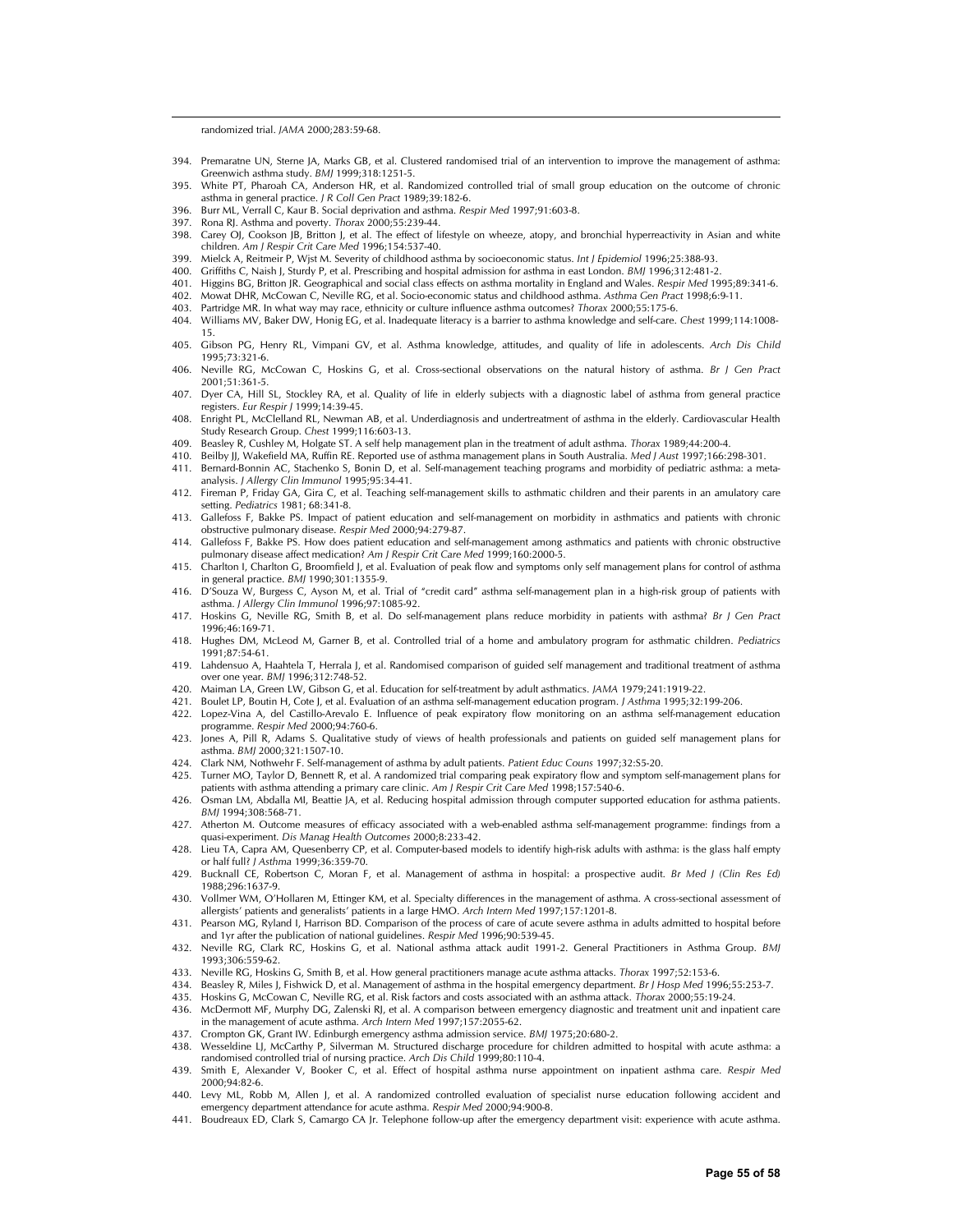*Ann Emerg Med* 2000;35:555-63.

- 442. Madge P, McColl J, Paton J. Impact of a nurse-led home management training programme in children admitted to hospital with acute asthma: a randomised controlled study. *Thorax* 1997;52:223-8.
- 443. Cote J, Bowie DM, Robichaud P, et al. Evaluation of two different educational interventions for adult patients consulting with an acute asthma exacerbation. *Am J Respir Crit Care Med* 2001;163:1415-9.
- 444. Gallefoss F, Bakke PS, Rsgaard PK. Quality of life assessment after patient education in a randomized controlled study on asthma and chronic obstructive pulmonary disease. *Am J Respir Crit Care Med* 1999;159:812-7.
- 445. Ignacio-Garcia JM, Gonzalez-Santos P. Asthma self-management education program by home monitoring of peak expiratory flow. *Am J Respir Crit Care Med* 1995;151:353-9.
- 446. Moudgil H, Marshall T, Honeybourne D. Asthma education and quality of life in the community: a randomised controlled study to evaluate the impact on white European and Indian subcontinent ethnic groups from socioeconomically deprived areas in Birmingham, UK. *Thorax* 2000;55:177-83.
- 447. George MR, O'Dowd LC, Martin I, et al. A comprehensive educational program improves clinical outcome measures in inner-city patients with asthma. *Arch Intern Med* 1999;159:1710-6.
- 448. Ghosh CS, Ravindran P, Josh M, et al. Reductions in hospital use from self-management training for chronic asthmatics. *Soc Sci Med* 1998;46:1087-93.
- 449. Cote J, Cartier A, Robichaud P, et al. Influence of asthma education on asthma severity, quality of life and environmental control. *Can Respir J* 2000;7:395-400.
- 450. Yoon R, McKenzie DK, Bauman A, et al. Controlled trial evaluation of an asthma education programme for adults. *Thorax* 1993;48:110-6.
- 451. Haby MM, Waters E, Roberston CF, et al. Interventions for educating children who have attended the emergency room for asthma (Cochrane Review). In: The Cochrane Library, Issue 3, 2001. Oxford: Update Software.
- 452. Ayres JG, Campbell LM. A controlled assessment of an asthma self-management plan involving a budesonide dose regimen. OPTIONS Research Group. *Eur Respir J* 1996;9:886-92.
- 453. Colland VT. Learning to cope with asthma: a behavioural self-management program for children. *Patient Educ Couns* 1993;22:141- 52.
- 454. Wilson SR, Latini D, Starr NJ, et al. Education of parents of infants and very young children with asthma: a developmental evaluation of the Wee Wheezers program. *J Asthma* 1996;33:239-54.
- 455. Ronchetti R, Indinnimeo L, Bonci E, et al. Asthma self-management programmes in a population of Italian children: a multicentric study. Italian Study Group on Asthma Self-Management Programmes. *Eur Respir J* 1997;10:1248-53.
- 456. Bailey WC, Kohler CL, Richards JM Jr, et al. Asthma self-management: do patient education programs always have an impact? *Arch Intern Med* 1999;159:2422-8.
- 457. Cote J, Cartier A, Robichaud P, et al. Influence on asthma morbidity of asthma education programs based on self-management plans following treatment optimization. *Am J Respir Crit Care Med* 1997;155:1509-14.
- 458. Allen RM, Jones MP, Oldenburg B. Randomised trial of an asthma self-management programme for adults. *Thorax* 1995;50:731-8.
- 459. Gibson PG, Shah S, Mamoon HA. Peer-led asthma education for adolescents: impact evaluation. *J Adolesc Health* 1998;22:66-72.
- 460. Sudre P, Jacquemet S, Uldry C, et al. Objectives, methods and content of patient education programmes for adults with asthma: systematic review of studies published between 1979 and 1998. *Thorax* 1999;54:681-7.
- 461. Rubin DH, Leventhal JM, Sadock RT, et al. Educational intervention by computer in childhood asthma: a randomized clinical trial testing the use of a new teaching intervention in childhood asthma. *Pediatrics* 1986;77:1-10.
- 462. Homer C, Susskind O, Alpert HR, et al. An evaluation of an innovative multimedia educational software program for asthma management: report of a randomized, controlled trial. *Pediatrics* 2000;106:210-5.
- 463. Shields MC, Griffin KW, McNabb WL. The effect of a patient education program on emergency room use for inner-city children with asthma. *Am J Public Health* 1990;80:36-8.
- 464. Greineder DK, Loane KC, Parks P. A randomized controlled trial of a pediatric asthma outreach program. *J Allergy Clin Immunol* 1999;103:436-40.
- Clark NM, Feldman CH, Evans D, et al. The impact of health education on frequency and cost of health care use by low income children with asthma. *J Allergy Clin Immunol* 1986;78:108-15.
- 466. Charlton I, Antoniou AG, Atkinson J, et al. Asthma at the interface: bridging the gap between general practice and a district general hospital. *Arch Dis Child* 1994;70:313-8.
- 467. Kotses H, Bernstein IL, Bernstein DI, et al. A self-management program for adult asthma. Part 1: Development and evaluation. *J Allergy Clin Immunol* 1995;95:529-40.
- 468. Dolinar RM, Kumar V, Coutu-Wakulczyk G, et al. Pilot study of a home-based asthma health education program. *Patient Educ Couns* 2000;40:93-102.
- 469. Bartholomew LK, Gold RS, Parcel GS, et al. Watch, Discover, Think, and Act: evaluation of computer-assisted instruction to improve asthma self-management in inner-city children. *Patient Educ Couns* 2000;39:269-80.
- 470. Wilson SR, Scamagas P, German DF, et al. A controlled trial of two forms of self-management education for adults with asthma. *Am J Med* 1993;94:564-76.
- 471. Liu C, Feekery C. Can asthma education improve clinical outcomes? An evaluation of a pediatric asthma education program. *J Asthma* 2001;38:269-78.
- 472. van der Palen J, Klein JJ, Zielhuis GA, et al. Behavioural effect of self-treatment guidelines in a self-management program for adults with asthma. *Patient Educ Couns* 2001;43:161-9.
- 473. Royal Pharmaceutical Society of Great Britain. From compliance to concordance: achieving shared goals in medicine taking. London: The Society; 1997
- 474. Osman LM, Friend JA, Legge JS, et al. Requests for repeat medication prescriptions and frequency of acute episodes in asthma patients. *J Asthma* 1999;36:449-57.
- 475. Cochrane MC, Bala MV, Downs KE, et al. Inhaled corticosteroids for asthma therapy: patient compliance, devices, and inhalation technique. *Chest* 2000;117:542-50.
- 476. Jonasson G, Carlsen KH, Sodal A, et al. Patient compliance in a clinical trial with inhaled budesonide in children with mild asthma. *Eur Respir J* 1999;14:150-4.
- 477. Berg J, Dunbar-Jacob J, Sereika SM. An evaluation of a self-management program for adults with asthma. *Clin Nurs Res* 1997;6:225- 38.
- 478. Braunstein GL, Trinquet G, Harper AE. Compliance with nedocromil sodium and a nedocromil sodium/salbutamol combination. Compliance Working Group. *Eur Respir J* 1996;9:893-8.
- 479. Bosley CM, Fosbury JA, Cochrane GM. The psychological factors associated with poor compliance with treatment in asthma. *Eur Respir J* 1995;8:899-904.
- 480. Garrett J, Fenwick JM, Taylor G, et al. Peak expiratory flow meters (PEFMs)—who uses them and how and does education affect the pattern of utilisation? *Aust N Z J Med* 1994;24:521-9.
- 481. Redline S, Wright EC, Kattan M, et al. Short-term compliance with peak flow monitoring: results from a study of inner city children with asthma. *Pediatr Pulmonol* 1996;21:203-10.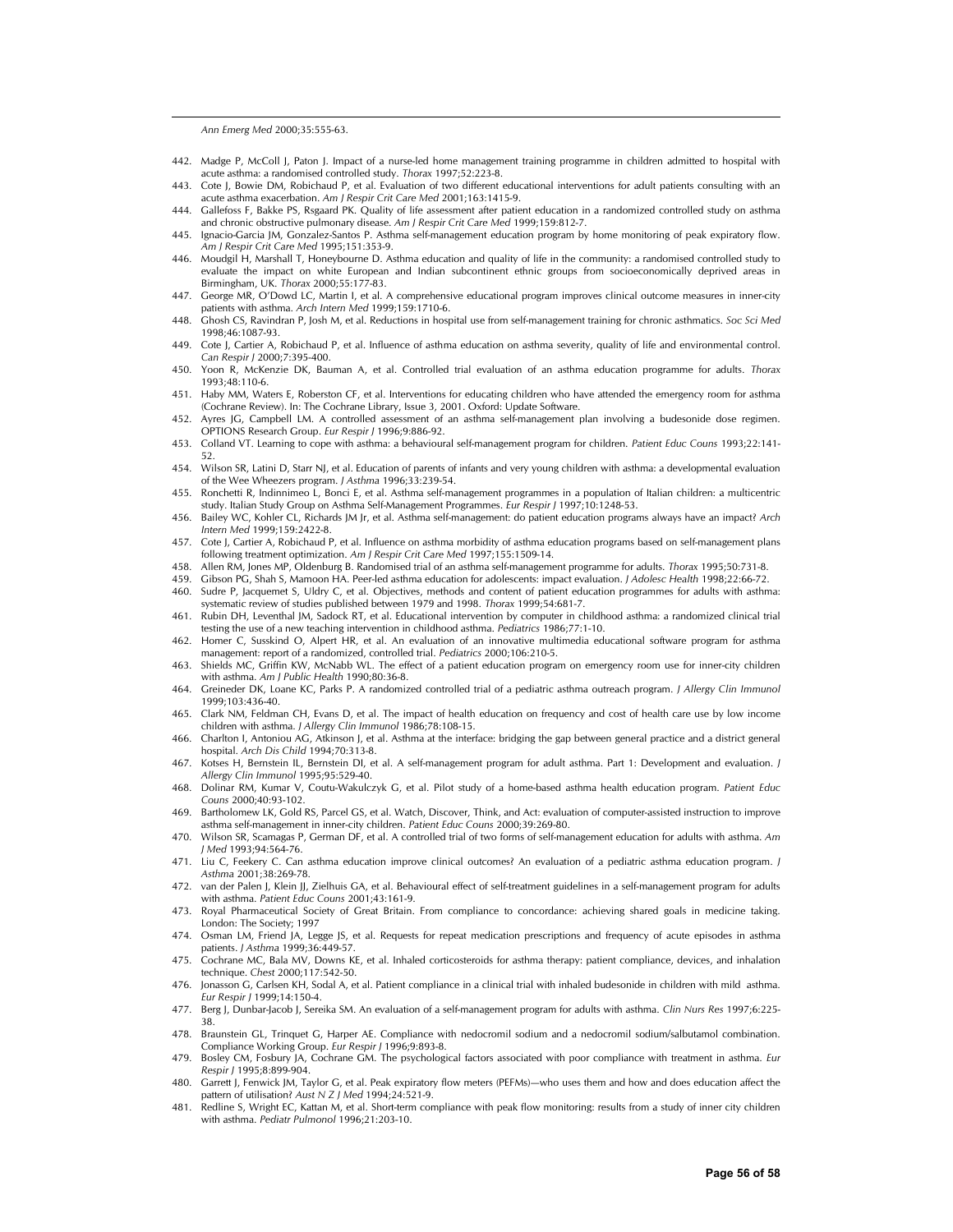- 482. Bosley CM, Parry DT, Cochrane GM. Patient compliance with inhaled medication: does combining beta-agonists with corticosteroids improve compliance? *Eur Respir J* 1994;7:504-9.
- 483. van Grunsven PM, van Schayck CP, van Deuveren M, et al. Compliance during long-term treatment with fluticasone propionate in subjects with early signs of asthma or chronic obstructive pulmonary disease (COPD): results of the Detection, Intervention, and Monitoring Program of COPD and Asthma (DIMCA) Study. *J Asthma* 2000;37:225-34.
- 484. Abdulwadud O, Abramson M, Forbes A, et al. Attendance at an asthma educational intervention: characteristics of participants and non-participants. *Respir Med* 1997;91:524-9.
- 485. Huss K, Salerno M, Huss RW. Computer-assisted reinforcement of instruction: effects on adherence in adult atopic asthmatics. *Res Nurs Health* 1991;14:259-67.
- 486. Clark NM, Gong M, Schork MA, et al. Impact of education for physicians on patient outcomes. *Pediatrics* 1998;101:831-6.
- 487. Haynes RB, McDonald H, Garg AX, et al. Interventions for helping patients to follow prescriptions for medications (Cochrane Review). In: The Cochrane Library, Issue 3, 2001. Oxford: Update Software.
- 488. Schraa JC, Dirks JF. Improving patient recall and comprehension of the treatment regimen. *J Asthma* 1982;19:159-62.
- 489. Grimshaw JM, Russell IT. Achieving health gain through clinical guidelines II: Ensuring guidelines change medical practice. *Qual Health Care* 1994;3:45-52.
- 490. Barritt PW, Staples EB. Measuring success in asthma care: a repeat audit. *Br J Gen Pract* 1991;41:232-6.
- 491. Adams RJ, Smith BJ, Ruffin RE. Impact of the physician's participatory style in asthma outcomes and patient satisfaction. *Ann Allergy Asthma Immunol* 2001;86:263-71.
- 492. Neville RG, Bryce FP, Clark RA, et al. The use of children's medical records to predict the risk of asthma attack. *Scott Med J* 1995;40:138-40.
- 493. Levy M, Bell L. General practice audit of asthma in childhood. *BMJ* 1984;289:1115-6.

- 494. Agertoft L, Pedersen S. Effects of long-term treatment with an inhaled corticosteroid on growth and pulmonary function in asthmatic children. *Respir Med* 1994;88:373-81.
- 495. Long term effects of budesonide or nedocromil in children with asthma. The Childhood Asthma Management Program Research Group. *N Engl J Med* 2000;343:1054-63.
- 496. Greineder DK, Loane KC, Parks P. Reduction in resource utilization by an asthma outreach program. *Arch Pediatr Adolesc Med* 1995;149:415-20.
- 497. Groban MD, Evans RM, Edgren B, et al. Clinical benefits and cost reduction associated with a comprehensive asthma management programme at a managed care organisation. *Dis Manag Health Outcomes* 1998;4:93-100.
- 498. Mayo PH, Richman J, Harris HW. Results of a program to reduce admissions for adult asthma. *Ann Intern Med* 1990;112:864-71.
- 499. Baldwin DR, Ormerod LP, Mackay AD, et al. Changes in hospital management of acute severe asthma by thoracic and general physicians in Birmingham and Manchester during 1978 and 1985. *Thorax* 1990;45:130-4.
- 500. Bucknall CE, Robertson C, Moran F, et al. Differences in hospital asthma management. *Lancet* 1988;1:748-50.
- 501. Bell D, Layton AJ, Gabbay J. Use of a guideline based questionnaire to audit hospital care of acute asthma. *BMJ* 1991;302:1440-3.
- 502. Alcock SM, Mamun M, Prescott RJ, et al. Symptoms and pulmonary function in asthma. *Respir Med* 1998;92:849-57. 503. Jones KP, Bain DJ, Middleton M, et al. Correlates of asthma morbidity in primary care. *BMJ* 1992;304:361-4.
- 504. Rimington LD, Davies DH, Lowe D, et al. Relationship between anxiety, depression, and morbidity in adult asthma patients. *Thorax* 2001;56:266-71.
- 505. Juniper EF, O'Byrne PM, Ferrie PJ, et al. Measuring asthma control. Clinic questionnaire or daily diary? *Am J Respir Crit Care Med* 2000;162:1330-4.
- 506. Jones KP, Charlton IH, Middleton M, et al. Targeting asthma care in general practice using a morbidity index. *BMJ* 1992;304:1353-9.
- 507. Connolly CK, Prescott RJ, Alcock SM, et al. Actual over best function as an outcome measure in asthma. *Respir Med* 1994;88:453-9.
- 508. Suissa S, Ernst P. Inhaled corticosteroids: impact on asthma morbidity and mortality. *J Allergy Clin Immunol* 2001;107:937-44.
- 509. Pinnock H, Johnson A, Young P, et al. Are doctors still failing to assess and treat asthma attacks? An audit of the management of acute attacks in a health district. *Respir Med* 1999;93:397-401.
- 510. Zeiger RS, Heller S, Mellon MH, et al. Facilitated referral to asthma specialist reduces relapses in asthma emergency room visits. *J Allergy Clin Immunol* 1991;87:1160-8.
- 511. Coonar AS, Nayeem N, Bonell CP, et al. Adult asthma assessment in an accident & emergency department. *J R Soc Med* 1994;87:330.
- 512. Osman J, Ormerod P, Stableforth D. Management of acute asthma: a survey of hospital practice and comparison between thoracic and general physicians in Birmingham and Manchester. *Br J Dis Chest* 1987;81:232-41.
- 513. Mathur R, Clark RA, Dhillon DP, et al. Reaudit of acute asthma admissions using a severity marker stamp and determinants of an outcome measure. *Scott Med J* 1997;42:49-52.
- 514. Kelly CS, Andersen CL, Pestian JP, et al. Improved outcomes for hospitalized asthmatic children using a clinical pathway. *Ann Allergy Asthma Immunol* 2000;84:509-16.
- 515. Bucknall CE, Ryland I, Cooper A, et al. National benchmarking as a support system for clinical governance. *J Roy Coll Physicians Lond* 2000;34:52-6.
- 516. Slack R, Bucknall CE. Readmission rates are associated with differences in the process of care in acute asthma. *Qual Health Care* 1997;6:194-8.
- 517. Bisgaard H, Moller H. Changes in risk of hospital readmission among asthmatic children in Denmark, 1978-93. BMJ 1999;319:229- 30
- 518. Pharmacological management of asthma. Evidence table 4.19: allergic bronchopulmonary aspergillosis. Edinburgh: SIGN, 2002. Available from url: http://www.sign.ac.uk/guidelines/published/support/guideline63/index.html
- 519. Pharmacological management of asthma. Evidence table 4.4j: do cromones work as first line preventor in children >5 years?
- Edinburgh: SIGN, 2002.Available from url: ttp://www.sign.ac.uk/guidelines/published/support/guideline63/index.htmlsection4.html 520. Tasche MJ, Uijen JH, Bernsen RM, et al. Inhaled disodium cromoglycate (DSCG) as maintenance therapy in children with asthma: a systematic review. Thorax 2000;55(11):913-20.section4.html
- 521. Pharmacological management of asthma. Evidence table 4.15: Mometasone Furoate dry powder inhalation evidence Edinburgh: SIGN, 2002.Available from url: http://www.sign.ac.uk/guidelines/published/support/guideline63/index.htmlsection4.html
- 522. Montnemery P, Hansson L, Lanke J, et al. Accuracy of a first diagnosis of asthma in primary health care. Fam Pract 2002;19(4):365- 8.
- 523. Aggarwal AN, Gupta D, Kumar V, et al. Assessment of diurnal variability of peak expiratory flow in stable asthmatics. J Asthma 2002;39(6):487-91.
- 524. Lewis SA, Weiss ST, Britton JR. Airway reponsiveness and peak flow variability in the diagnosis of asthma for epidemiological studies. Eur Respir J 2001;18(6):921-7.
- 525. Hunter CJ, Brightling CE, Woltmann G, et al. A comparison of the validity of different diagnostic tests in adults with asthma. Chest 2002;121(4):1051-7.
- 526. O'Byrne PM, Barnes PJ, Rodriguez-Roisin R, et al. Low dose inhaled budesonide and formoterol in mild persistent asthma: the OPTIMA randomized trial. Am J Respir Crit Care Med 2001;164(8 Pt 1):1392-7.
- 527. Pauwels RA, Pedersen S, Busse WW, et al. Early intervention with budesonide in mild persistent asthma: a randomised, doubleblind trial. Lancet 2003;361(9363):1071-6.